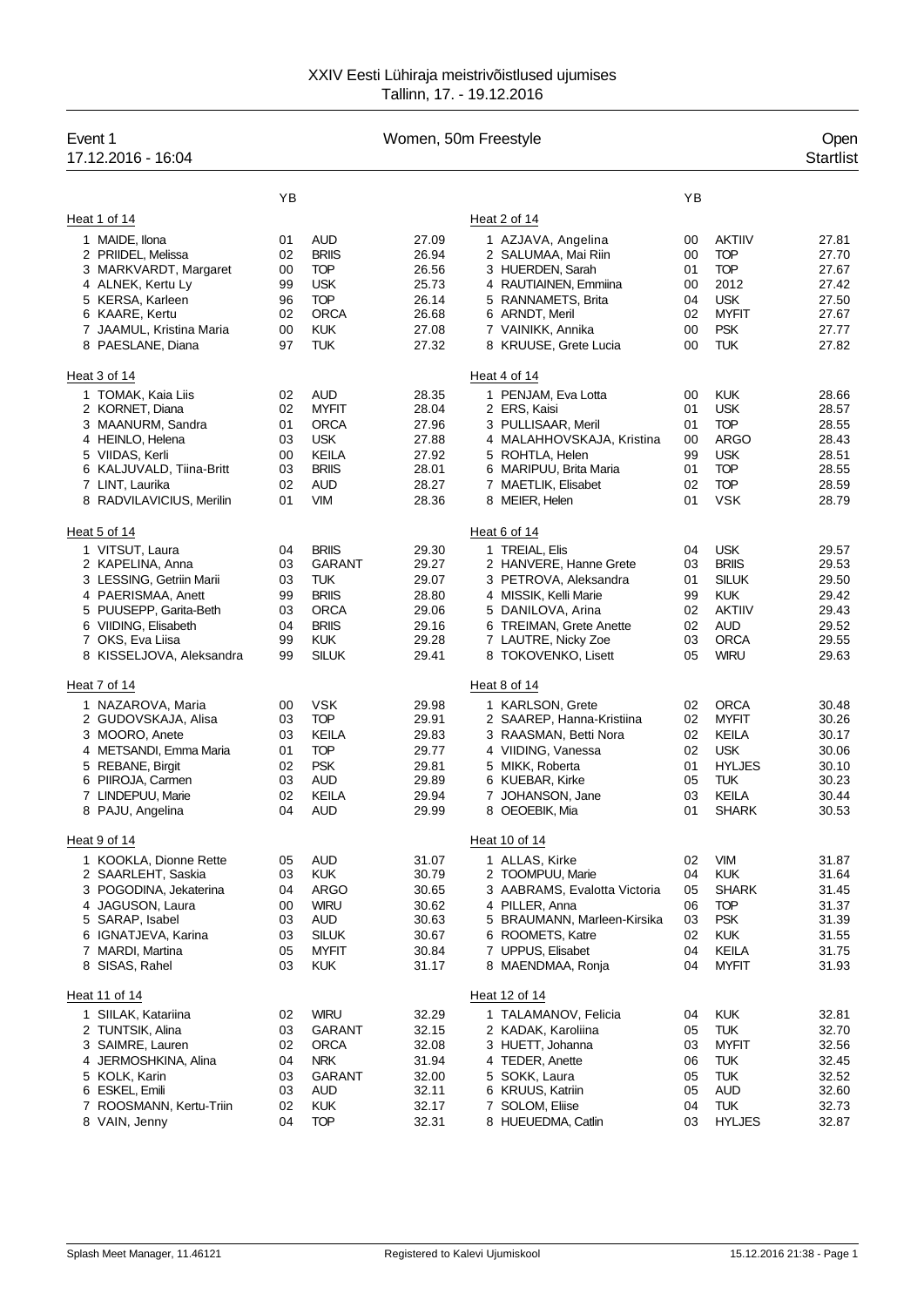# Event 1, Women, 50m Freestyle

| Heat 13 of 14             |    |              |       | Heat 14 of 14     |    |              |       |
|---------------------------|----|--------------|-------|-------------------|----|--------------|-------|
| KUEBAR, Johanna           | 06 | TUK          | 33.13 |                   |    |              |       |
| 2 KADARIK, Kirke Mari     | 03 | <b>KUK</b>   | 33.04 | 2                 |    |              |       |
| 3 PIIRSALU, Mirelle       | 06 | <b>MYFIT</b> | 32.89 | 3 SIKK, Aliise    | 03 | <b>KEILA</b> | 33.21 |
| 4 GVOZDEVA, Alisa         | 06 | <b>ARGO</b>  | 32.88 | 4 VORK. Elisabeth | 04 | TUK          | 33.13 |
| 5 REINSALU, Rebecca       | 04 | <b>KEILA</b> | 32.89 | 5 KANGUR, Hanna   | 04 | <b>BRIIS</b> | 33.14 |
| 6 SARANA, Smaragda-Luchia | 04 | <b>AUD</b>   | 33.03 | 6                 |    |              |       |
| 7 NAZAROVA, Sofia         | 03 | VSK          | 33.08 |                   |    |              |       |
| 8                         |    |              |       | 8                 |    |              |       |

| Event 2<br>17.12.2016 - 16:24              |          |                            |                | Men, 50m Freestyle                              |                          | Open<br><b>Startlist</b> |
|--------------------------------------------|----------|----------------------------|----------------|-------------------------------------------------|--------------------------|--------------------------|
|                                            | YB       |                            |                |                                                 | YB                       |                          |
| Heat 1 of 20                               |          |                            |                | Heat 2 of 20                                    |                          |                          |
| 1 KARU, Fred                               | 93       | <b>AUD</b>                 | 23.15          | 1 ROOSE, Robert<br>96                           | <b>TUK</b>               | 24.03                    |
| 2 TSERNOSEV, Nikita                        | 97       | <b>GARANT</b>              | 22.89          | 2 KALJUVALD, Kristen<br>98                      | <b>BRIIS</b>             | 23.81                    |
| 3 LUHT, Karl Johann                        | 96       | <b>GARANT</b>              | 22.57          | 3 LANGEL, Marko- Matteus<br>99                  | AUD                      | 23.47                    |
| 4 DEGTJARJOV, Pjotr                        | 93       | <b>AUD</b>                 | 21.79          | 4 SIIM, Cevin Anders<br>97                      | <b>TUK</b>               | 23.31                    |
| 5 ZAITSEV, Daniel                          | 97       | <b>GARANT</b>              | 22.18          | 5 GUSSEV, Andrei<br>97                          | GARANT                   | 23.36                    |
| 6 ZIRK, Kregor                             | 99       | <b>USK</b>                 | 22.81          | 6 TONKOVICH, Petr<br>99                         | <b>AKTIIV</b>            | 23.61                    |
| 7 VINTER, Endri                            | 93       | <b>UCA</b>                 | 22.99          | 7 UETT, Hendrik<br>98                           | <b>TUK</b>               | 23.91                    |
| 8 SUUN, Janter                             | 00       | <b>TOP</b>                 | 23.24          | 8 SOLODOVNIK, Kirill<br>98                      | <b>GARANT</b>            | 24.04                    |
| Heat 3 of 20                               |          |                            |                | Heat 4 of 20                                    |                          |                          |
| 1 TIKERPUU, Frants                         | 97       | KEILA                      | 24.40          | 1 VAINIKK, Rando<br>00                          | <b>PSK</b>               | 24.99                    |
| 2 LEICHTER, Karl Johan                     | 97       | <b>AUD</b>                 | 24.16          | 2 KANNUS, Rasmus<br>00                          | <b>BRIIS</b>             | 24.85                    |
| 3 PANCHENKO-PROKOPIEV, Gleb 99             |          | <b>SILUK</b>               | 24.13          | 3 HIIE, Matis<br>98                             | KEILA                    | 24.77                    |
| 4 MILK, Markus                             | 99       | <b>TUK</b>                 | 24.08          | 4 MARANDI, Markus<br>00                         | <b>KUK</b>               | 24.46                    |
| 5 PIILBERG, Martin                         | 00       | <b>USK</b>                 | 24.09          | 5 KARGIN, Adrian Alexander<br>98                | <b>KUK</b>               | 24.76                    |
| 6 MEIER, Artur                             | 98       | <b>BRIIS</b>               | 24.13          | 6 PAULSON, Ergo<br>99                           | <b>TUK</b>               | 24.84                    |
| 7 TURU, Vladimir                           | 99       | <b>GARANT</b>              | 24.31          | 7 LOOKENE, Rain Rasmus<br>01                    | <b>MYFIT</b>             | 24.88                    |
| 8 MURAVJOV, Maksim                         | 98       | <b>GARANT</b>              | 24.44          | 8 KISLENKOV, Lev<br>01                          | <b>AKTIIV</b>            | 25.04                    |
| Heat 5 of 20                               |          |                            |                | Heat 6 of 20                                    |                          |                          |
| 1 JOGILA, Karl Markus                      | 98       | <b>AUD</b>                 | 25.34          | 1 KOPJEV, Edvard<br>00                          | <b>GARANT</b>            | 25.65                    |
| 2 SOVTSA, Mark                             | 01       | <b>TOP</b>                 | 25.15          | 2 ANDREJEV, Sebastian<br>01                     | <b>ARGO</b>              | 25.59                    |
| 3 PAERISMAA, Uku                           | 01       | <b>BRIIS</b>               | 25.07          | 3 MIILPALU, Matteus<br>02                       | <b>USK</b>               | 25.58                    |
| 4 KOZLIK, Jueri                            | 01       | <b>TOP</b>                 | 25.06          | 4 LINDENBERG, Allen<br>89                       | <b>UKKS</b>              | 25.47                    |
| 5 LATT, Daniil                             | 98       | <b>AKTIIV</b>              | 25.06          | 5 REINLO, Karl Marten<br>99                     | <b>USK</b>               | 25.49                    |
| 6 MARIN, Dmitri                            | 01       | <b>ARGO</b>                | 25.13          | 6 GUMENJUK, Maksim<br>00                        | <b>GARANT</b>            | 25.58                    |
| 7 SANDRIGAILO, Aleksander                  | 99       | <b>USK</b>                 | 25.16          | 7 AEAEREMAA, Eero<br>00                         | <b>KUK</b>               | 25.64                    |
| 8 KAPELIN, Aleksandr                       | 99       | GARANT                     | 25.35          | 8 VOLKOV, Sergei<br>01                          | GARANT                   | 25.86                    |
| Heat 7 of 20                               |          |                            |                | Heat 8 of 20                                    |                          |                          |
| 1 HIIEMAA, Teodor Juko                     | 01       | <b>BRIIS</b>               | 26.25          | 1 KOPLIMAA, Ragnar<br>99                        | <b>KUK</b>               | 26.49                    |
| 2 URIKO, Roland Erich                      | 01       | <b>AUD</b>                 | 26.06          | 2 HODANJONOK, Aleksandr<br>02                   | <b>KUK</b>               | 26.48                    |
| 3 ASMUS, Erik                              | 02       | <b>TUK</b>                 | 25.94          | 3 TULIN, Lauri<br>99                            | <b>JAESK</b>             | 26.44                    |
| 4 LISSMANN, Kert Kevin                     | 96       | <b>KUK</b>                 | 25.88          | 4 VARES, Kaarup<br>01                           | <b>TUK</b>               | 26.40                    |
| 5 REEDE, Rasmus                            | 99       | <b>AUD</b><br><b>SHARK</b> | 25.94          | 5 POIKLIK, Edvin<br>00                          | AUD                      | 26.42                    |
| 6 FILIPPOV, Martin                         | 00       |                            | 25.99          | 6 KAMPUS, Aleksander<br>01                      | <b>TOP</b>               | 26.47                    |
| 7 VISNAPUU, Karl Johannes                  | 02<br>01 | <b>TUK</b><br><b>TUK</b>   | 26.07          | 7 KUZMIN, Sergei<br>02<br>99                    | <b>ARGO</b>              | 26.48                    |
| 8 VENTURINI, Rene                          |          |                            | 26.28          | 8 VALLISTE, Ragmar                              | <b>KUK</b>               | 26.49                    |
| Heat 9 of 20                               |          |                            |                | Heat 10 of 20                                   |                          |                          |
| 1 OPER, Georg                              | 02       | <b>TUK</b>                 | 26.84          | 1 FILIPPOV, Aleksandr<br>02                     | <b>GARANT</b>            | 27.05                    |
| 2 MAERTMAA, Alex Artur                     | 02       | <b>USK</b>                 | 26.81          | 2 SUUROJA, Carl Joseph<br>02                    | <b>KUK</b>               | 26.98                    |
| 3 KOEOEK, Mark                             | 01       | <b>AUD</b>                 | 26.63          | 3 JAGUSON, Sander<br>00                         | <b>WIRU</b>              | 26.94                    |
| 4 KAESPER, Janek                           | 99       | <b>ARGO</b>                | 26.50          | 4 SALA, Erik<br>01                              | <b>VSK</b>               | 26.88                    |
| 5 KOPPEL, Holger<br>6 SOODLA, Enrice Mario | 99       | <b>KUK</b>                 | 26.58          | 5 MARRAN, Mihkel Melker<br>03                   | <b>BRIIS</b>             | 26.89                    |
| 7 KUUSIK, Karl                             | 01       | <b>USK</b><br><b>WIRU</b>  | 26.67<br>26.82 | 6 TRETJAKOV, Daniil<br>01<br>7 KIRS, Aleksander | <b>NRK</b><br><b>KUK</b> | 26.98<br>27.00           |
|                                            | 00       |                            |                | 01                                              |                          | 27.08                    |
| 8 KESKSAAR, Sander                         | 00       | <b>AUD</b>                 | 26.85          | 8 TAMMER, Andres Aleksander<br>00               | <b>TUK</b>               |                          |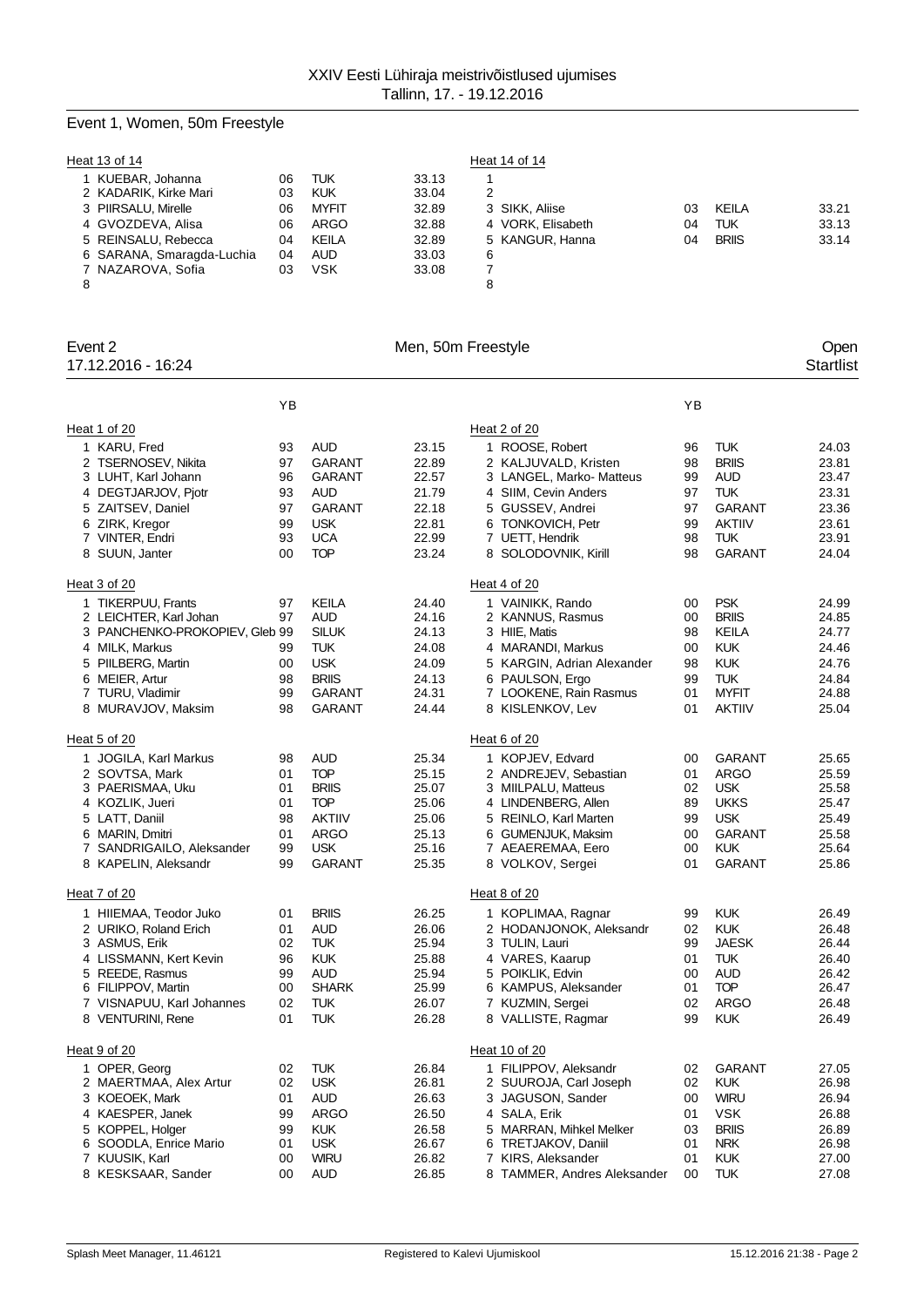# Event 2, Men, 50m Freestyle

|   | Heat 11 of 20                       |          |                             |                | Heat 12 of 20                                                                     |                        |
|---|-------------------------------------|----------|-----------------------------|----------------|-----------------------------------------------------------------------------------|------------------------|
|   | 1 VEST, Rene Ron<br>2 TREPP, Kaarel | 00<br>00 | <b>SPAVT</b><br><b>WIRU</b> | 27.23<br>27.19 | <b>AUD</b><br>1 IVANOV, Konstantin<br>02<br>02<br><b>ORCA</b><br>2 PASKOV, Philip | 27.57<br>27.55         |
|   | 3 SIKK, Johannes                    | 99       | <b>AUD</b>                  | 27.16          | 00<br><b>KUK</b><br>3 BEKKER, Reidar                                              | 27.49                  |
|   | 4 ARGE, Anders                      | 01       | <b>TOP</b>                  | 27.08          | <b>JAESK</b><br>4 TRETJAKOV, Mark<br>01                                           | 27.27                  |
|   | 5 ORRO, Ott                         | 01       | <b>RAMSK</b>                | 27.14          | <b>KUK</b><br>5 TSALOV, Kirill<br>03                                              | 27.37                  |
|   | 6 RAADIK, Jorke Patrick             | 03       | <b>ORCA</b>                 | 27.18          | 6 KONOVALOV, Aleksander<br><b>TOP</b><br>02                                       | 27.54                  |
|   | 7 KALJUVEE O'BROCK, Toomas          | 01       | <b>WIRU</b>                 | 27.19          | <b>WIRU</b><br>7 TIIMUS, Siim Hindrik<br>00                                       | 27.55                  |
| 8 | PILLE, Sken-Sander                  | 02       | <b>TUK</b>                  | 27.26          | 8 NIGUL, Siim<br>02<br><b>ORCA</b>                                                | 27.59                  |
|   | Heat 13 of 20                       |          |                             |                | Heat 14 of 20                                                                     |                        |
|   | 1 GRITSOK, Alan                     | 03       | <b>GARANT</b>               | 27.83          | 1 DUSKO, Nikita<br>02<br><b>KUK</b>                                               | 28.47                  |
|   | 2 TAMMER, Toomas Tanel              | 03       | <b>TUK</b>                  | 27.67          | 02<br>2 VALDNER, Danila<br><b>AKTIIV</b>                                          | 28.37                  |
|   | 3 KRYUKOV, Ilja                     | 03       | <b>AKTIIV</b>               | 27.65          | 03<br><b>TUK</b><br>3 KIVARI, Kristofer-Jaago                                     | 28.23                  |
|   | 4 URSIN, Manu                       | 02       | 2012                        | 27.60          | 4 SEI, Paul Arvid<br>00                                                           | <b>RAMSK</b><br>28.13  |
|   | 5 KARATSEVSKI, Nikita               | 03       | <b>ORCA</b>                 | 27.63          | 5 KUNDLA, Johannes<br><b>ORCA</b><br>01                                           | 28.19                  |
|   | 6 ARKADJEV, Martin                  | 00       | <b>VSK</b>                  | 27.65          | 6 LILIENBERG, Kaurit<br>02<br><b>AUD</b>                                          | 28.33                  |
|   | 7 KATSOKA, Nikita                   | 02       | <b>JAESK</b>                | 27.78          | 7 FABER, Aron<br>02<br><b>TUK</b>                                                 | 28.46                  |
|   | 8 MAEKIMAA, Samuel-Mathias          | 02       | <b>PSK</b>                  | 27.91          | <b>MYFIT</b><br>8 JAHILO, Jaan Markus<br>01                                       | 28.51                  |
|   | Heat 15 of 20                       |          |                             |                | Heat 16 of 20                                                                     |                        |
|   | 1 MAENNA, Martin                    | 01       | <b>TYRI</b>                 | 28.88          | 1 SHUVALOV, Igor<br>03                                                            | <b>GARANT</b><br>29.28 |
|   | 2 ROOTSMA, Jass                     | 02       | <b>USK</b>                  | 28.78          | 02<br><b>ORCA</b><br>2 KALLASTE, Carl Robert                                      | 29.22                  |
|   | 3 DENISSOV, Dmitri                  | 02       | GARANT                      | 28.62          | <b>ORCA</b><br>3 NOMMERGA, Silver<br>01                                           | 29.12                  |
|   | 4 MAKAROV, Sergei                   | 02       | <b>GARANT</b>               | 28.57          | 4 LAASPERE, Reimo Gert<br>03                                                      | <b>SHARK</b><br>29.00  |
|   | 5 KARJAGIN, Ilya                    | 02       | <b>VSK</b>                  | 28.57          | <b>KUK</b><br>5 MAEEKIVI, Sander<br>02                                            | 29.09                  |
|   | 6 AKSALU, Simo                      | 03       | <b>TUK</b>                  | 28.64          | 6 KASSIHIN, Kevin<br>01<br><b>VIM</b>                                             | 29.18                  |
|   | 7 REIMAA, Erik                      | 02       | <b>USK</b>                  | 28.81          | 02<br><b>NRK</b><br>7 HARJAKS, Joakim                                             | 29.24                  |
|   | 8 LIHHATS, Erik                     | 03       | <b>GARANT</b>               | 28.96          | <b>TOP</b><br>8 TOBLER, Artur<br>04                                               | 29.29                  |
|   | Heat 17 of 20                       |          |                             |                | Heat 18 of 20                                                                     |                        |
|   | 1 NIKOLTSUK, Aleksei                | 02       | <b>NRK</b>                  | 29.60          | <b>KEILA</b><br>1 VILMS-JAMSA, Henri<br>02                                        | 29.88                  |
|   | 2 TINNO, Jan Markus                 | 01       | <b>MYFIT</b>                | 29.55          | 02<br><b>PAIDE</b><br>2 RUOTSALAINEN, Patrik                                      | 29.83                  |
|   | 3 MARTIKAINEN, Risto                | 03       | 2012                        | 29.42          | 3 VALKRUSMAN, Andreas<br>03<br><b>ARGO</b>                                        | 29.69                  |
|   | 4 FILIPPOV, Georg                   | 04       | <b>KUK</b>                  | 29.36          | 4 ZGURO, Maksim<br>02<br><b>NRK</b>                                               | 29.63                  |
|   | 5 GIRLIN, Anton-Theo                | 01       | <b>BRIIS</b>                | 29.36          | 5 ARNDT, Kristofer<br>02<br><b>MYFIT</b>                                          | 29.64                  |
|   | 6 KAABEL, Jan Markus                | 02       | <b>TOP</b>                  | 29.42          | 6 VIHERPUU, Rihard<br>03<br><b>VIM</b>                                            | 29.70                  |
|   | 7 SABANOV, Aleksandr                | 02       | <b>GARANT</b>               | 29.55          | <b>TUK</b><br>7 ROOSE, Ralf<br>04                                                 | 29.86                  |
|   | 8 KIVARI, Marten-Hugo               | 03       | <b>TUK</b>                  | 29.63          | 02<br><b>AQUA</b><br>8 GOLUBEV, Aleksei                                           | 29.90                  |
|   | Heat 19 of 20                       |          |                             |                | Heat 20 of 20                                                                     |                        |
|   | 1 OUNMAA, Sass-Joergen              | 01       | <b>SHARK</b>                | 30.25          | $\mathbf{1}$                                                                      |                        |
|   | 2 TEDER, Karl Christopher           | 04       | <b>BRIIS</b>                | 30.13          | 2                                                                                 |                        |
|   | 3 MEIER, Martin                     | 04       | <b>VIM</b>                  | 30.01          | <b>AUD</b><br>3 ORAV, Patrick<br>04                                               | 30.36                  |
|   | 4 KROON, Ander Markus               | 02       | <b>USK</b>                  | 29.93          | 4 IDRISSOV, Artur<br>02                                                           | <b>SHARK</b><br>30.28  |
| 5 | <b>VILLEMS, Glen Marcus</b>         | 04       | <b>ORCA</b>                 | 29.98          | <b>ORCA</b><br>5<br>TATAR, Robin<br>02                                            | 30.34                  |
| 6 | VOMPA, Mark Tomi Wilhelm            | 03       | <b>KUK</b>                  | 30.13          | 04<br><b>PAIDE</b><br>TISCHLER, Raigo<br>6                                        | 30.38                  |
|   | 7 PRITS, Ralf Erik                  | 04       | <b>MYFIT</b>                | 30.23          | 7                                                                                 |                        |
|   | 8 LISSOVENKO, Patrik                | 01       | <b>JAESK</b>                | 30.28          | 8                                                                                 |                        |

| Event 3<br>17.12.2016 - 16:48 | Women, 200m Breaststroke |              |         |                         |    |               |         |  |
|-------------------------------|--------------------------|--------------|---------|-------------------------|----|---------------|---------|--|
|                               | ΥB                       |              |         |                         | YB |               |         |  |
| Heat 1 of 4                   |                          |              |         | Heat 2 of 4             |    |               |         |  |
| 1 TAMMISTE, Sandra            | 03                       | <b>KUK</b>   | 2:47.40 | 1 TINGAEVA, Anastassia  | 04 | <b>AKTIIV</b> | 2:57.84 |  |
| 2 ARNDT, Meril                | 02                       | <b>MYFIT</b> | 2:42.49 | 2 KIVIRAEHK, Kai Liis   | 03 | AUD           | 2:55.71 |  |
| 3 VEDEHHOVA, Alina            | 99                       | AKTIIV       | 2:37.24 | 3 SABLOVSKAJA, Kristina | 01 | <b>VSK</b>    | 2:51.54 |  |
| 4 ROMANJUK, Maria             | 96                       | GARANT       | 2:26.90 | 4 KALVET, Laura         | 02 | <b>TOP</b>    | 2:49.82 |  |
| 5 KERSA, Karleen              | 96                       | <b>TOP</b>   | 2:35.09 | 5 PENTER, Kirke         | 01 | KUK           | 2:51.28 |  |
| 6 PAK, Heleene                | 99                       | KEILA        | 2:40.79 | 6 GUDOVSKAJA, Anita     | 05 | <b>TOP</b>    | 2:51.96 |  |
| 7 GRITSKEVITCH, Galina        | 99                       | GARANT       | 2:44.73 | 7 HAVI, Janely          | 02 | <b>JAESK</b>  | 2:57.14 |  |
| 8 PAJU, Katrin                | 01                       | <b>ORCA</b>  | 2:48.92 | 8 LASSILA, Liisa        | 03 | 2012          | 3:00.22 |  |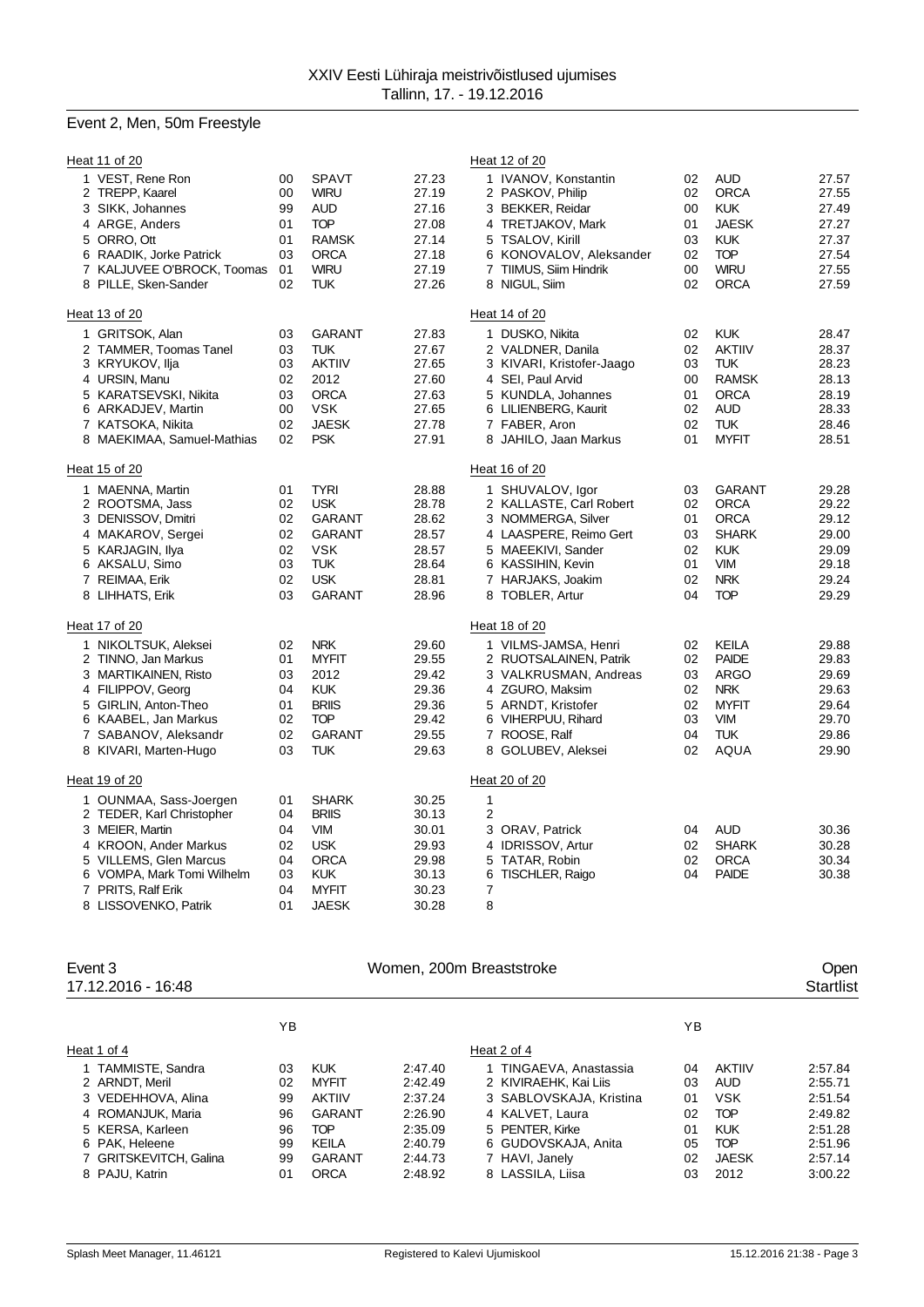# Event 3, Women, 200m Breaststroke

| Heat 3 of 4            |    |              |         | Heat 4 of 4              |    |            |         |
|------------------------|----|--------------|---------|--------------------------|----|------------|---------|
|                        |    |              |         |                          |    |            |         |
| 2 KNJAZEVA, Jelizaveta | 04 | <b>SILUK</b> | 3:09.68 | 2                        |    |            |         |
| 3 HANVERE, Hanne Grete | 03 | <b>BRIIS</b> | 3:07.62 | 3 VORK, Elisabeth        | 04 | <b>TUK</b> | 3:19.49 |
| 4 JOGI, Ida Tuule      | 03 | TUK          | 3:07.29 | 4 VORONTSOVA, Jekaterina | 05 | AQUA       | 3:14.55 |
| 5 ERM. Mona-Lisette    | 04 | TOP          | 3:07.32 | 5 KADARIK, Kirke Mari    | 03 | <b>KUK</b> | 3:19.22 |
| 6 SUMENKOVA, Adelina   | 03 | VSK          | 3:09.50 | 6                        |    |            |         |
| 7 VIIK, Jette          | 02 | <b>KUK</b>   | 3:09.77 |                          |    |            |         |
| 8                      |    |              |         | 8                        |    |            |         |

| Event 4<br>17.12.2016 - 17:04                                                                                                                                               |                                              |                                                                                                                      | Men, 200m Breaststroke                                                               |                                                                                                                                                                    |                                              |                                                                                                                      | Open<br><b>Startlist</b>                                                             |
|-----------------------------------------------------------------------------------------------------------------------------------------------------------------------------|----------------------------------------------|----------------------------------------------------------------------------------------------------------------------|--------------------------------------------------------------------------------------|--------------------------------------------------------------------------------------------------------------------------------------------------------------------|----------------------------------------------|----------------------------------------------------------------------------------------------------------------------|--------------------------------------------------------------------------------------|
|                                                                                                                                                                             | YB                                           |                                                                                                                      |                                                                                      |                                                                                                                                                                    | YB                                           |                                                                                                                      |                                                                                      |
| Heat 1 of 5                                                                                                                                                                 |                                              |                                                                                                                      |                                                                                      | Heat 2 of 5                                                                                                                                                        |                                              |                                                                                                                      |                                                                                      |
| SOVTSA, Mark<br>1<br>2 AKAVANTSEV, Maksim<br>3 HEIN, Silver<br>4 ALLIKVEE, Martin<br>5 ALJAND, Martti<br>6 SELI, Karel<br>7 MATVEJEV, Tiit<br>8 LOVI, Alex                  | 01<br>98<br>97<br>95<br>87<br>98<br>99<br>97 | <b>TOP</b><br><b>AKTIIV</b><br><b>BRIIS</b><br><b>GARANT</b><br><b>AUD</b><br><b>TUK</b><br><b>USK</b><br><b>AUD</b> | 2:20.93<br>2:18.67<br>2:12.72<br>2:06.84<br>2:09.79<br>2:17.49<br>2:19.39<br>2:22.67 | 1 ARM, Markus<br>2 GELLER, Mark<br>3 NIINE, Joonas<br>4 PIUS, Rinel<br>5 PLATOV, Erik<br>6 KOSTIN, Mark<br>7 LILLEORG, Miko<br>8 LUHALA, Andreas Ayrton            | 01<br>99<br>00<br>99<br>99<br>99<br>98<br>00 | <b>MYFIT</b><br><b>TOP</b><br><b>AKTIIV</b><br><b>VIM</b><br><b>AKTIIV</b><br><b>TOP</b><br><b>TOP</b><br><b>TOP</b> | 2:34.93<br>2:30.20<br>2:27.94<br>2:25.77<br>2:25.81<br>2:29.08<br>2:32.71<br>2:35.61 |
| Heat 3 of 5                                                                                                                                                                 |                                              |                                                                                                                      |                                                                                      | Heat 4 of 5                                                                                                                                                        |                                              |                                                                                                                      |                                                                                      |
| 1 PALVADRE, Christopher<br>2 ROZENKOV, Ilja<br>3 KASK, Gregory<br>4 FORSEL, Marcus<br>5 ROOSIMAA, Aleksander<br>6 TRETJAKOV, Daniil<br>7 VEST, Rene Ron<br>8 TSALOV, Kirill | 03<br>02<br>02<br>03<br>01<br>01<br>00<br>03 | <b>TOP</b><br><b>AKTIIV</b><br><b>AUD</b><br><b>KEILA</b><br><b>AUD</b><br><b>NRK</b><br><b>SPAVT</b><br><b>KUK</b>  | 2:44.02<br>2:40.97<br>2:39.92<br>2:38.43<br>2:39.09<br>2:40.14<br>2:42.44<br>2:46.81 | 1 HANKO, Oskar<br>2 MAEKIMAA, Samuel-Mathias<br>3 ASTRELIN, Dmitri<br>4 VARKKI, Konstantin<br>5 MILK, Karl Mattias<br>6 STEPANOV, Ragnar<br>7 KASSIHIN, Kevin<br>8 | 02<br>02<br>03<br>02<br>04<br>03<br>01       | <b>PAIDE</b><br><b>PSK</b><br><b>GARANT</b><br><b>AKTIIV</b><br><b>USK</b><br><b>AKTIIV</b><br><b>VIM</b>            | 2:55.79<br>2:54.99<br>2:52.69<br>2:50.68<br>2:52.28<br>2:53.71<br>2:55.20            |
| Heat 5 of 5                                                                                                                                                                 |                                              |                                                                                                                      |                                                                                      |                                                                                                                                                                    |                                              |                                                                                                                      |                                                                                      |
| 1<br>$\overline{2}$<br>3<br>KOVASK, Rasmus<br>NIKOLTSUK, Aleksei<br>5<br>KARJAGIN, Ilya<br>6<br>$\overline{ }$                                                              | 02<br>02<br>02                               | <b>KUK</b><br><b>NRK</b><br><b>VSK</b>                                                                               | 2:57.13<br>2:55.93<br>2:56.53                                                        |                                                                                                                                                                    |                                              |                                                                                                                      |                                                                                      |

| ΥB |               |         |                          | ΥB                     |              |         |  |
|----|---------------|---------|--------------------------|------------------------|--------------|---------|--|
|    |               |         | Heat 2 of 7              |                        |              |         |  |
| 02 | <b>AKTIIV</b> | 1:07.31 | 1 MARIPUU, Brita Maria   | 01                     | <b>TOP</b>   | 1:10.77 |  |
| 02 | ORCA          | 1:06.10 | 2 TREIAL, Elis           | 04                     | <b>USK</b>   | 1:10.35 |  |
| 00 | <b>NRK</b>    | 1:04.57 | 3 HEINLO, Helena         | 03                     | <b>USK</b>   | 1:08.33 |  |
| 92 | <b>TOP</b>    | 1:00.56 | 4 VALDMAA, Laura-Liis    | 04                     | <b>TUK</b>   | 1:07.79 |  |
| 98 | <b>TOP</b>    | 1:00.98 | 5 ZIRK, Heleri           | 04                     | <b>AUD</b>   | 1:08.10 |  |
| 01 | <b>AUD</b>    | 1:04.88 | 6 VIIDAS, Kerli          | 00                     | <b>KEILA</b> | 1:09.19 |  |
| 03 | <b>BRIIS</b>  | 1:06.63 | 7 PIIROJA, Carmen        | 03                     | <b>AUD</b>   | 1:10.54 |  |
| 01 | <b>ORCA</b>   | 1:07.48 | 8 KISSELJOVA, Aleksandra | 99                     | <b>SILUK</b> | 1:11.09 |  |
|    |               |         |                          | Women, 100m Backstroke |              |         |  |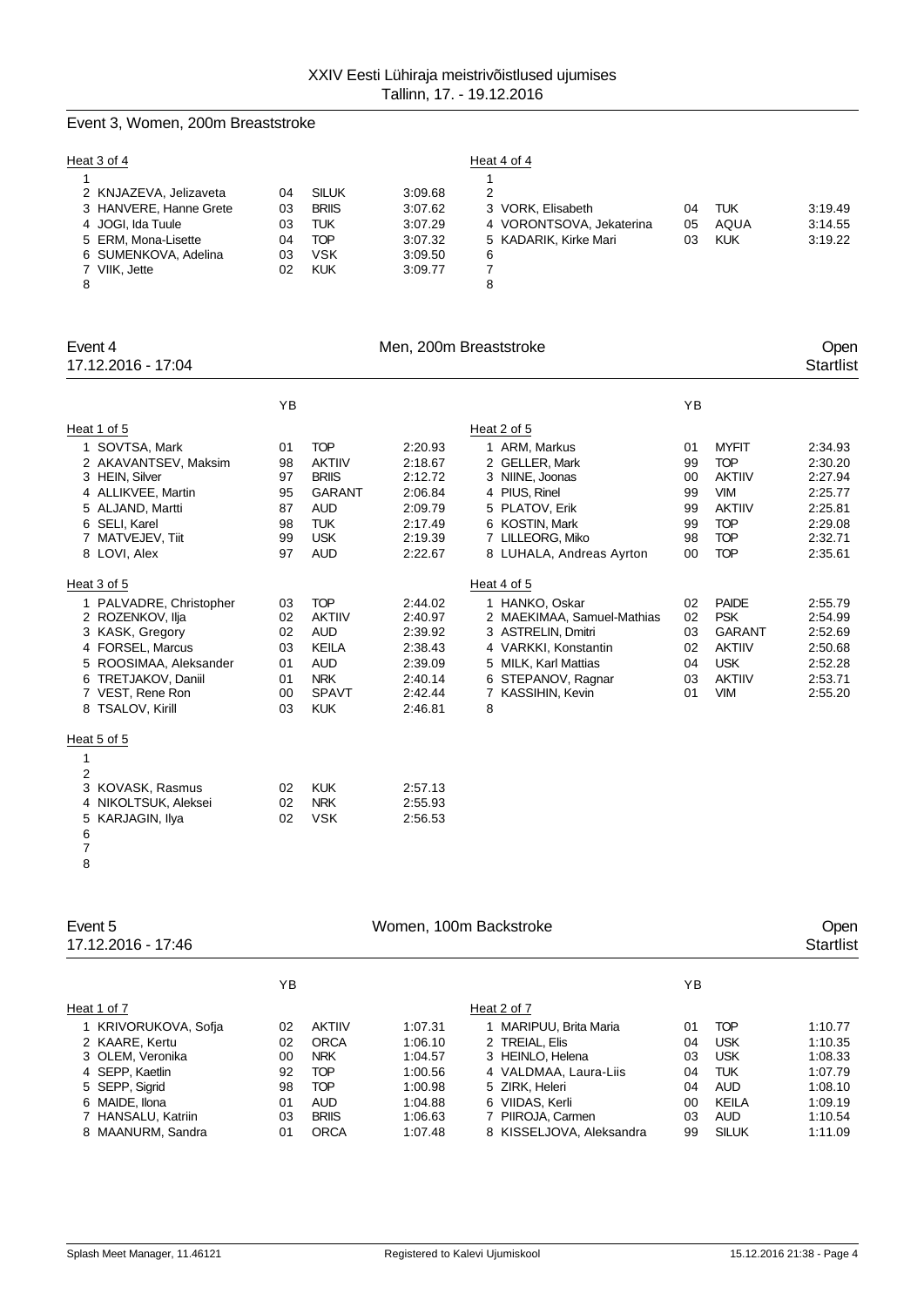## Event 5, Women, 100m Backstroke

| Heat 3 of 7                                                                                                                                                                             |                                              |                                                                                                                          |                                                                                      | Heat 4 of 7                                                                                                                                                                              |                                              |                                                                                                                        |                                                                                      |
|-----------------------------------------------------------------------------------------------------------------------------------------------------------------------------------------|----------------------------------------------|--------------------------------------------------------------------------------------------------------------------------|--------------------------------------------------------------------------------------|------------------------------------------------------------------------------------------------------------------------------------------------------------------------------------------|----------------------------------------------|------------------------------------------------------------------------------------------------------------------------|--------------------------------------------------------------------------------------|
| 1 VIIDING, Elisabeth<br>2 KIVI, Jonna<br>3 LESSING, Getriin Marii<br>4 OEOEBIK. Mia<br>5 MIKK, Roberta<br><b>TREIMAN, Grete Anette</b><br>7 KAPELINA, Anna<br>8 SAAR, Greete            | 04<br>03<br>03<br>01<br>01<br>02<br>03<br>01 | <b>BRIIS</b><br><b>VIM</b><br><b>TUK</b><br><b>SHARK</b><br><b>HYLJES</b><br><b>AUD</b><br><b>GARANT</b><br><b>JAESK</b> | 1:14.12<br>1:13.61<br>1:12.62<br>1:12.10<br>1:12.59<br>1:13.15<br>1:13.69<br>1:14.38 | 1 SOLOM, Eliise<br>2 PAJU, Angelina<br>3 TROTSENKO, Emilia<br>4 TUNTSIK, Alina<br>5 LAUTRE, Nicky Zoe<br>6 PETROVA, Aleksandra<br>7 JAANSON, Rahel<br>8 RAHAMAEGI, Karolin               | 04<br>04<br>03<br>03<br>03<br>01<br>04<br>05 | <b>TUK</b><br><b>AUD</b><br><b>AKTIIV</b><br><b>GARANT</b><br><b>ORCA</b><br><b>SILUK</b><br><b>VIM</b><br><b>AUD</b>  | 1:16.30<br>1:14.95<br>1:14.88<br>1:14.62<br>1:14.83<br>1:14.90<br>1:16.19<br>1:16.42 |
| Heat 5 of 7                                                                                                                                                                             |                                              |                                                                                                                          |                                                                                      | Heat 6 of 7                                                                                                                                                                              |                                              |                                                                                                                        |                                                                                      |
| 1 POLLISINSKI, Kaisa<br>2 JAGUSON, Laura<br>3 SAABAS, Mariann<br>4 SAIMRE, Lauren<br><b>TONISSON, Liilia</b><br>5<br>RAASMAN, Betti Nora<br>6<br>7 REBANE, Birgit<br>8 KADAK, Karoliina | 02<br>00<br>00<br>02<br>04<br>02<br>02<br>05 | <b>KUK</b><br><b>WIRU</b><br><b>TOP</b><br><b>ORCA</b><br><b>KUK</b><br><b>KEILA</b><br><b>PSK</b><br><b>TUK</b>         | 1:17.92<br>1:17.30<br>1:16.87<br>1:16.73<br>1:16.78<br>1:16.90<br>1:17.49<br>1:17.94 | 1 KOLK, Karin<br>2 BRAUMANN, Marleen-Kirsika<br>3 MARDI, Martina<br>4 HUEUEDMA, Catlin<br>5 SAVILA, Kertu Marie<br>6 ROOSMANN, Kertu-Triin<br>7 GUDOVSKAJA, Alisa<br>8 OTDELNOVA, Aljona | 03<br>03<br>05<br>03<br>02<br>02<br>03<br>04 | <b>GARANT</b><br><b>PSK</b><br><b>MYFIT</b><br><b>HYLJES</b><br><b>KUK</b><br><b>KUK</b><br><b>TOP</b><br><b>SILUK</b> | 1:21.58<br>1:19.10<br>1:19.02<br>1:18.19<br>1:18.99<br>1:19.04<br>1:20.11<br>1:21.64 |
| Heat 7 of 7                                                                                                                                                                             |                                              |                                                                                                                          |                                                                                      |                                                                                                                                                                                          |                                              |                                                                                                                        |                                                                                      |
| 1 PRIIDEL, Emily<br>2 ROZOVA, Polina<br>3 TEDER, Anette<br>TIMOFEJEVA, Polina<br>4<br>SIKK, Aliise<br>5<br>SIDORENKO, Darja<br>6.<br>7 HERODES, Gerly                                   | 05<br>03<br>06<br>05<br>03<br>05<br>03       | <b>BRIIS</b><br><b>KUK</b><br><b>TUK</b><br>AQUA<br><b>KEILA</b><br><b>GARANT</b><br><b>KEILA</b>                        | 1:25.24<br>1:24.66<br>1:22.48<br>1:21.90<br>1:22.12<br>1:24.46<br>1:24.95            |                                                                                                                                                                                          |                                              |                                                                                                                        |                                                                                      |

17.12.2016 - 18:02

BOITSUK, Mariangela 04 KUK 1:25.35

# Event 6 Communication of the Men, 100m Backstroke Communication of the Open Communication of the Men, 100m Backstroke Communication of the Startlist<br>17.12.2016 - 18:02

|        |                                                                                                                                                                                                   | YB                                           |                                                                                                                        |                                                                                      |                                                                                                                                                                                        | YB                                           |                                                                                                              |                                                                                      |
|--------|---------------------------------------------------------------------------------------------------------------------------------------------------------------------------------------------------|----------------------------------------------|------------------------------------------------------------------------------------------------------------------------|--------------------------------------------------------------------------------------|----------------------------------------------------------------------------------------------------------------------------------------------------------------------------------------|----------------------------------------------|--------------------------------------------------------------------------------------------------------------|--------------------------------------------------------------------------------------|
|        | Heat 1 of 8                                                                                                                                                                                       |                                              |                                                                                                                        |                                                                                      | Heat 2 of 8                                                                                                                                                                            |                                              |                                                                                                              |                                                                                      |
|        | 1 HIIE, Matis<br>2 LELLE, Armin Evert<br>3 LUHT, Karl Johann                                                                                                                                      | 98<br>99<br>96                               | <b>KEILA</b><br><b>VIM</b><br><b>GARANT</b>                                                                            | 56.31<br>54.81<br>53.37                                                              | 1 TULIN, Lauri<br>2 KESKUELL, Kert-Taniel<br>3 AHTIAINEN, Alex                                                                                                                         | 99<br>99<br>01                               | <b>JAESK</b><br><b>USK</b><br><b>USK</b>                                                                     | 1:01.20<br>1:00.12<br>59.31                                                          |
| 4<br>5 | TRIBUNTSOV, Ralf<br>ZIRK, Kregor<br>6 VINTER, Endri<br>GUSSEV, Andrei                                                                                                                             | 94<br>99<br>93<br>97                         | <b>EST</b><br><b>USK</b><br><b>UCA</b><br><b>GARANT</b>                                                                | 51.12<br>53.05<br>53.81<br>55.18                                                     | 4 TURU, Vladimir<br>5 DANILOV, Artjom<br>6 LATT. Ilia<br>7 PRIBLUDNOI, Mihhail                                                                                                         | 99<br>00<br>01<br>01                         | <b>GARANT</b><br><b>AKTIIV</b><br><b>AKTIIV</b><br><b>JAESK</b>                                              | 58.20<br>58.92<br>1:00.09<br>1:00.93                                                 |
|        | 8 LAID, Kristjan                                                                                                                                                                                  | 98                                           | <b>TOP</b>                                                                                                             | 58.00                                                                                | 8 VIIRPUU, Jan Joonas                                                                                                                                                                  | 02                                           | <b>KUK</b>                                                                                                   | 1:01.71                                                                              |
|        | Heat 3 of 8<br>1 SANDRIGAILO, Aleksander<br>2 REEDE, Rasmus<br>VISNAPUU, Karl Johannes<br>4 TARUM, Robert<br>5 KAPELIN, Aleksandr<br>6 KLEINSON, Oskar<br>7 HIIEMAA, Teodor Juko<br>8 ASMUS, Erik | 99<br>99<br>02<br>00<br>99<br>00<br>01<br>02 | <b>USK</b><br><b>AUD</b><br><b>TUK</b><br><b>AKTIIV</b><br><b>GARANT</b><br><b>KEILA</b><br><b>BRIIS</b><br><b>TUK</b> | 1:03.56<br>1:02.76<br>1:02.41<br>1:01.86<br>1:02.23<br>1:02.44<br>1:03.36<br>1:03.74 | Heat 4 of 8<br>1 KADARIK, Kristjan<br>2 IVANOV, Konstantin<br>3 VAINIKK, Rando<br>4 ARGE, Anders<br>5 MINAJEV. Maksim<br>6 KLEIMOLA, Ossi<br>7 NIINE, Jannes<br>8 MAERTMAA, Alex Artur | 01<br>02<br>00<br>01<br>03<br>01<br>02<br>02 | <b>KUK</b><br><b>AUD</b><br><b>PSK</b><br><b>TOP</b><br><b>GARANT</b><br>2012<br><b>AKTIIV</b><br><b>USK</b> | 1:07.14<br>1:06.85<br>1:05.60<br>1:04.66<br>1:05.02<br>1:06.30<br>1:06.91<br>1:07.35 |
|        | Heat 5 of 8                                                                                                                                                                                       |                                              |                                                                                                                        |                                                                                      | Heat 6 of 8                                                                                                                                                                            |                                              |                                                                                                              |                                                                                      |
|        | 1 KIVARI, Kristofer-Jaago<br>2 NIGUL, Siim<br>3 KALJUVEE O'BROCK, Toomas<br>4 FILIPPOV, Aleksandr                                                                                                 | 03<br>02<br>01<br>02                         | <b>TUK</b><br><b>ORCA</b><br><b>WIRU</b><br><b>GARANT</b>                                                              | 1:08.54<br>1:07.97<br>1:07.51<br>1:07.40                                             | 1 KATSOKA, Nikita<br>2 MARTIKAINEN, Risto<br>3 PALM, Marek<br>4 KAABEL, Jan Markus                                                                                                     | 02<br>03<br>02<br>02                         | <b>JAESK</b><br>2012<br><b>JAESK</b><br><b>TOP</b>                                                           | 1:11.60<br>1:11.45<br>1:09.46<br>1:09.22                                             |
| 5      | SUUROJA, Carl Joseph<br>6 ARKADJEV, Martin<br>7 HELDE, Kaspar<br>8 KOEOEK, Mark                                                                                                                   | 02<br>00<br>02<br>01                         | <b>KUK</b><br><b>VSK</b><br><b>TOP</b><br><b>AUD</b>                                                                   | 1:07.45<br>1:07.65<br>1:08.06<br>1:09.03                                             | 5 PASKOV, Philip<br>6 DENISSOV, Dmitri<br>7 LIHHATS, Erik<br>8 KIVARI, Marten-Hugo                                                                                                     | 02<br>02<br>03<br>03                         | <b>ORCA</b><br><b>GARANT</b><br><b>GARANT</b><br><b>TUK</b>                                                  | 1:09.28<br>1:09.56<br>1:11.55<br>1:11.79                                             |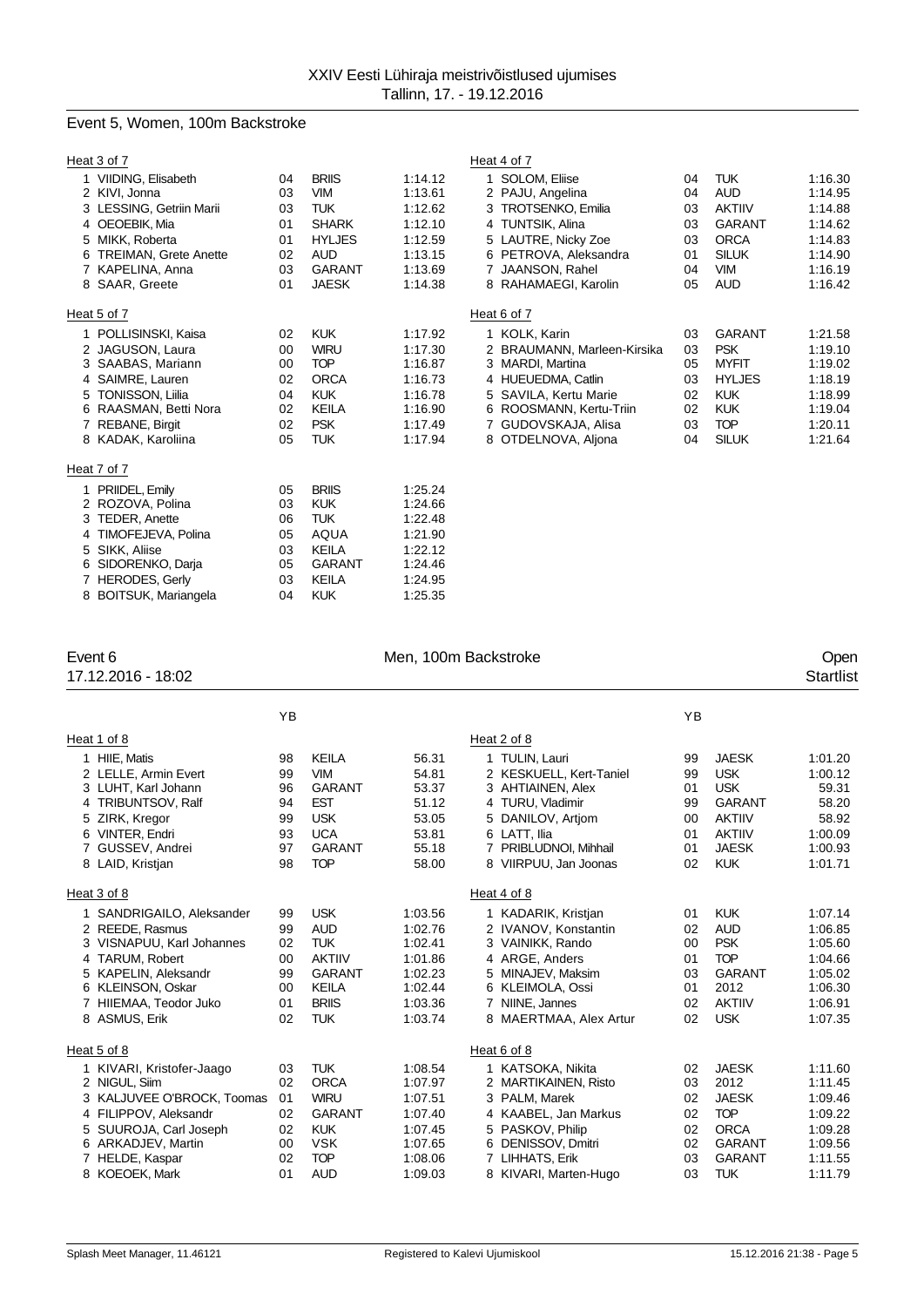# Event 6, Men, 100m Backstroke

| Heat 7 of 8                              |          |                                |                    | Heat 8 of 8                                   |          |                      |                    |
|------------------------------------------|----------|--------------------------------|--------------------|-----------------------------------------------|----------|----------------------|--------------------|
| PRITS, Ralf Erik                         | 04       | <b>MYFIT</b>                   | 1:13.79            |                                               |          |                      |                    |
| 2 ALEKSEJEV, Daniil<br>3 DROZDOV, Daniil | 03<br>04 | <b>AKTIIV</b><br><b>GARANT</b> | 1:13.21<br>1:12.81 | 2 KUEPPAR, Kristjan<br>3 VIIRPUU, Jako Joosep | 02<br>05 | GARANT<br><b>KUK</b> | 1:15.76<br>1:14.91 |
| 4 LILIENBERG, Kaurit                     | 02       | AUD                            | 1:11.99            | 4 MAENNIK, Hans Herman                        | 05       | <b>BRIIS</b>         | 1:14.03            |
| 5 KARATSEVSKI, Nikita                    | 03       | <b>ORCA</b>                    | 1:12.78            | 5 ORRO. Ott                                   | 01       | <b>RAMSK</b>         | 1:14.65            |
| 6 HARJAKS, Joakim                        | 02       | <b>NRK</b>                     | 1:12.83            | 6 RAADIK, Jorke Patrick                       | 03       | <b>ORCA</b>          | 1:15.51            |
| 7 ROOTSMA, Jass                          | 02       | <b>USK</b>                     | 1:13.42            | 7 PRANK, Ervin Otto                           | 03       | TUK                  | 1:16.31            |
| 8 MAKAROV, Sergei                        | 02       | GARANT                         | 1:13.92            | 8                                             |          |                      |                    |

| Event 7                                                                                                                                                                      |                                              |                                                                                                                | Women, 200m Medley                                                                   |                                                                                                                                                                                       |                                              |                                                                                                             | Open                                                                                 |  |
|------------------------------------------------------------------------------------------------------------------------------------------------------------------------------|----------------------------------------------|----------------------------------------------------------------------------------------------------------------|--------------------------------------------------------------------------------------|---------------------------------------------------------------------------------------------------------------------------------------------------------------------------------------|----------------------------------------------|-------------------------------------------------------------------------------------------------------------|--------------------------------------------------------------------------------------|--|
| 17.12.2016 - 18:18                                                                                                                                                           |                                              |                                                                                                                |                                                                                      |                                                                                                                                                                                       |                                              |                                                                                                             | <b>Startlist</b>                                                                     |  |
|                                                                                                                                                                              | YB                                           |                                                                                                                |                                                                                      |                                                                                                                                                                                       | YB                                           |                                                                                                             |                                                                                      |  |
| Heat 1 of 3                                                                                                                                                                  |                                              |                                                                                                                |                                                                                      | Heat 2 of 3                                                                                                                                                                           |                                              |                                                                                                             |                                                                                      |  |
| 1 HALLIK, Anette<br>2 HANSALU, Katriin<br>3 ZAITSEVA, Katrin<br>4 MARKVARDT, Margaret<br>5 ROMANJUK, Maria<br>6 POLLISINSKI, Kirke<br>7 OLEM, Veronika<br>8 VEDEHHOVA, Alina | 00<br>03<br>96<br>00<br>96<br>00<br>00<br>99 | <b>AUD</b><br><b>BRIIS</b><br>TUK.<br><b>TOP</b><br><b>GARANT</b><br><b>KUK</b><br><b>NRK</b><br><b>AKTIIV</b> | 2:27.37<br>2:27.19<br>2:21.60<br>2:15.51<br>2:16.52<br>2:25.38<br>2:27.35<br>2:27.88 | 1 SIIMAR, Reeli-Marta<br>2 RADVILAVICIUS, Merilin<br>3 AZJAVA, Angelina<br>4 TOMAK, Kaia Liis<br>5 VAINIKK, Annika<br>6 RANNAMETS, Brita<br>7 BOKOVSKAJA, Elina<br>8 HALJASORG, Hanna | 00<br>01<br>00<br>02<br>00<br>04<br>01<br>03 | <b>TOP</b><br><b>VIM</b><br><b>AKTIIV</b><br>AUD<br><b>PSK</b><br><b>USK</b><br><b>AKTIIV</b><br><b>TUK</b> | 2:40.30<br>2:36.45<br>2:32.22<br>2:30.35<br>2:31.10<br>2:32.94<br>2:39.71<br>2:41.44 |  |
| Heat 3 of 3                                                                                                                                                                  |                                              |                                                                                                                |                                                                                      |                                                                                                                                                                                       |                                              |                                                                                                             |                                                                                      |  |
| 1 IGNATJEVA, Karina<br>2 SUMENKOVA, Adelina<br>3 LASSILA, Liisa<br>4 VIIDING, Vanessa<br>5 KUEBAR, Kirke<br>6 KOOL, Kirke<br>7 KUEBAR, Johanna<br>8 TONISSON, Liilia         | 03<br>03<br>03<br>02<br>05<br>03<br>06<br>04 | <b>SILUK</b><br><b>VSK</b><br>2012<br><b>USK</b><br><b>TUK</b><br><b>TUK</b><br>TUK<br><b>KUK</b>              | 2:57.31<br>2:53.59<br>2:51.66<br>2:43.13<br>2:51.34<br>2:52.36<br>2:56.03<br>3:00.04 |                                                                                                                                                                                       |                                              |                                                                                                             |                                                                                      |  |

| Event 8<br>17.12.2016 - 18:30 |    |               | Men, 200m Medley |                          |    |               | Open<br><b>Startlist</b> |
|-------------------------------|----|---------------|------------------|--------------------------|----|---------------|--------------------------|
|                               | YB |               |                  |                          | YB |               |                          |
| Heat 1 of 4                   |    |               |                  | Heat 2 of 4              |    |               |                          |
| <b>TONKOVICH, Petr</b>        | 99 | <b>AKTIIV</b> | 2:11.93          | 1 TAMM, Johan            | 02 | <b>TUK</b>    | 2:23.20                  |
| 2 HEIN, Silver                | 97 | <b>BRIIS</b>  | 2:03.97          | 2 LATT. Ilia             | 01 | <b>AKTIIV</b> | 2:16.35                  |
| OJARAND, Frank Johan<br>3     | 96 | <b>KUK</b>    | 2:02.66          | 3 SOVTSA, Mark           | 01 | <b>TOP</b>    | 2:14.40                  |
| 4 LIIVAMAEGI, Martin          | 88 | <b>KUK</b>    | 1:55.83          | 4 PIUS, Rinel            | 99 | <b>VIM</b>    | 2:13.36                  |
| 5 ZIRK, Kregor                | 99 | <b>USK</b>    | 2:02.36          | 5 GUMENJUK, Maksim       | 00 | <b>GARANT</b> | 2:13.37                  |
| 6 SIIM, Cevin Anders          | 97 | <b>TUK</b>    | 2:03.87          | 6 AMOSENKOV, Aleksandr   | 01 | <b>JAESK</b>  | 2:15.37                  |
| 7 LILLEORG, Miko              | 98 | <b>TOP</b>    | 2:06.79          | 7 FORSEL, Marcus         | 03 | <b>KEILA</b>  | 2:19.66                  |
| 8 NIINE, Joonas               | 00 | <b>AKTIIV</b> | 2:12.25          | 8 UEHTIGI, Markus        | 00 | <b>TUK</b>    | 2:24.15                  |
| Heat 3 of 4                   |    |               |                  | Heat 4 of 4              |    |               |                          |
| 1 KIZEL, Aleksandr            | 01 | <b>AKTIIV</b> | 2:28.99          | 1                        |    |               |                          |
| 2 KAMPUS, Aleksander          | 01 | <b>TOP</b>    | 2:27.53          | 2 KOLLI, Karl Aleksander | 01 | <b>WIRU</b>   | 2:37.52                  |
| REIU, Sven<br>3               | 00 | <b>WIRU</b>   | 2:25.18          | 3 SIONBERG, Martin       | 03 | <b>AKTIIV</b> | 2:36.20                  |
| 4 PAERISMAA, Uku              | 01 | <b>BRIIS</b>  | 2:24.28          | 4 TRETJAKOV, Daniil      | 01 | <b>NRK</b>    | 2:33.44                  |
| 5 PAULSON, Ergo               | 99 | <b>TUK</b>    | 2:24.99          | 5 OTTI, Andre            | 02 | <b>AUD</b>    | 2:34.33                  |
| 6 GRITSOK, Alan               | 03 | <b>GARANT</b> | 2:26.20          | 6 TOBLER, Artur          | 04 | <b>TOP</b>    | 2:37.46                  |
| 7 SHUVALOV, Igor              | 03 | <b>GARANT</b> | 2:28.73          | 7 ZGURO, Maksim          | 02 | <b>NRK</b>    | 2:38.33                  |
| <b>BABURIN, Ilja</b><br>8     | 01 | <b>JAESK</b>  | 2:29.24          | 8                        |    |               |                          |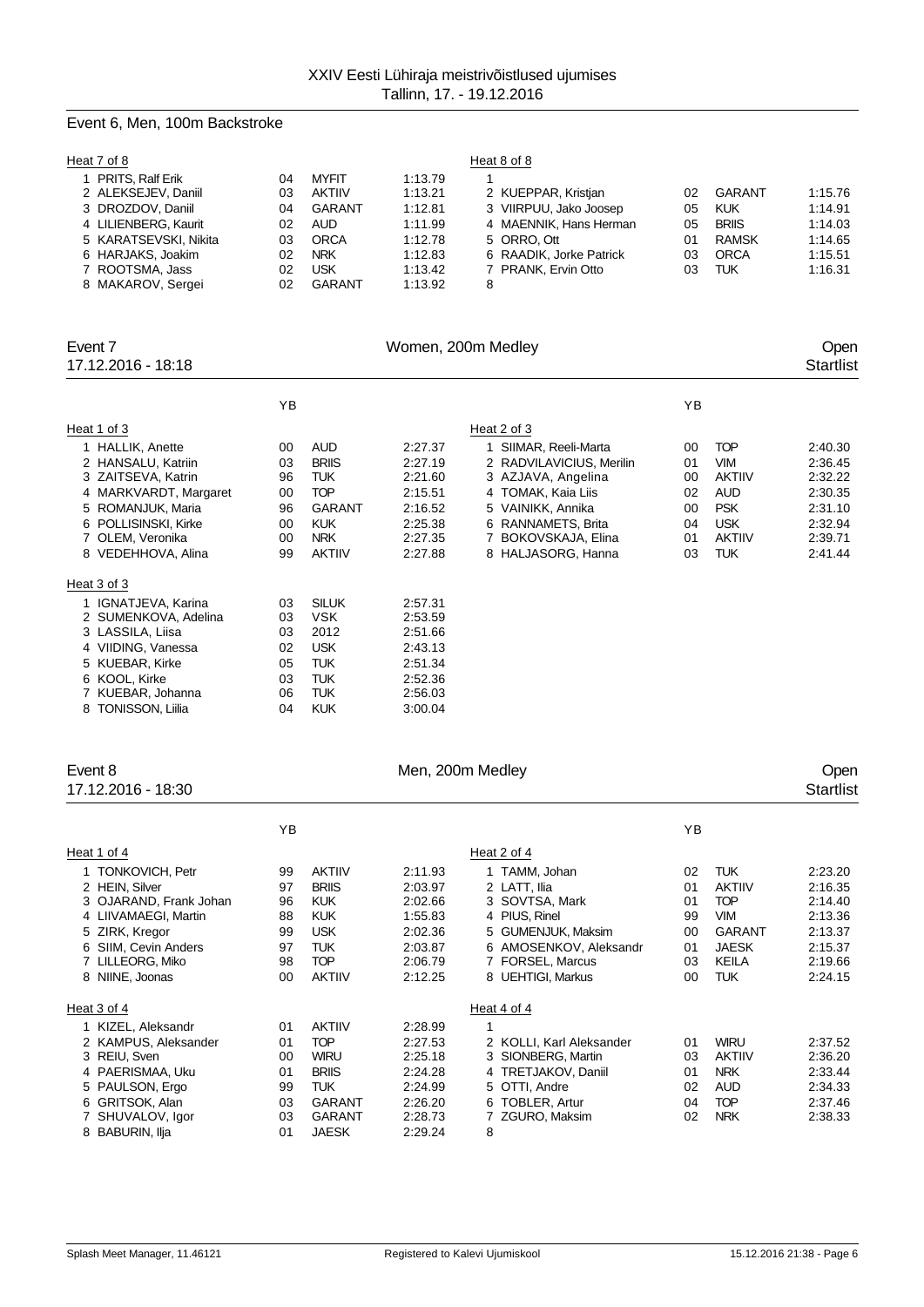| Event 9<br>17.12.2016 - 19:06            |          |                              |                      | Women, 4 x 100m Medley                   |          |                             | Open<br><b>Startlist</b> |
|------------------------------------------|----------|------------------------------|----------------------|------------------------------------------|----------|-----------------------------|--------------------------|
|                                          |          |                              |                      |                                          |          |                             |                          |
| Heat 1 of 2                              |          |                              |                      | Heat 2 of 2                              |          |                             |                          |
| 1 Top Uk 3                               |          | <b>TOP</b>                   | 4:45.00              | 1                                        |          |                             |                          |
| 2 Ujumise SK 3                           |          | <b>USK</b>                   | 4:40.40              | 2 SK Garant 3                            |          | <b>GARANT</b>               | 5:10.00                  |
| 3 Audentese SK 3<br>4 Top Uk 1           |          | <b>AUD</b><br><b>TOP</b>     | 4:35.60<br>4:16.00   | 3 Tartu UK 3<br>4 Ujumisklubi Briis 3    |          | <b>TUK</b><br><b>BRIIS</b>  | 5:00.00<br>4:55.00       |
| 5 Kalevi Ujumiskool 2                    |          | <b>KUK</b>                   | 4:25.80              | 5 Orca Swim Club 3                       |          | <b>ORCA</b>                 | 4:55.00                  |
| 6 Tartu UK 1                             |          | TUK                          | 4:40.00              | 6 UK Aktiiv 3                            |          | <b>AKTIIV</b>               | 5:03.00                  |
| 7 Top Uk 2                               |          | <b>TOP</b>                   | 4:42.00              | 7 Viimsi Veeklubi 1                      |          | VIM                         | NT                       |
| 8 Kalevi Ujumiskool 3                    |          | <b>KUK</b>                   | 4:45.50              | 8                                        |          |                             |                          |
| Event 10                                 |          |                              | Men, 4 x 100m Medley |                                          |          |                             | Open                     |
| 17.12.2016 - 19:20                       |          |                              |                      |                                          |          |                             | <b>Startlist</b>         |
| Heat 1 of 3                              |          |                              |                      | Heat 2 of 3                              |          |                             |                          |
| 1 Viimsi Veeklubi 1                      |          | VIM                          | 4:00.50              | 1 Audentese SK 3                         |          | <b>AUD</b>                  | 4:15.00                  |
| 2 Tartu UK 1                             |          | TUK                          | 3:49.67              | 2 Top Uk 3                               |          | <b>TOP</b>                  | 4:10.00                  |
| 3 Kalevi Ujumiskool 1                    |          | <b>KUK</b>                   | 3:47.10              | 3 Ujumise SK 3                           |          | <b>USK</b>                  | 4:09.67                  |
| 4 SK Garant 1<br>5 Audentese SK 1        |          | GARANT<br>AUD                | 3:38.00<br>3:41.00   | 4 Top Uk 2<br>5 Tartu UK 2               |          | <b>TOP</b><br><b>TUK</b>    | 4:08.00<br>4:08.90       |
| 6 Ujumise SK 2                           |          | <b>USK</b>                   | 3:47.23              | 6 SK Garant 2                            |          | <b>GARANT</b>               | 4:10.00                  |
| 7 UK Aktiiv 2                            |          | <b>AKTIIV</b>                | 3:57.00              | 7 Ujumisklubi Briis 3                    |          | <b>BRIIS</b>                | 4:12.00                  |
| 8 Audentese SK 2                         |          | <b>AUD</b>                   | 4:04.50              | 8 Tartu UK 3                             |          | TUK                         | 4:16.00                  |
| Heat 3 of 3                              |          |                              |                      |                                          |          |                             |                          |
| 1 Viimsi Veeklubi 2                      |          | VIM                          | 5:05.00              |                                          |          |                             |                          |
| 2 Kou 3                                  |          | 2012                         | 4:37.93              |                                          |          |                             |                          |
| 3 SK Garant 3                            |          | GARANT                       | 4:18.00              |                                          |          |                             |                          |
| 4 Kalevi Ujumiskool 3                    |          | <b>KUK</b>                   | 4:16.20              |                                          |          |                             |                          |
| 5 UK Aktiiv 3<br>6 Jaerveotsa SK 3       |          | <b>AKTIIV</b><br>JAESK       | 4:16.50<br>4:25.00   |                                          |          |                             |                          |
| 7 Tartu UK 4                             |          | TUK                          | 4:41.00              |                                          |          |                             |                          |
| 8 Wiru Swim 2                            |          | <b>WIRU</b>                  | NT                   |                                          |          |                             |                          |
| Event 11                                 |          |                              |                      | Women, 50m Backstroke                    |          |                             | Open                     |
| 18.12.2016 - 9:36                        |          |                              |                      |                                          |          |                             | Startlist                |
|                                          |          |                              |                      |                                          |          |                             |                          |
| Heat 1 of 9                              | YB       |                              |                      | Heat 2 of 9                              | ΥB       |                             |                          |
|                                          |          |                              |                      |                                          |          |                             |                          |
| 1 LIPARD, Moonika<br>2 KAARE, Kertu      | 98<br>02 | <b>GARANT</b><br><b>ORCA</b> | 30.42<br>30.17       | 1 KRIVORUKOVA, Sofja<br>2 HEINLO, Helena | 02<br>03 | <b>AKTIIV</b><br><b>USK</b> | 31.94<br>31.73           |
| 3 SEPP, Kaetlin                          | 92       | <b>TOP</b>                   | 29.37                | 3 HANSALU, Katriin                       | 03       | <b>BRIIS</b>                | 31.66                    |
| 4 SEPP, Sigrid                           | 98       | <b>TOP</b>                   | 28.69                | 4 MAIDE, Ilona                           | 01       | AUD                         | 30.92                    |
| 5 MARKVARDT, Margaret                    | 00       | <b>TOP</b>                   | 29.05                | 5 PRIIDEL, Melissa                       | 02       | <b>BRIIS</b>                | 31.29                    |
| 6 MAELL, Katariina                       | 00       | <b>KUK</b>                   | 29.57                | 6 SALUMAA, Mai Riin                      | 00       | <b>TOP</b>                  | 31.68                    |
| 7 MAANURM, Sandra                        | 01       | <b>ORCA</b>                  | 30.30                | 7 RANNAMETS, Brita                       | 04       | <b>USK</b>                  | 31.82                    |
| 8 OLEM, Veronika                         | 00       | <b>NRK</b>                   | 30.67                | 8 KISSELJOVA, Aleksandra                 | 99       | <b>SILUK</b>                | 31.97                    |
| Heat 3 of 9                              |          |                              |                      | Heat 4 of 9                              |          |                             |                          |
| 1 DANILOVA, Arina                        | 02       | <b>AKTIIV</b>                | 33.35                | 1 VIIDING, Vanessa                       | 02       | <b>USK</b>                  | 34.11                    |
| 2 VALDMAA, Laura-Liis<br>3 KORNET, Diana | 04<br>02 | <b>TUK</b><br><b>MYFIT</b>   | 32.66<br>32.17       | 2 OEOEBIK, Mia<br>3 VIIDAS, Kerli        | 01<br>00 | <b>SHARK</b><br>KEILA       | 33.93<br>33.62           |
| 4 PENJAM, Eva Lotta                      | 00       | <b>KUK</b>                   | 32.04                | 4 PAJU, Katrin                           | 01       | <b>ORCA</b>                 | 33.42                    |
| 5 CHERKAY, Polina                        | 01       | <b>SILUK</b>                 | 32.14                | 5 PETROVA, Aleksandra                    | 01       | <b>SILUK</b>                | 33.56                    |
| 6 PIIROJA, Carmen                        | 03       | AUD                          | 32.48                | 6 MIKK, Roberta                          | 01       | <b>HYLJES</b>               | 33.69                    |
| 7 ZIRK, Heleri                           | 04       | <b>AUD</b>                   | 33.27                | 7 LESSING, Getriin Marii                 | 03       | TUK                         | 33.94                    |
| 8 ROHTLA, Helen                          | 99       | <b>USK</b>                   | 33.39                | 8 VITSUT, Laura                          | 04       | <b>BRIIS</b>                | 34.18                    |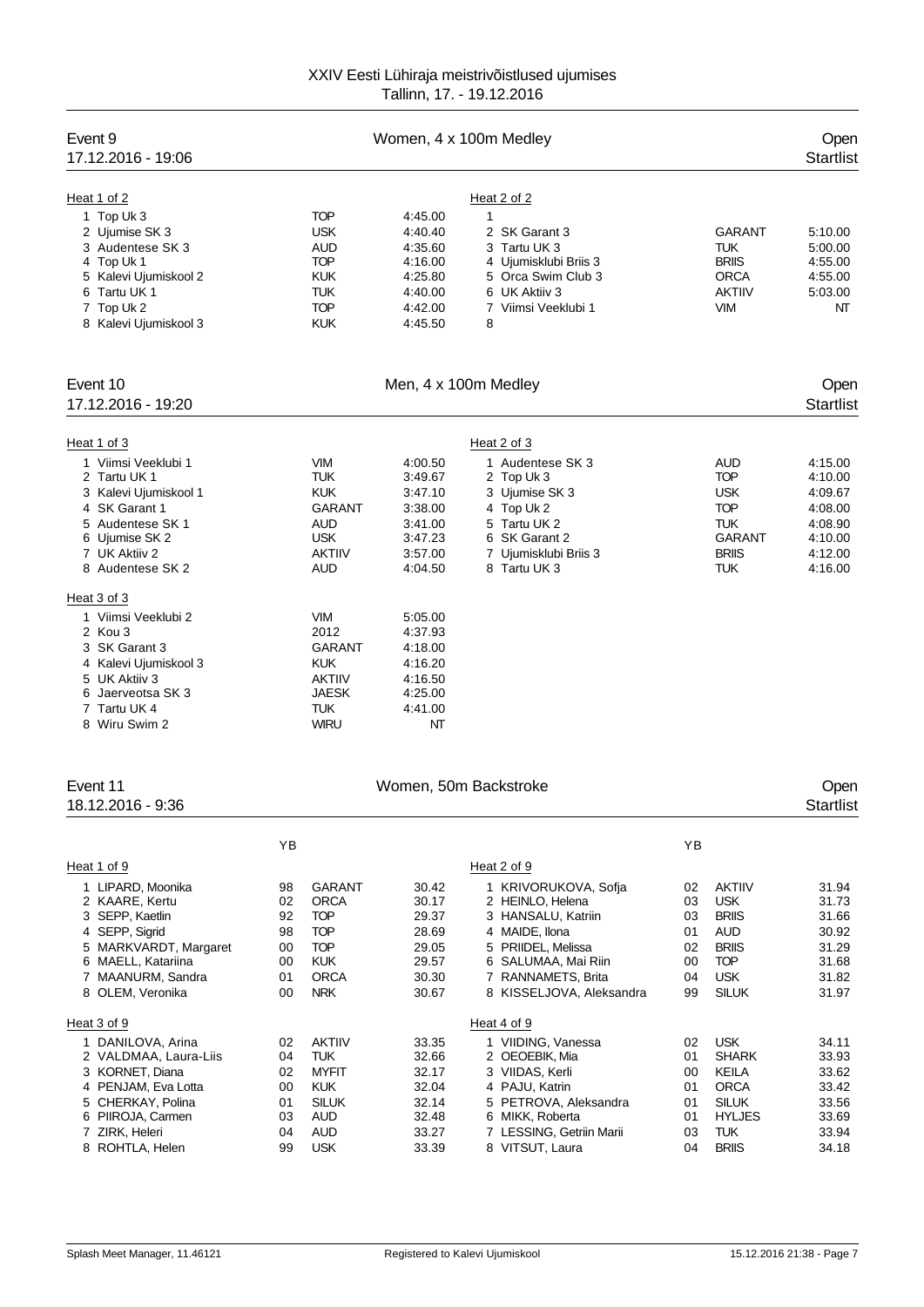## Event 11, Women, 50m Backstroke

|   | Heat 5 of 9                                                                                                                                                                   |                                              |                                                                                                                       |                                                                      | Heat 6 of 9                                                                                                                                                                                                                                                                                                                                               |                                                                      |
|---|-------------------------------------------------------------------------------------------------------------------------------------------------------------------------------|----------------------------------------------|-----------------------------------------------------------------------------------------------------------------------|----------------------------------------------------------------------|-----------------------------------------------------------------------------------------------------------------------------------------------------------------------------------------------------------------------------------------------------------------------------------------------------------------------------------------------------------|----------------------------------------------------------------------|
|   | <b>TREIAL, Elis</b><br>2 TREIMAN, Grete Anette<br>3 LAUTRE, Nicky Zoe<br>4 SAAREP, Hanna-Kristiina<br>5 REBANE, Birgit<br>6 KIVI. Jonna<br>7 SAAR, Greete<br>8 SAIMRE, Lauren | 04<br>02<br>03<br>02<br>02<br>03<br>01<br>02 | <b>USK</b><br><b>AUD</b><br><b>ORCA</b><br><b>MYFIT</b><br><b>PSK</b><br><b>VIM</b><br><b>JAESK</b><br><b>ORCA</b>    | 34.92<br>34.76<br>34.69<br>34.22<br>34.68<br>34.71<br>34.80<br>34.97 | SISAS, Rahel<br><b>KUK</b><br>03<br>1<br><b>KUK</b><br>2 TONISSON, Liilia<br>04<br>3 RAHAMAEGI, Karolin<br>AUD<br>05<br>4 JAANSON, Rahel<br><b>VIM</b><br>04<br><b>BRIIS</b><br>5 VIIDING, Elisabeth<br>04<br><b>BRIIS</b><br>6 KALJUVALD, Tiina-Britt<br>03<br><b>MYFIT</b><br>7 MARDI, Martina<br>05<br>8 KOLK, Karin<br><b>GARANT</b><br>03            | 35.70<br>35.23<br>35.22<br>35.07<br>35.15<br>35.22<br>35.36<br>35.84 |
|   | Heat 7 of 9                                                                                                                                                                   |                                              |                                                                                                                       |                                                                      | Heat 8 of 9                                                                                                                                                                                                                                                                                                                                               |                                                                      |
|   | <b>TUNTSIK, Alina</b><br>2 MOORO, Anete<br>3 PAJU, Angelina<br>RAASMAN, Betti Nora<br>5 NAZAROVA, Maria<br>6 LESTSENKO, Uljana<br>7 GUDOVSKAJA, Alisa<br>8 KUEBAR, Johanna    | 03<br>03<br>04<br>02<br>00<br>00<br>03<br>06 | <b>GARANT</b><br>KEILA<br>AUD<br><b>KEILA</b><br><b>VSK</b><br><b>SHARK</b><br><b>TOP</b><br><b>TUK</b>               | 36.59<br>36.48<br>36.10<br>35.85<br>35.98<br>36.10<br>36.55<br>36.82 | ROOSMANN, Kertu-Triin<br><b>KUK</b><br>02<br>2 ALLAS, Kirke<br>02<br><b>VIM</b><br><b>TUK</b><br>3 SOLOM, Eliise<br>04<br><b>AUD</b><br>4 KOOKLA, Dionne Rette<br>05<br><b>TUK</b><br>5 KADAK, Karoliina<br>05<br>6 TROTSENKO, Emilia<br><b>AKTIIV</b><br>03<br><b>PSK</b><br>BRAUMANN, Marleen-Kirsika<br>03<br>7<br>8 TEDER, Anette<br><b>TUK</b><br>06 | 37.82<br>37.55<br>37.54<br>37.29<br>37.52<br>37.54<br>37.77<br>37.85 |
|   | Heat 9 of 9                                                                                                                                                                   |                                              |                                                                                                                       |                                                                      |                                                                                                                                                                                                                                                                                                                                                           |                                                                      |
| 5 | TIMOFEJEVA, Polina<br>2 PIIRSALU, Mirelle<br><b>TOOMPUU, Marie</b><br>4 AMBERG, Anete Michelle<br>OTDELNOVA, Aljona<br>6 SIKK, Aliise<br>ESKEL, Emili<br>8 HUETT, Johanna     | 05<br>06<br>04<br>04<br>04<br>03<br>03<br>03 | <b>AQUA</b><br><b>MYFIT</b><br><b>KUK</b><br><b>AUD</b><br><b>SILUK</b><br><b>KEILA</b><br><b>AUD</b><br><b>MYFIT</b> | 38.89<br>38.26<br>38.07<br>37.90<br>38.06<br>38.09<br>38.78<br>38.90 |                                                                                                                                                                                                                                                                                                                                                           |                                                                      |

18.12.2016 - 9:48

8 HUETT, Johanna

# Event 12 Communication of the Men, 50m Backstroke Communication of the Open Communication of the Men, 50m Backstroke Communication of the Startlist<br>
18.12.2016 - 9:48

|   |                              | ΥB |               |       |                            | YB |               |       |
|---|------------------------------|----|---------------|-------|----------------------------|----|---------------|-------|
|   | Heat 1 of 11                 |    |               |       | Heat 2 of 11               |    |               |       |
|   | 1 AAVIK, Priit               | 94 | <b>AUD</b>    | 25.97 | 1 PRIBLUDNOI, Mihhail      | 01 | <b>JAESK</b>  | 28.09 |
|   | 2 GUSSEV, Andrei             | 97 | <b>GARANT</b> | 25.85 | 2 AHTIAINEN, Alex          | 01 | <b>USK</b>    | 27.55 |
| 3 | ZIRK, Kregor                 | 99 | <b>USK</b>    | 24.75 | 3 TSERNOSEV, Nikita        | 97 | <b>GARANT</b> | 27.20 |
| 4 | <b>TRIBUNTSOV, Ralf</b>      | 94 | <b>EST</b>    | 23.59 | 4 TURU, Vladimir           | 99 | <b>GARANT</b> | 26.83 |
|   | LUHT. Karl Johann            | 96 | <b>GARANT</b> | 24.52 | 5 LAID, Kristjan           | 98 | <b>TOP</b>    | 27.15 |
| 6 | VINTER, Endri                | 93 | <b>UCA</b>    | 24.84 | 6 LANGEL, Marko- Matteus   | 99 | <b>AUD</b>    | 27.42 |
|   | HIIE, Matis                  | 98 | <b>KEILA</b>  | 25.95 | 7 DANILOV, Artjom          | 00 | <b>AKTIIV</b> | 27.56 |
|   | 8 LELLE, Armin Evert         | 99 | <b>VIM</b>    | 26.20 | 8 KESKUELL, Kert-Taniel    | 99 | <b>USK</b>    | 28.54 |
|   | Heat 3 of 11                 |    |               |       | Heat 4 of 11               |    |               |       |
|   | 1 KAPELIN, Aleksandr         | 99 | <b>GARANT</b> | 29.29 | 1 SUUROJA, Carl Joseph     | 02 | <b>KUK</b>    | 30.33 |
|   | 2 SANDRIGAILO, Aleksander    | 99 | <b>USK</b>    | 28.66 | 2 REEDE, Rasmus            | 99 | <b>AUD</b>    | 29.92 |
| 3 | PIILBERG, Martin             | 00 | <b>USK</b>    | 28.64 | 3 KARGIN, Adrian Alexander | 98 | <b>KUK</b>    | 29.59 |
|   | 4 LATT, Ilia                 | 01 | <b>AKTIIV</b> | 28.56 | 4 TULIN, Lauri             | 99 | <b>JAESK</b>  | 29.36 |
|   | PANCHENKO-PROKOPIEV, Gleb 99 |    | <b>SILUK</b>  | 28.57 | 5 VAINIKK, Rando           | 00 | <b>PSK</b>    | 29.43 |
| 6 | HIIEMAA, Teodor Juko         | 01 | <b>BRIIS</b>  | 28.66 | 6 ASMUS, Erik              | 02 | <b>TUK</b>    | 29.91 |
|   | VISNAPUU, Karl Johannes      | 02 | <b>TUK</b>    | 29.23 | 7 ARM, Markus              | 01 | <b>MYFIT</b>  | 30.12 |
| 8 | TARUM, Robert                | 00 | <b>AKTIIV</b> | 29.33 | 8 MIILPALU, Matteus        | 02 | <b>USK</b>    | 30.36 |
|   | Heat 5 of 11                 |    |               |       | Heat 6 of 11               |    |               |       |
|   | 1 JAGUSON, Sander            | 00 | <b>WIRU</b>   | 30.96 | 1 KALJUVEE O'BROCK, Toomas | 01 | <b>WIRU</b>   | 32.02 |
|   | 2 REINLO, Karl Marten        | 99 | <b>USK</b>    | 30.70 | 2 PASKOV, Philip           | 02 | <b>ORCA</b>   | 31.66 |
| 3 | ARGE, Anders                 | 01 | <b>TOP</b>    | 30.64 | 3 LOOKENE, Rain Rasmus     | 01 | <b>MYFIT</b>  | 31.48 |
| 4 | <b>KESKSAAR, Sander</b>      | 00 | <b>AUD</b>    | 30.56 | 4 NIINE, Jannes            | 02 | <b>AKTIIV</b> | 31.32 |
|   | KADARIK, Kristjan            | 01 | <b>KUK</b>    | 30.63 | 5 KATSOKA, Nikita          | 02 | <b>JAESK</b>  | 31.45 |
| 6 | KLEINSON, Oskar              | 00 | <b>KEILA</b>  | 30.64 | 6 ARKADJEV, Martin         | 00 | <b>VSK</b>    | 31.52 |
|   | <b>KOEOEK, Mark</b>          | 01 | <b>AUD</b>    | 30.89 | 7 SIONBERG, Martin         | 03 | <b>AKTIIV</b> | 31.96 |
|   | 8 IVANOV, Konstantin         | 02 | <b>AUD</b>    | 31.13 | 8 ROOSIMAA, Aleksander     | 01 | <b>AUD</b>    | 32.02 |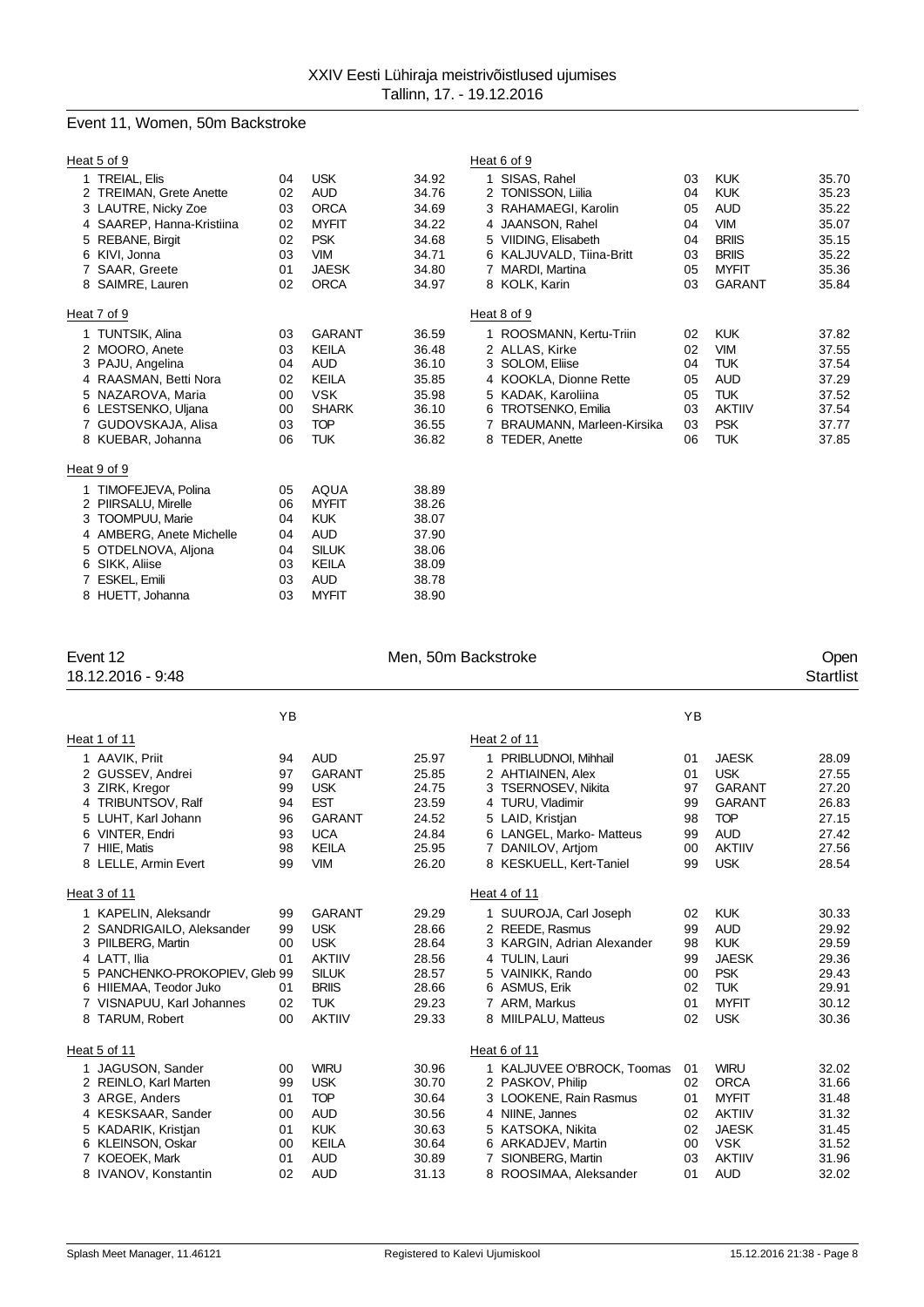## Event 12, Men, 50m Backstroke

|                | Heat 7 of 11              |    |               |       |   | Heat 8 of 11               |    |               |       |
|----------------|---------------------------|----|---------------|-------|---|----------------------------|----|---------------|-------|
|                | 1 MINAJEV, Maksim         | 03 | <b>GARANT</b> | 32.84 |   | 1 FABER, Aron              | 02 | <b>TUK</b>    | 33.79 |
|                | 2 KAABEL, Jan Markus      | 02 | <b>TOP</b>    | 32.70 |   | 2 KIVARI, Marten-Hugo      | 03 | <b>TUK</b>    | 33.69 |
|                | 3 KIVARI, Kristofer-Jaago | 03 | <b>TUK</b>    | 32.36 |   | 3 MAENNIK, Hans Herman     | 05 | <b>BRIIS</b>  | 33.25 |
|                | 4 FILIPPOV, Aleksandr     | 02 | <b>GARANT</b> | 32.15 |   | 4 MILK, Karl Mattias       | 04 | <b>USK</b>    | 33.13 |
|                | 5 PILLE, Sken-Sander      | 02 | <b>TUK</b>    | 32.35 |   | 5 AKSALU, Simo             | 03 | <b>TUK</b>    | 33.19 |
|                | 6 MAERTMAA, Alex Artur    | 02 | <b>USK</b>    | 32.63 |   | 6 NIGUL, Siim              | 02 | <b>ORCA</b>   | 33.34 |
|                | 7 KOLLI, Karl Aleksander  | 01 | <b>WIRU</b>   | 32.82 |   | 7 LILIENBERG, Kaurit       | 02 | <b>AUD</b>    | 33.72 |
|                | 8 LIHHATS, Erik           | 03 | <b>GARANT</b> | 32.90 |   | 8 VIIRPUU, Jako Joosep     | 05 | <b>KUK</b>    | 33.86 |
|                | Heat 9 of 11              |    |               |       |   | Heat 10 of 11              |    |               |       |
|                | 1 ROOTSMA, Jass           | 02 | <b>USK</b>    | 34.58 |   | 1 VIHERPUU, Rihard         | 03 | <b>VIM</b>    | 35.00 |
|                | 2 SHUVALOV, laor          | 03 | <b>GARANT</b> | 34.15 |   | 2 MAEKIMAA, Samuel-Mathias | 02 | <b>PSK</b>    | 34.92 |
|                | 3 OPER, Georg             | 02 | <b>TUK</b>    | 33.98 |   | 3 PRITS, Ralf Erik         | 04 | <b>MYFIT</b>  | 34.65 |
|                | 4 MARTIKAINEN, Risto      | 03 | 2012          | 33.86 |   | 4 DENISSOV, Dmitri         | 02 | <b>GARANT</b> | 34.60 |
|                | 5 KARATSEVSKI, Nikita     | 03 | <b>ORCA</b>   | 33.90 |   | 5 MAKAROV, Sergei          | 02 | <b>GARANT</b> | 34.62 |
|                | 6 TSALOV, Kirill          | 03 | <b>KUK</b>    | 34.03 |   | 6 RUOTSALAINEN, Patrik     | 02 | <b>PAIDE</b>  | 34.78 |
|                | 7 PALM, Marek             | 02 | <b>JAESK</b>  | 34.56 |   | 7 TAMMIS, Tristan          | 04 | <b>AUD</b>    | 34.98 |
|                | 8 HARJAKS, Joakim         | 02 | <b>NRK</b>    | 34.59 | 8 |                            |    |               |       |
|                | Heat 11 of 11             |    |               |       |   |                            |    |               |       |
| 1              |                           |    |               |       |   |                            |    |               |       |
| $\overline{2}$ |                           |    |               |       |   |                            |    |               |       |
|                | 3 KUEPPAR, Kristjan       | 02 | <b>GARANT</b> | 35.22 |   |                            |    |               |       |
|                | 4 BARINOV, Robert         | 03 | <b>GARANT</b> | 35.07 |   |                            |    |               |       |
| 5              | PRANK, Ervin Otto         | 03 | <b>TUK</b>    | 35.12 |   |                            |    |               |       |
| 6              |                           |    |               |       |   |                            |    |               |       |
| $\overline{7}$ |                           |    |               |       |   |                            |    |               |       |
| 8              |                           |    |               |       |   |                            |    |               |       |

| Event 13<br>18.12.2016 - 10:02                                                                                                                                              |                                              |                                                                                                                     | Women, 200m Butterfly                                                                |                                                                                                                                                      |                                        |                                                                                          | Open<br><b>Startlist</b>                                                  |
|-----------------------------------------------------------------------------------------------------------------------------------------------------------------------------|----------------------------------------------|---------------------------------------------------------------------------------------------------------------------|--------------------------------------------------------------------------------------|------------------------------------------------------------------------------------------------------------------------------------------------------|----------------------------------------|------------------------------------------------------------------------------------------|---------------------------------------------------------------------------|
|                                                                                                                                                                             | YB                                           |                                                                                                                     |                                                                                      |                                                                                                                                                      | YB                                     |                                                                                          |                                                                           |
| Heat 1 of 2                                                                                                                                                                 |                                              |                                                                                                                     |                                                                                      | Heat 2 of 2                                                                                                                                          |                                        |                                                                                          |                                                                           |
| 1 SAABAS, Mariann<br>2 PULLISAAR, Meril<br>3 VEDEHHOVA, Alina<br>4 PAK, Gerda<br>MARKVARDT, Margaret<br>ZAITSEVA, Katrin<br>6<br>7 HANSALU, Katriin<br>8 POLLISINSKI, Kaisa | 00<br>01<br>99<br>93<br>00<br>96<br>03<br>02 | <b>TOP</b><br><b>TOP</b><br><b>AKTIIV</b><br><b>KEILA</b><br><b>TOP</b><br><b>TUK</b><br><b>BRIIS</b><br><b>KUK</b> | 2:49.65<br>2:44.50<br>2:29.93<br>2:19.66<br>2:23.41<br>2:31.84<br>2:47.96<br>2:51.73 | 1 KOOL, Kirke<br>2 KUEBAR, Johanna<br>3 SUMENKOVA, Adelina<br>4 MEIER, Helen<br>5 NAZAROVA, Sofia<br>6 VIIDING, Vanessa<br>7 TIMOFEJEVA, Polina<br>8 | 03<br>06<br>03<br>01<br>03<br>02<br>05 | <b>TUK</b><br><b>TUK</b><br><b>VSK</b><br><b>VSK</b><br><b>VSK</b><br><b>USK</b><br>AQUA | 3:12.77<br>3:08.96<br>3:05.75<br>2:51.81<br>3:03.47<br>3:08.20<br>3:10.50 |
| Event 14<br>18.12.2016 - 10:12                                                                                                                                              |                                              |                                                                                                                     | Men, 200m Butterfly                                                                  |                                                                                                                                                      |                                        |                                                                                          | Open<br><b>Startlist</b>                                                  |
|                                                                                                                                                                             | ΥB                                           |                                                                                                                     |                                                                                      |                                                                                                                                                      | ΥB                                     |                                                                                          |                                                                           |
| Heat 1 of 2                                                                                                                                                                 |                                              |                                                                                                                     |                                                                                      | Heat 2 of 2                                                                                                                                          |                                        |                                                                                          |                                                                           |
| 1 ROOSE, Robert<br>2 LOVI, Alex<br>3 LELLE, Armin Evert                                                                                                                     | 96<br>97<br>99                               | <b>TUK</b><br><b>AUD</b><br><b>VIM</b>                                                                              | 2:20.50<br>2:17.43<br>2:06.83                                                        | 2 KANNUS, Rasmus<br>3 AMOSENKOV, Aleksandr                                                                                                           | 00<br>01                               | <b>BRIIS</b><br><b>JAESK</b>                                                             | 2:32.86<br>2:28.63                                                        |

 ZIRK, Kregor 99 USK 1:58.24 4 SALOMON, Georg 02 KUK 2:24.15 ZAITSEV, Daniel 97 GARANT 2:02.94 5 VOLKOV, Sergei 01 GARANT 2:27.63 PAAVO, Sander 98 USK 2:07.17 6 VARKKI, Konstantin 02 AKTIIV 2:30.03 7 ADAMSON, Kristjan 00 KUK 2:20.22<br>8 PIUS, Rinel 99 VIM 2:23.72 PIUS, Rinel 99 VIM 2:23.72 8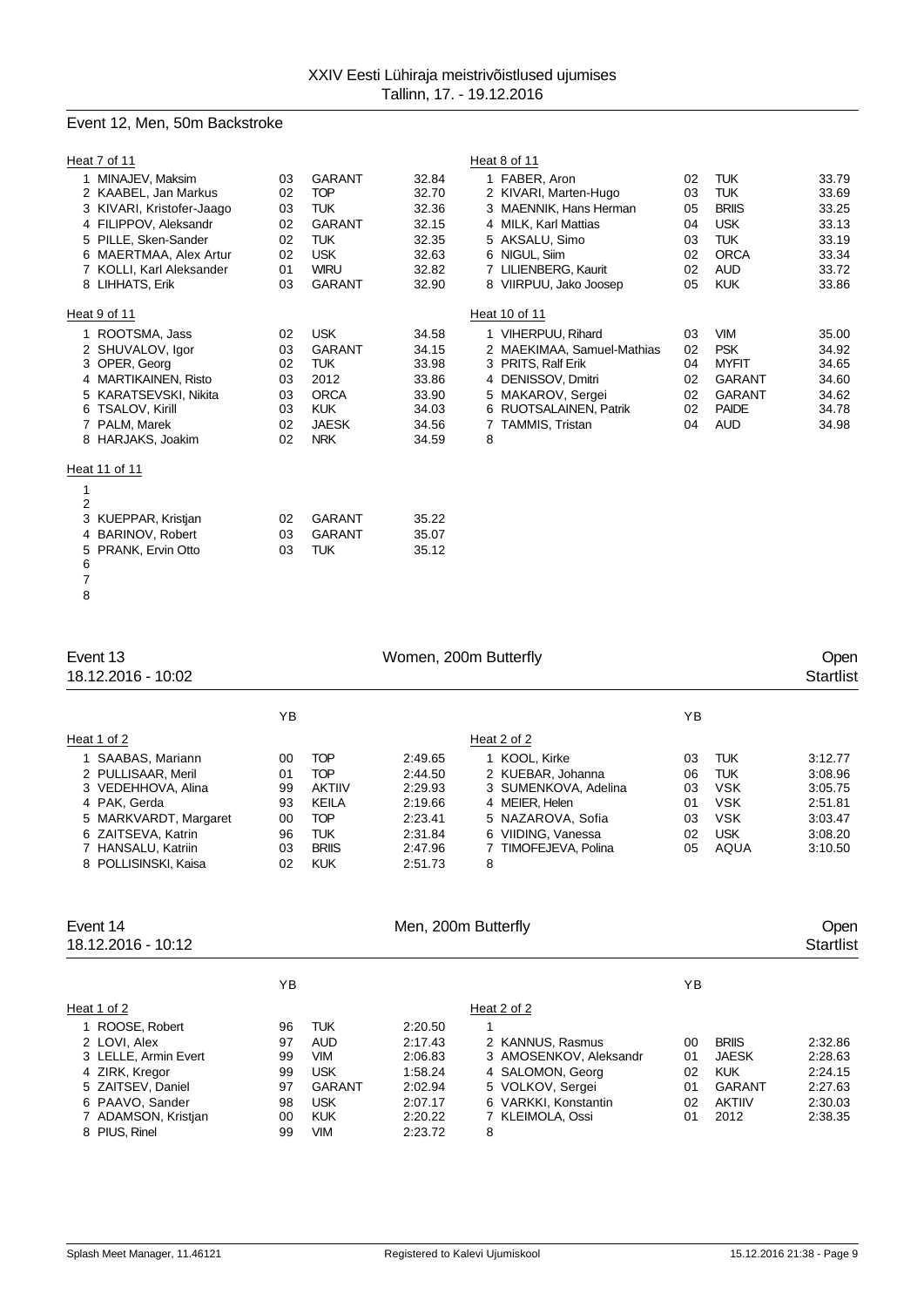| Event 15<br>18.12.2016 - 10:42 | Women, 100m Breaststroke |               |         |                            |    |              |         |  |  |
|--------------------------------|--------------------------|---------------|---------|----------------------------|----|--------------|---------|--|--|
|                                | YB                       |               |         |                            | YB |              |         |  |  |
| Heat 1 of 6                    |                          |               |         | Heat 2 of 6                |    |              |         |  |  |
| 1 SABLOVSKAJA, Kristina        | 01                       | <b>VSK</b>    | 1:15.00 | 1 GUDOVSKAJA, Anita        | 05 | <b>TOP</b>   | 1:20.29 |  |  |
| 2 PAERISMAA, Anett             | 99                       | <b>BRIIS</b>  | 1:14.87 | 2 JAASKA, Kristiina        | 00 | <b>JAESK</b> | 1:19.89 |  |  |
| JAAMUL, Kristina Maria<br>3    | 00                       | <b>KUK</b>    | 1:13.63 | 3 TAMMISTE, Sandra         | 03 | <b>KUK</b>   | 1:18.27 |  |  |
| 4 ROMANJUK, Maria              | 96                       | <b>GARANT</b> | 1:08.08 | 4 PAJU, Katrin             | 01 | <b>ORCA</b>  | 1:17.81 |  |  |
| KERSA, Karleen<br>5            | 96                       | <b>TOP</b>    | 1:09.73 | 5 KALVET, Laura            | 02 | <b>TOP</b>   | 1:18.03 |  |  |
| 6 PAK, Heleene                 | 99                       | <b>KEILA</b>  | 1:14.01 | 6 VALDMAA, Laura-Liis      | 04 | <b>TUK</b>   | 1:18.65 |  |  |
| 7 ARNDT, Meril                 | 02                       | <b>MYFIT</b>  | 1:15.00 | 7 MAETLIK, Elisabet        | 02 | <b>TOP</b>   | 1:19.91 |  |  |
| 8 GRITSKEVITCH, Galina         | 99                       | <b>GARANT</b> | 1:16.36 | 8 PENTER, Kirke            | 01 | <b>KUK</b>   | 1:20.36 |  |  |
| Heat 3 of 6                    |                          |               |         | Heat 4 of 6                |    |              |         |  |  |
| 1 RAUTIAINEN, Emmiina          | $00 \,$                  | 2012          | 1:22.93 | 1 REBANE, Birgit           | 02 | <b>PSK</b>   | 1:27.28 |  |  |
| 2 TINGAEVA, Anastassia         | 04                       | <b>AKTIIV</b> | 1:22.45 | 2 SUMENKOVA, Adelina       | 03 | <b>VSK</b>   | 1:25.49 |  |  |
| 3 LASSILA, Liisa               | 03                       | 2012          | 1:21.76 | LINDEPUU, Marie<br>3       | 02 | <b>KEILA</b> | 1:24.84 |  |  |
| 4 RADVILAVICIUS, Merilin       | 01                       | <b>VIM</b>    | 1:20.40 | 4 ERM, Mona-Lisette        | 04 | <b>TOP</b>   | 1:24.02 |  |  |
| 5 TREIMAN, Grete Anette        | 02                       | <b>AUD</b>    | 1:20.73 | 5 JOGI, Ida Tuule          | 03 | <b>TUK</b>   | 1:24.61 |  |  |
| 6 VIIK, Jette                  | 02                       | <b>KUK</b>    | 1:22.00 | 6 KNJAZEVA, Jelizaveta     | 04 | <b>SILUK</b> | 1:25.41 |  |  |
| 7 HAVI, Janely                 | 02                       | <b>JAESK</b>  | 1:22.53 | 7 HALJASORG, Hanna         | 03 | <b>TUK</b>   | 1:25.50 |  |  |
| 8 PUUSEPP, Garita-Beth         | 03                       | <b>ORCA</b>   | 1:23.38 | 8 HANVERE, Hanne Grete     | 03 | <b>BRIIS</b> | 1:27.45 |  |  |
| Heat 5 of 6                    |                          |               |         | Heat 6 of 6                |    |              |         |  |  |
| 1 REINSALU, Rebecca            | 04                       | <b>KEILA</b>  | 1:29.29 | 1                          |    |              |         |  |  |
| 2 SARANA, Smaragda-Luchia      | 04                       | <b>AUD</b>    | 1:28.70 | $\overline{2}$             |    |              |         |  |  |
| 3 KARLSON, Grete               | 02                       | <b>ORCA</b>   | 1:27.91 | TALAMANOV, Felicia<br>3    | 04 | <b>KUK</b>   | 1:30.07 |  |  |
| 4 JAANSON, Rahel               | 04                       | <b>VIM</b>    | 1:27.60 | <b>KRUUS, Katriin</b><br>4 | 05 | <b>AUD</b>   | 1:29.56 |  |  |
| 5 VORONTSOVA, Jekaterina       | 05                       | <b>AQUA</b>   | 1:27.60 | 5<br>NAZAROVA, Sofia       | 03 | <b>VSK</b>   | 1:29.77 |  |  |
| 6 TOKOVENKO, Lisett            | 05                       | <b>WIRU</b>   | 1:28.26 | 6                          |    |              |         |  |  |
| 7 KADARIK, Kirke Mari          | 03                       | <b>KUK</b>    | 1:28.94 | 7                          |    |              |         |  |  |
| 8 VAIN, Jenny                  | 04                       | <b>TOP</b>    | 1:29.39 | 8                          |    |              |         |  |  |
|                                |                          |               |         |                            |    |              |         |  |  |

| Event 16<br>18.12.2016 - 10:56                                                                                                                                |                                              |                                                                                                                | Men, 100m Breaststroke                                                         |                                                                                                                                                                                      |                                              |                                                                                                                 | Open<br>Startlist                                                                    |
|---------------------------------------------------------------------------------------------------------------------------------------------------------------|----------------------------------------------|----------------------------------------------------------------------------------------------------------------|--------------------------------------------------------------------------------|--------------------------------------------------------------------------------------------------------------------------------------------------------------------------------------|----------------------------------------------|-----------------------------------------------------------------------------------------------------------------|--------------------------------------------------------------------------------------|
|                                                                                                                                                               | YB                                           |                                                                                                                |                                                                                |                                                                                                                                                                                      | YB                                           |                                                                                                                 |                                                                                      |
| Heat 1 of 8                                                                                                                                                   |                                              |                                                                                                                |                                                                                | Heat 2 of 8                                                                                                                                                                          |                                              |                                                                                                                 |                                                                                      |
| 1 KOSTIN, Mark<br>2 HEIN, Silver<br>3 ALJAND, Martti<br>4 LIIVAMAEGI, Martin<br>5 ALLIKVEE, Martin<br>6 SELI, Karel<br>7 AKAVANTSEV, Maksim<br>8 SOVTSA, Mark | 99<br>97<br>87<br>88<br>95<br>98<br>98<br>01 | <b>TOP</b><br><b>BRIIS</b><br><b>AUD</b><br><b>KUK</b><br><b>GARANT</b><br>TUK.<br><b>AKTIIV</b><br><b>TOP</b> | 1:04.86<br>1:01.97<br>58.80<br>58.37<br>58.41<br>1:01.91<br>1:03.28<br>1:04.91 | 1 LUHALA, Andreas Ayrton<br>2 ROOSIMAA, Aleksander<br>3 PLATOV, Erik<br>4 MATVEJEV, Tiit<br>5 URIKO, Henry Gerhard<br>6 GELLER, Mark<br>7 VIIRPUU, Jan Joonas<br>8 TRETJAKOV, Daniil | 00<br>01<br>99<br>99<br>99<br>99<br>02<br>01 | <b>TOP</b><br><b>AUD</b><br><b>AKTIIV</b><br><b>USK</b><br><b>AUD</b><br><b>TOP</b><br><b>KUK</b><br><b>NRK</b> | 1:09.97<br>1:08.87<br>1:07.71<br>1:05.18<br>1:05.76<br>1:08.37<br>1:09.68<br>1:10.08 |
| Heat 3 of 8                                                                                                                                                   |                                              |                                                                                                                |                                                                                | Heat 4 of 8                                                                                                                                                                          |                                              |                                                                                                                 |                                                                                      |
| 1 KOPLIMAA, Ragnar<br>2 VEST, Rene Ron<br>3 PALVADRE, Christopher<br>4 ARM, Markus<br>5 GRITSOK, Alan<br>6 SOODLA, Enrice Mario                               | 99<br>00<br>03<br>01<br>03<br>01             | <b>KUK</b><br><b>SPAVT</b><br><b>TOP</b><br><b>MYFIT</b><br><b>GARANT</b><br><b>USK</b>                        | 1:12.08<br>1:10.95<br>1:10.65<br>1:10.25<br>1:10.50<br>1:10.74                 | KIZEL, Aleksandr<br>2 MILK, Karl Mattias<br>3 FORSEL, Marcus<br>4 OTTI, Andre<br>5 TAMMER, Andres Aleksander<br>6 UEHTIGI, Markus                                                    | 01<br>04<br>03<br>02<br>00<br>00             | <b>AKTIIV</b><br><b>USK</b><br><b>KEILA</b><br><b>AUD</b><br><b>TUK</b><br><b>TUK</b>                           | 1:14.13<br>1:13.26<br>1:12.33<br>1:12.25<br>1:12.27<br>1:13.23                       |
| 7 SABENIN, Igor<br>8 KUNDLA, Johannes                                                                                                                         | 98<br>01                                     | <b>SILUK</b><br><b>ORCA</b>                                                                                    | 1:11.16<br>1:12.08                                                             | 7 ROZENKOV, Ilja<br>8 TIIMUS, Siim Hindrik                                                                                                                                           | 02<br>00                                     | <b>AKTIIV</b><br><b>WIRU</b>                                                                                    | 1:13.84<br>1:14.38                                                                   |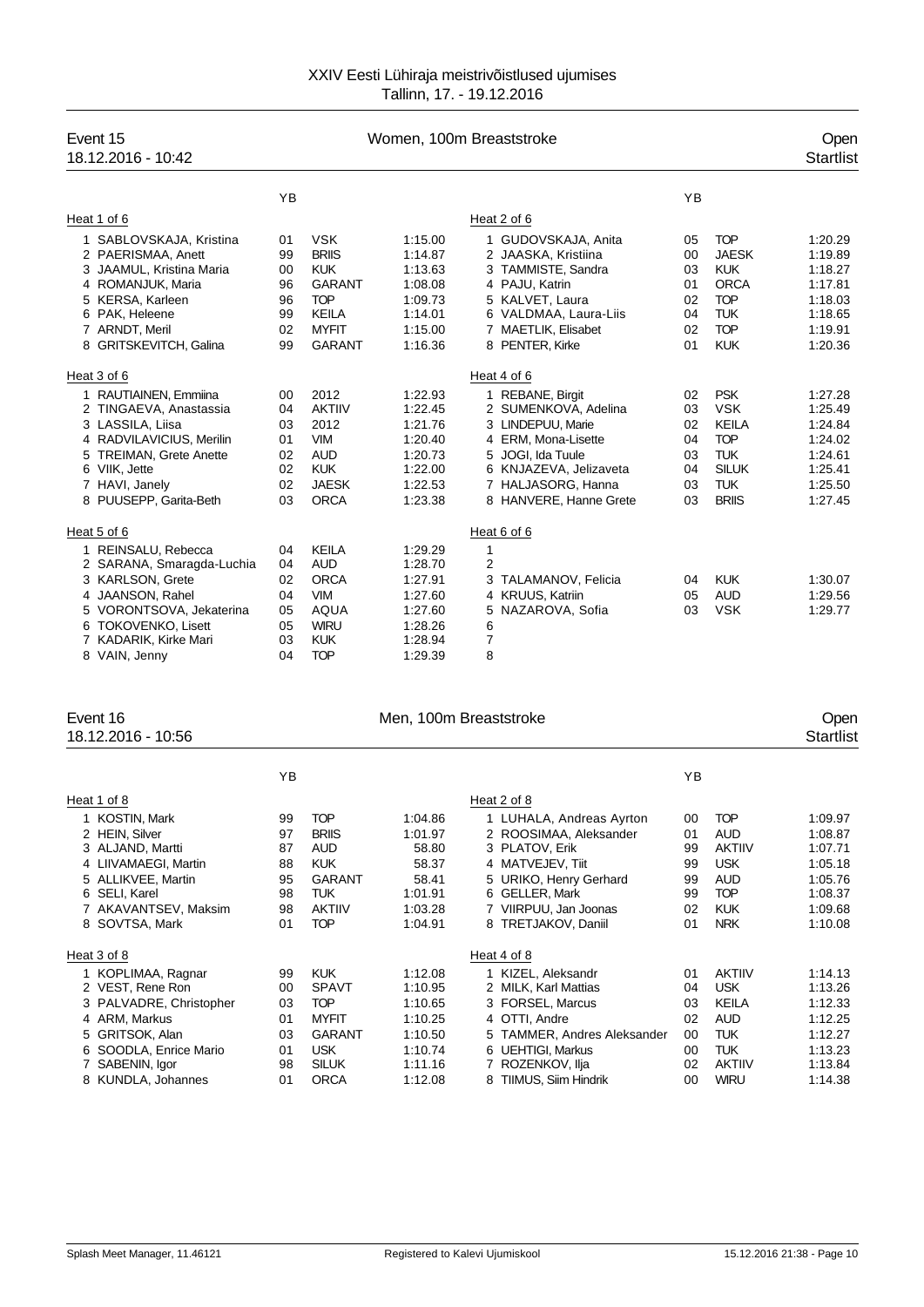# Event 16, Men, 100m Breaststroke

|                                              |                                                                                                                  |                                                                                      | Heat 6 of 8                                                                                                                                                                   |                                                   |                                                                                                                    |                                                                                      |
|----------------------------------------------|------------------------------------------------------------------------------------------------------------------|--------------------------------------------------------------------------------------|-------------------------------------------------------------------------------------------------------------------------------------------------------------------------------|---------------------------------------------------|--------------------------------------------------------------------------------------------------------------------|--------------------------------------------------------------------------------------|
| 03<br>03<br>02<br>03<br>01<br>02<br>03<br>01 | GARANT<br><b>KUK</b><br><b>ORCA</b><br><b>BRIIS</b><br><b>JAESK</b><br><b>NRK</b><br><b>GARANT</b><br><b>VSK</b> | 1:17.31<br>1:16.10<br>1:15.34<br>1:14.69<br>1:15.07<br>1:15.97<br>1:16.61<br>1:17.78 | 1 KASSIHIN, Kevin<br>2 TAMMER, Toomas Tanel<br>3 MAEKIMAA, Samuel-Mathias<br>4 KUUSIK, Karl<br>5 HANKO, Oskar<br>6 STEPANOV, Ragnar<br>7 KOVASK, Rasmus<br>8 ARKADJEV, Martin | 01<br>03<br>02<br>$00 \,$<br>02<br>03<br>02<br>00 | <b>VIM</b><br><b>TUK</b><br><b>PSK</b><br><b>WIRU</b><br><b>PAIDE</b><br><b>AKTIIV</b><br><b>KUK</b><br><b>VSK</b> | 1:18.82<br>1:18.71<br>1:18.54<br>1:17.85<br>1:18.15<br>1:18.65<br>1:18.78<br>1:19.13 |
|                                              |                                                                                                                  |                                                                                      | Heat 8 of 8                                                                                                                                                                   |                                                   |                                                                                                                    |                                                                                      |
| 02<br>03<br>02<br>04<br>02<br>02<br>04<br>02 | <b>VSK</b><br>GARANT<br><b>USK</b><br><b>MYFIT</b><br><b>USK</b><br><b>NRK</b><br><b>AUD</b><br>2012             | 1:22.31<br>1:21.88<br>1:20.49<br>1:19.39<br>1:19.94<br>1:21.51<br>1:22.13<br>1:22.48 | 2<br>3 VILLEMS, Glen Marcus<br>4 ROOSE, Ralf<br>5 DUSKO, Nikita<br>6 PRANK, Ervin Otto<br>7<br>8                                                                              | 04<br>04<br>02<br>03                              | <b>ORCA</b><br><b>TUK</b><br><b>KUK</b><br><b>TUK</b>                                                              | 1:23.06<br>1:22.62<br>1:23.05<br>1:24.06                                             |
|                                              |                                                                                                                  |                                                                                      |                                                                                                                                                                               |                                                   |                                                                                                                    |                                                                                      |

| Event 17<br>18.12.2016 - 11:14                                                                                                                                                 | Women, 400m Freestyle                        |                                                                                                                 |                                                                                      |                                                                                                                                                                                  |                                              |                                                                                                                 |                                                                                      |  |
|--------------------------------------------------------------------------------------------------------------------------------------------------------------------------------|----------------------------------------------|-----------------------------------------------------------------------------------------------------------------|--------------------------------------------------------------------------------------|----------------------------------------------------------------------------------------------------------------------------------------------------------------------------------|----------------------------------------------|-----------------------------------------------------------------------------------------------------------------|--------------------------------------------------------------------------------------|--|
|                                                                                                                                                                                | ΥB                                           |                                                                                                                 |                                                                                      |                                                                                                                                                                                  | YB                                           |                                                                                                                 |                                                                                      |  |
| Heat 1 of 4                                                                                                                                                                    |                                              |                                                                                                                 |                                                                                      | Heat 2 of 4                                                                                                                                                                      |                                              |                                                                                                                 |                                                                                      |  |
| 1 CHERKAY, Polina<br>2 HALLIK, Anette<br>3 LINT, Laurika<br>4 ALNEK, Kertu Ly<br>5 KAARE, Kertu<br>TOMAK, Kaia Liis<br>6<br>MAIDE, Ilona<br>8 HUERDEN, Sarah                   | 01<br>00<br>02<br>99<br>02<br>02<br>01<br>01 | <b>SILUK</b><br><b>AUD</b><br><b>AUD</b><br><b>USK</b><br><b>ORCA</b><br><b>AUD</b><br><b>AUD</b><br><b>TOP</b> | 4:41.06<br>4:35.13<br>4:30.68<br>4:23.44<br>4:29.02<br>4:34.25<br>4:40.14<br>4:46.06 | 1 TREIAL, Elis<br>2 MARIPUU, Brita Maria<br>3 SALUMAA, Mai Riin<br>4 VAINIKK, Annika<br>5 SIIMAR, Paula-Brit<br>6 KIVIRAEHK, Kai Liis<br>7 HEINLO, Helena<br>8 BOKOVSKAJA, Elina | 04<br>01<br>00<br>00<br>97<br>03<br>03<br>01 | <b>USK</b><br><b>TOP</b><br><b>TOP</b><br><b>PSK</b><br><b>TOP</b><br><b>AUD</b><br><b>USK</b><br><b>AKTIIV</b> | 4:53.22<br>4:49.28<br>4:48.64<br>4:47.33<br>4:48.01<br>4:49.10<br>4:49.55<br>4:55.47 |  |
| Heat 3 of 4                                                                                                                                                                    |                                              |                                                                                                                 |                                                                                      | Heat 4 of 4                                                                                                                                                                      |                                              |                                                                                                                 |                                                                                      |  |
| 1 ZIRK, Heleri<br>2 VIIDING, Elisabeth<br>3 SARAP, Isabel<br>4 OLEM, Veronika<br>5 KAPELINA, Anna<br>6 LESSING, Getriin Marii<br>7 AABRAMS, Evalotta Victoria<br>8 KOOL, Kirke | 04<br>04<br>03<br>00<br>03<br>03<br>05<br>03 | <b>AUD</b><br><b>BRIIS</b><br><b>AUD</b><br><b>NRK</b><br><b>GARANT</b><br><b>TUK</b><br><b>SHARK</b><br>TUK    | 5:11.01<br>5:06.60<br>5:00.24<br>4:56.03<br>5:00.11<br>5:01.88<br>5:08.65<br>5:12.83 | 1 SAVILA, Kertu Marie<br>2 KUEBAR, Kirke<br>3 VITSUT, Laura<br>4 IGNATJEVA, Karina<br>5 TUNTSIK, Alina<br>6 POGODINA, Jekaterina<br>7 TONISSON, Liilia<br>8                      | 02<br>05<br>04<br>03<br>03<br>04<br>04       | <b>KUK</b><br><b>TUK</b><br><b>BRIIS</b><br><b>SILUK</b><br><b>GARANT</b><br><b>ARGO</b><br><b>KUK</b>          | 5:27.28<br>5:22.74<br>5:21.14<br>5:18.71<br>5:19.62<br>5:21.49<br>5:26.23            |  |

| Event 18<br>18.12.2016 - 11:38 |    | Men, 400m Freestyle |         |                    |    |               |         |
|--------------------------------|----|---------------------|---------|--------------------|----|---------------|---------|
|                                | ΥB |                     |         |                    | YB |               |         |
| Heat 1 of 5                    |    |                     |         | Heat 2 of 5        |    |               |         |
| 1 GUMENJUK, Maksim             | 00 | GARANT              | 4:11.90 | 1 PAERISMAA, Uku   | 01 | <b>BRIIS</b>  | 4:26.01 |
| 2 TONKOVICH, Petr              | 99 | <b>AKTIIV</b>       | 4:07.97 | 2 MURAVJOV, Maksim | 98 | GARANT        | 4:24.48 |
| 3 SUUN, Janter                 | 00 | <b>TOP</b>          | 4:05.61 | 3 KASK, Gregory    | 02 | <b>AUD</b>    | 4:21.35 |
| 4 ZIRK, Kregor                 | 99 | <b>USK</b>          | 3:48.34 | 4 NIINE, Joonas    | 00 | <b>AKTIIV</b> | 4:15.31 |
| 5 OJARAND, Frank Johan         | 96 | <b>KUK</b>          | 4:04.01 | 5 PIUS, Rinel      | 99 | <b>VIM</b>    | 4:15.87 |
| 6 SIIM. Cevin Anders           | 97 | TUK                 | 4:06.31 | 6 AEAEREMAA, Eero  | 00 | <b>KUK</b>    | 4:21.35 |
| 7 TURU, Vladimir               | 99 | <b>GARANT</b>       | 4:11.84 | 7 UETT, Hendrik    | 98 | <b>TUK</b>    | 4:24.70 |
| 8 VABAORG, Kevin               | 98 | <b>AUD</b>          | 4:14.78 | 8 POIKLIK, Edvin   | 00 | <b>AUD</b>    | 4:26.44 |
|                                |    |                     |         |                    |    |               |         |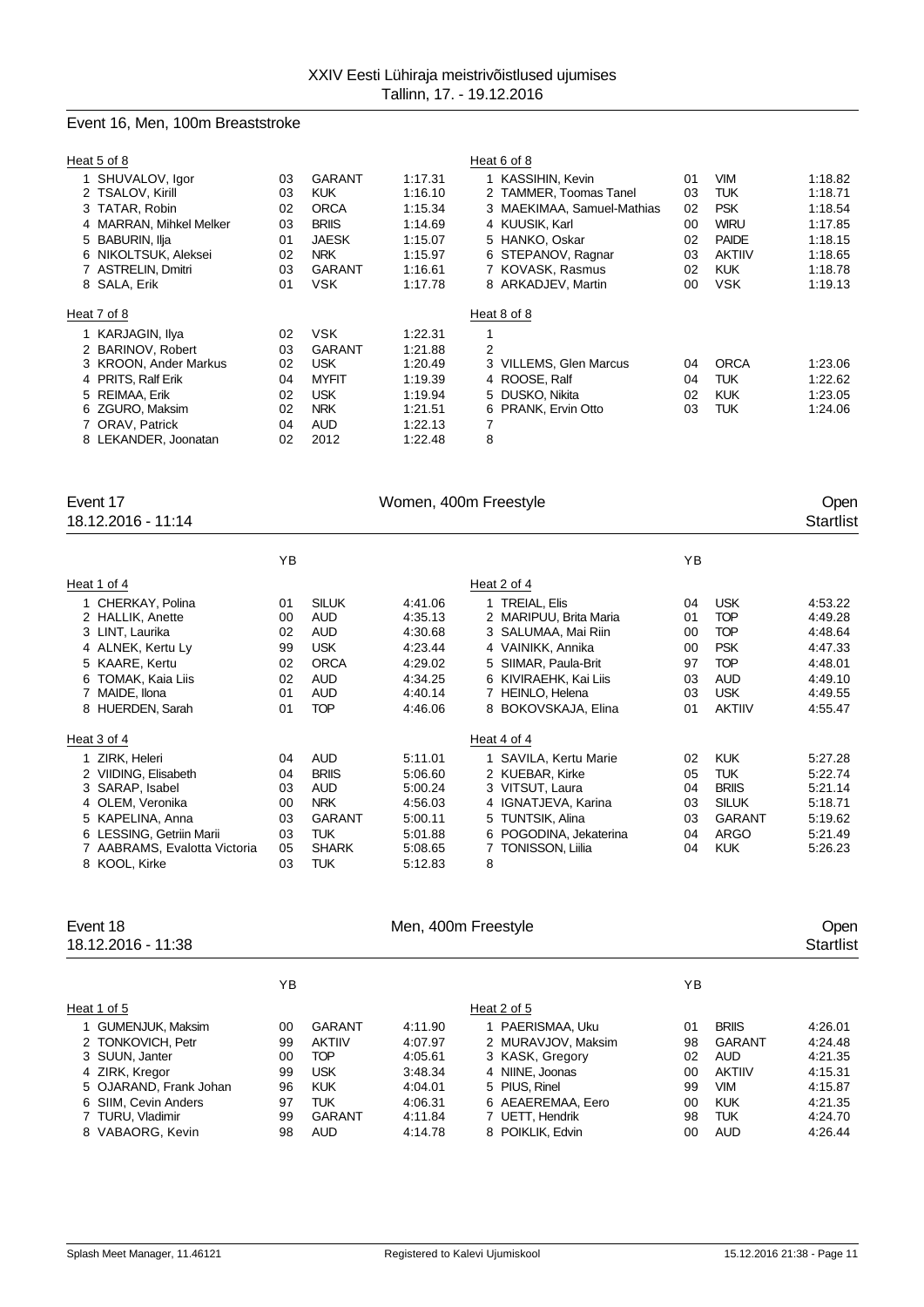# Event 18, Men, 400m Freestyle

| Heat 3 of 5                       |          |                     |                    | Heat 4 of 5                               |          |                               |                    |
|-----------------------------------|----------|---------------------|--------------------|-------------------------------------------|----------|-------------------------------|--------------------|
| 1 TREPP, Kaarel<br>2 KOEOEK, Mark | 00<br>01 | <b>WIRU</b><br>AUD. | 4:37.23<br>4:32.20 | 1 VILMS-JAMSA, Henri<br>2 VALDNER, Danila | 02<br>02 | <b>KEILA</b><br><b>AKTIIV</b> | 4:50.98<br>4:48.65 |
| 3 PRIBLUDNOI, Mihhail             | 01       | <b>JAESK</b>        | 4.28.64            | 3 TRETJAKOV, Mark                         | 01       | <b>JAESK</b>                  | 4:45.33            |
| 4 MIILPALU, Matteus               | 02       | <b>USK</b>          | 4:26.91            | 4 KADARIK, Kristjan                       | 01       | <b>KUK</b>                    | 4:43.35            |
| 5 TAMM, Johan                     | 02       | TUK                 | 4.27.78            | 5 KAMPUS, Aleksander                      | 01       | <b>TOP</b>                    | 4:43.85            |
| 6 KAPELIN, Aleksandr              | 99       | <b>GARANT</b>       | 4:30.75            | 6 KRYUKOV. Ilia                           | 03       | <b>AKTIIV</b>                 | 4:46.66            |
| 7 HELDE, Kaspar                   | 02       | <b>TOP</b>          | 4:32.41            | 7 ALEKSEJEV, Daniil                       | 03       | <b>AKTIIV</b>                 | 4:50.03            |
| 8 KOPJEV, Edvard                  | 00       | <b>GARANT</b>       | 4:42.09            | 8 VARES, Kaarup                           | 01       | <b>TUK</b>                    | 4:54.44            |
| Heat 5 of 5                       |          |                     |                    |                                           |          |                               |                    |
|                                   |          |                     |                    |                                           |          |                               |                    |
| 2                                 |          |                     |                    |                                           |          |                               |                    |
| 3 PALM, Marek                     | 02       | <b>JAESK</b>        | 4:58.91            |                                           |          |                               |                    |
| 4 MINAJEV, Maksim                 | 03       | <b>GARANT</b>       | 4:55.76            |                                           |          |                               |                    |
| 5 MARTIKAINEN, Risto<br>6         | 03       | 2012                | 4:58.27            |                                           |          |                               |                    |
|                                   |          |                     |                    |                                           |          |                               |                    |

| Event 19<br>18.12.2016 - 12:30                                                                                                                            | Women, 4 x 50m Medley                                                                                     |                                                                                      |                                                                                                                                                   |                                                                                         |                                                                |  |  |
|-----------------------------------------------------------------------------------------------------------------------------------------------------------|-----------------------------------------------------------------------------------------------------------|--------------------------------------------------------------------------------------|---------------------------------------------------------------------------------------------------------------------------------------------------|-----------------------------------------------------------------------------------------|----------------------------------------------------------------|--|--|
| Heat 1 of 3<br>1 Top Uk 3<br>2 Tartu UK 1<br>3 Audentese SK 3<br>4 Top Uk 1<br>5 Kalevi Ujumiskool 2<br>6 UK Aktiiv 3<br>7 Top Uk 2<br>8 Orca Swim Club 3 | <b>TOP</b><br>TUK<br><b>AUD</b><br><b>TOP</b><br><b>KUK</b><br><b>AKTIIV</b><br><b>TOP</b><br><b>ORCA</b> | 2:09.00<br>2:05.00<br>2:03.60<br>1:57.00<br>2:01.50<br>2:04.50<br>2:07.00<br>2:09.00 | Heat 2 of 3<br>2 Kalevi Ujumiskool 3<br>3 Jaerveotsa SK 1<br>4 Ujumise SK 3<br>5 Ujumisklubi Briis 3<br>6 Viimsi Veeklubi 1<br>7 SK Garant 3<br>8 | <b>KUK</b><br><b>JAESK</b><br><b>USK</b><br><b>BRIIS</b><br><b>VIM</b><br><b>GARANT</b> | 2:12.50<br>2:11.00<br>2:09.56<br>2:10.00<br>2:12.00<br>2:16.00 |  |  |
| Heat 3 of 3<br>$\overline{2}$<br>3 MyFitness 1<br>4 Tartu UK 3<br>5 Keila Swimclub 1<br>6<br>7<br>8                                                       | <b>MYFIT</b><br>TUK<br><b>KEILA</b>                                                                       | NT<br>2:17.00<br>NT                                                                  |                                                                                                                                                   |                                                                                         |                                                                |  |  |

| Event 20<br>18.12.2016 - 12:40                                                  | Men, 4 x 50m Medley                             |                                          |                                                                         |                                                     | Open<br><b>Startlist</b>                 |  |
|---------------------------------------------------------------------------------|-------------------------------------------------|------------------------------------------|-------------------------------------------------------------------------|-----------------------------------------------------|------------------------------------------|--|
| Heat 1 of 4                                                                     |                                                 |                                          | Heat 2 of 4                                                             |                                                     |                                          |  |
| 1 UK Aktiiv 2<br>2 SK Garant 2<br>3 Tartu UK 1                                  | <b>AKTIIV</b><br>GARANT<br><b>TUK</b>           | 1:47.20<br>1:45.00<br>1:43.96            | 1 Uiumise SK 3<br>2 Top Uk 3<br>3 Audentese SK 2                        | <b>USK</b><br><b>TOP</b><br><b>AUD</b>              | 1:55.50<br>1:53.00<br>1:51.30            |  |
| 4 SK Garant 1                                                                   | GARANT                                          | 1:37.00                                  | 4 Top Uk 2                                                              | <b>TOP</b>                                          | 1:50.00                                  |  |
| 5 Audentese SK 1<br>6 Ujumise SK 2<br>7 Viimsi Veeklubi 1<br>8 Keila Swimclub 1 | <b>AUD</b><br><b>USK</b><br>VIM<br><b>KEILA</b> | 1:38.00<br>1:44.50<br>1:47.00<br>1:48.00 | 5 SK Garant 3<br>6 UK Aktiiv 3<br>7 Tartu UK 2<br>8 Kalevi Ujumiskool 3 | GARANT<br><b>AKTIIV</b><br><b>TUK</b><br><b>KUK</b> | 1:50.00<br>1:53.00<br>1:53.16<br>1:55.50 |  |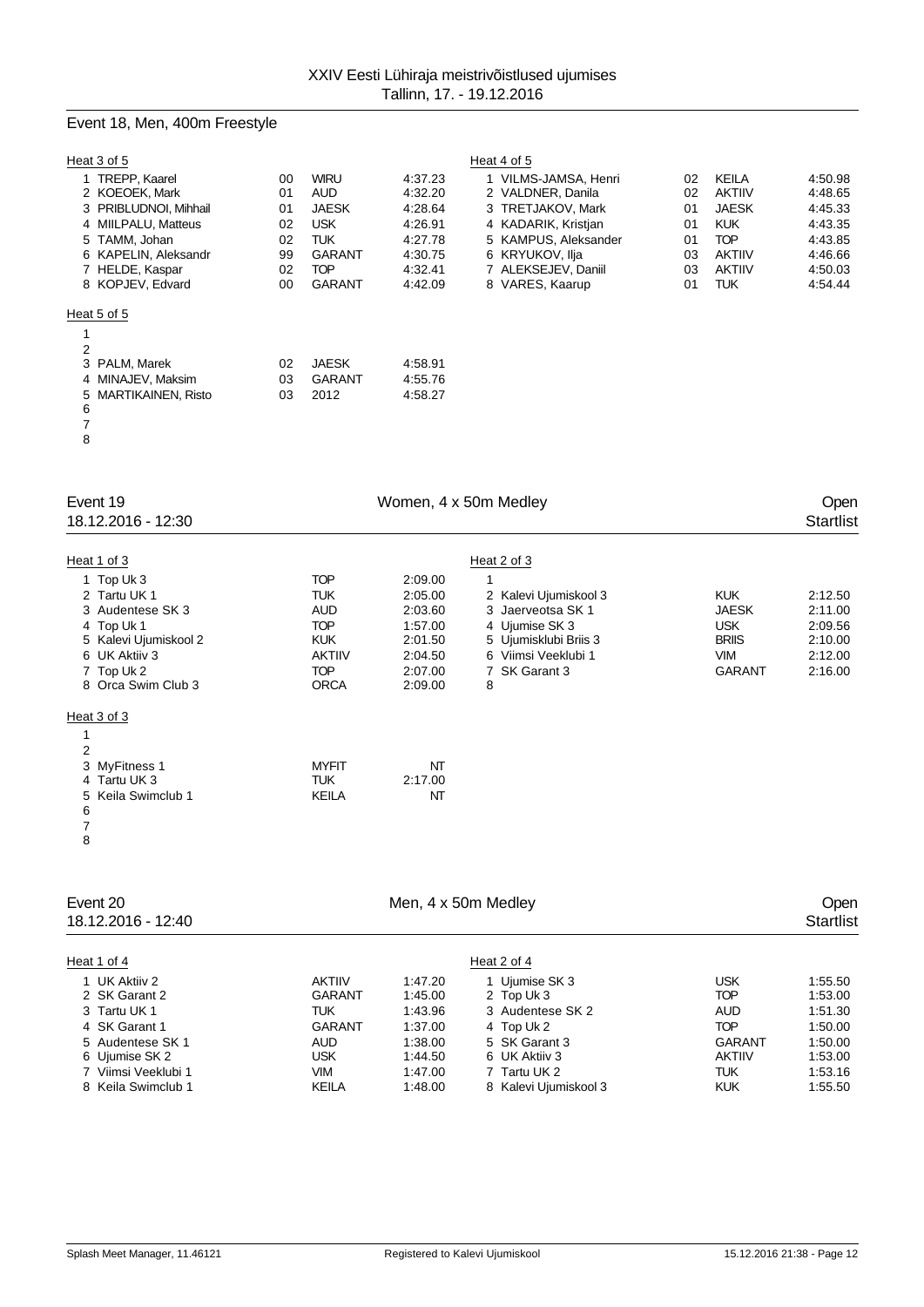# Event 20, Men, 4 x 50m Medley

| Heat 3 of 4                             |                    |                    | Heat 4 of 4          |              |         |
|-----------------------------------------|--------------------|--------------------|----------------------|--------------|---------|
| Viimsi Veeklubi 2<br>2 Orca Swim Club 3 | VIM<br><b>ORCA</b> | 2:06.00            | 2                    |              |         |
| 3 Jaerveotsa SK 3                       | <b>JAESK</b>       | 2:05.00<br>1:57.00 | 3 Wiru Swim 2        | <b>WIRU</b>  | NT      |
| 4 Audentese SK 3                        | <b>AUD</b>         | 1:56.20            | 4 Tartu UK 4         | TUK          | 2:08.00 |
| 5 Tartu UK 3                            | TUK                | 1:57.00            | 5 ARGO Ujumisklubi 3 | <b>ARGO</b>  | NΤ      |
| 6 Ujumisklubi Briis 1                   | <b>BRIIS</b>       | 1:58.50            | 6 MvFitness 1        | <b>MYFIT</b> | NT      |
| 7 Ujumisklubi Briis 3                   | <b>BRIIS</b>       | 2:05.00            |                      |              |         |
| 8 Kou 3                                 | 2012               | 2:06.94            | 8                    |              |         |

| Event 21<br>18.12.2016 - 17:30 | Women, 50m Breaststroke |               |       |                           |    |              |       |  |
|--------------------------------|-------------------------|---------------|-------|---------------------------|----|--------------|-------|--|
|                                | YB                      |               |       |                           | YB |              |       |  |
| Heat 1 of 7                    |                         |               |       | Heat 2 of 7               |    |              |       |  |
| 1 PULLISAAR, Meril             | 01                      | <b>TOP</b>    | 34.33 | 1 TREIMAN, Grete Anette   | 02 | <b>AUD</b>   | 36.23 |  |
| 2 JAAMUL, Kristina Maria       | 00                      | <b>KUK</b>    | 33.61 | 2 JAASKA, Kristiina       | 00 | <b>JAESK</b> | 35.39 |  |
| 3 VEDEHHOVA, Alina             | 99                      | <b>AKTIIV</b> | 32.70 | 3 GRITSKEVITCH, Galina    | 99 | GARANT       | 34.98 |  |
| 4 ROMANJUK, Maria              | 96                      | <b>GARANT</b> | 31.53 | 4 PAERISMAA, Anett        | 99 | <b>BRIIS</b> | 34.72 |  |
| 5 KERSA, Karleen               | 96                      | <b>TOP</b>    | 31.81 | 5 PAJU, Katrin            | 01 | <b>ORCA</b>  | 34.93 |  |
| 6 PAK, Heleene                 | 99                      | <b>KEILA</b>  | 33.43 | 6 KALVET, Laura           | 02 | <b>TOP</b>   | 35.38 |  |
| 7 ARNDT, Meril                 | 02                      | <b>MYFIT</b>  | 34.07 | 7 PUUSEPP, Garita-Beth    | 03 | <b>ORCA</b>  | 35.76 |  |
| 8 SABLOVSKAJA, Kristina        | 01                      | <b>VSK</b>    | 34.35 | 8 PENTER, Kirke           | 01 | <b>KUK</b>   | 36.35 |  |
| Heat 3 of 7                    |                         |               |       | Heat 4 of 7               |    |              |       |  |
| 1 KISSELJOVA, Aleksandra       | 99                      | <b>SILUK</b>  | 38.03 | 1 HUETT, Johanna          | 03 | <b>MYFIT</b> | 39.69 |  |
| 2 VIIK, Jette                  | 02                      | <b>KUK</b>    | 37.50 | 2 REBANE, Birgit          | 02 | <b>PSK</b>   | 38.84 |  |
| 3 TAMMISTE, Sandra             | 03                      | <b>KUK</b>    | 37.13 | 3 HAVI, Janely            | 02 | <b>JAESK</b> | 38.67 |  |
| 4 LINDEPUU, Marie              | 02                      | <b>KEILA</b>  | 36.86 | 4 KARLSON, Grete          | 02 | <b>ORCA</b>  | 38.46 |  |
| 5 GUDOVSKAJA, Anita            | 05                      | <b>TOP</b>    | 36.90 | 5 RANNAMETS, Brita        | 04 | <b>USK</b>   | 38.55 |  |
| 6 MAETLIK, Elisabet            | 02                      | <b>TOP</b>    | 37.17 | 6 ERM, Mona-Lisette       | 04 | <b>TOP</b>   | 38.81 |  |
| 7 VALDMAA, Laura-Liis          | 04                      | TUK.          | 37.63 | 7 TOKOVENKO, Lisett       | 05 | <b>WIRU</b>  | 38.88 |  |
| 8 LASSILA, Liisa               | 03                      | 2012          | 38.18 | 8 VORONTSOVA, Jekaterina  | 05 | AQUA         | 40.00 |  |
| Heat 5 of 7                    |                         |               |       | Heat 6 of 7               |    |              |       |  |
| 1 HANVERE, Hanne Grete         | 03                      | <b>BRIIS</b>  | 40.84 | $\mathbf{1}$              |    |              |       |  |
| 2 JOGI, Ida Tuule              | 03                      | <b>TUK</b>    | 40.51 | 2 UPPUS, Elisabet         | 04 | <b>KEILA</b> | 41.55 |  |
| 3 TINGAEVA, Anastassia         | 04                      | <b>AKTIIV</b> | 40.21 | 3 HALJASORG, Hanna        | 03 | <b>TUK</b>   | 41.18 |  |
| 4 MARDI, Martina               | 05                      | <b>MYFIT</b>  | 40.10 | 4 SARANA, Smaragda-Luchia | 04 | <b>AUD</b>   | 41.06 |  |
| 5 NAZAROVA, Sofia              | 03                      | <b>VSK</b>    | 40.21 | 5 KNJAZEVA, Jelizaveta    | 04 | <b>SILUK</b> | 41.09 |  |
| 6 RASMANN, Simona              | 04                      | <b>MYFIT</b>  | 40.22 | 6 REINSALU, Rebecca       | 04 | <b>KEILA</b> | 41.53 |  |
| 7 SAIMRE, Lauren               | 02                      | <b>ORCA</b>   | 40.63 | 7 SIKK, Aliise            | 03 | <b>KEILA</b> | 41.59 |  |
| 8 SUMENKOVA, Adelina           | 03                      | <b>VSK</b>    | 41.01 | 8                         |    |              |       |  |
| Heat 7 of 7                    |                         |               |       |                           |    |              |       |  |
| $\mathbf{1}$                   |                         |               |       |                           |    |              |       |  |
| 2                              |                         |               |       |                           |    |              |       |  |
| 3 VIIDING, Vanessa             | 02                      | <b>USK</b>    | 41.90 |                           |    |              |       |  |
| 4 PALU, Kirke                  | 04                      | <b>USK</b>    | 41.66 |                           |    |              |       |  |
| 5<br>TALAMANOV, Felicia        | 04                      | <b>KUK</b>    | 41.87 |                           |    |              |       |  |
| 6                              |                         |               |       |                           |    |              |       |  |
| $\overline{7}$                 |                         |               |       |                           |    |              |       |  |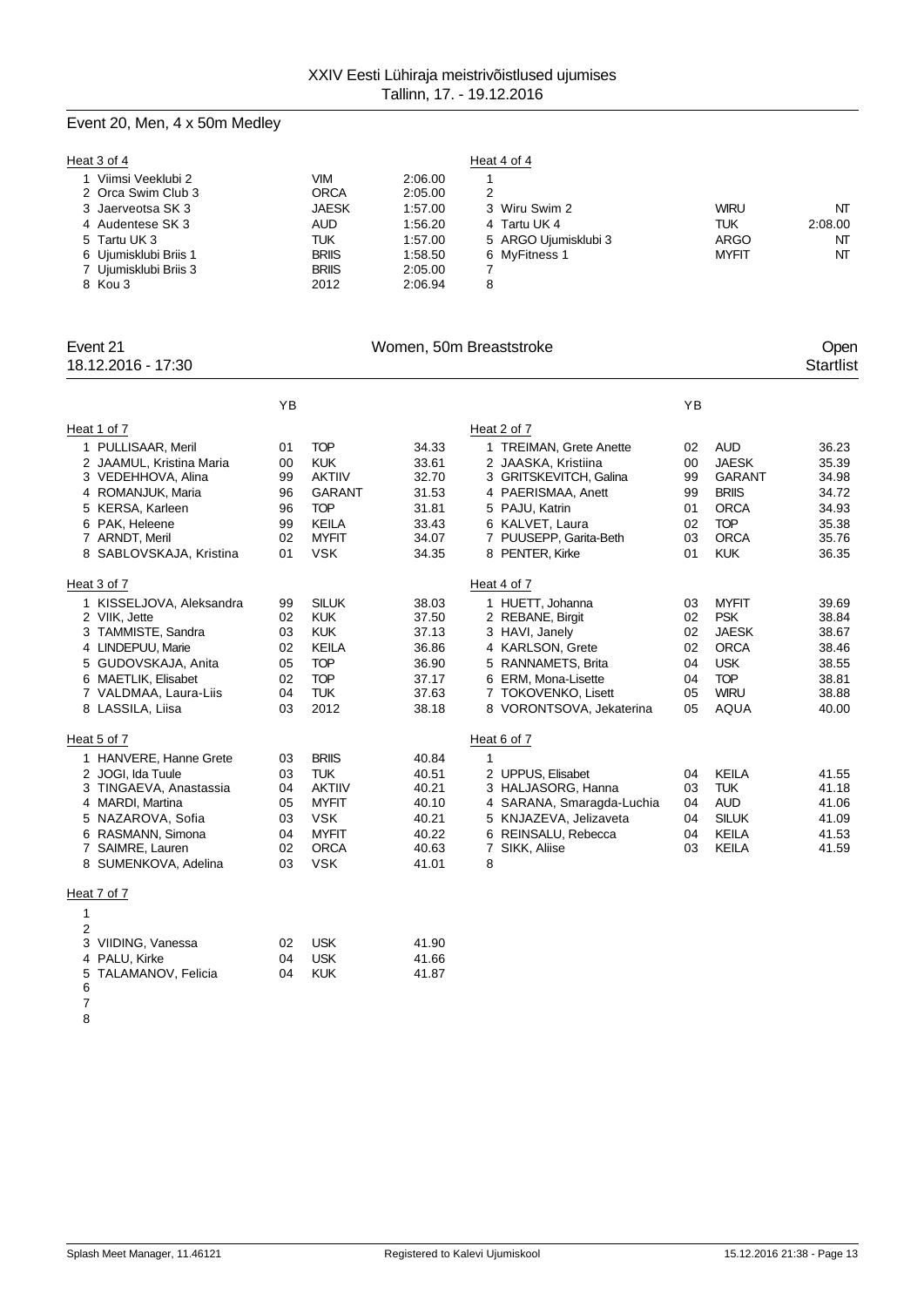| Event 22<br>18.12.2016 - 17:40                                                                                                                                                                                                                                                                                            | Men, 50m Breaststroke                                                            |                                                                                                                                                                                                              |                                                                                                                            |                                                                                                                                                                                                                                                                                                 |                                                                            |                                                                                                                                                                                                               |                                                                                                                            |
|---------------------------------------------------------------------------------------------------------------------------------------------------------------------------------------------------------------------------------------------------------------------------------------------------------------------------|----------------------------------------------------------------------------------|--------------------------------------------------------------------------------------------------------------------------------------------------------------------------------------------------------------|----------------------------------------------------------------------------------------------------------------------------|-------------------------------------------------------------------------------------------------------------------------------------------------------------------------------------------------------------------------------------------------------------------------------------------------|----------------------------------------------------------------------------|---------------------------------------------------------------------------------------------------------------------------------------------------------------------------------------------------------------|----------------------------------------------------------------------------------------------------------------------------|
|                                                                                                                                                                                                                                                                                                                           | <b>YB</b>                                                                        |                                                                                                                                                                                                              |                                                                                                                            |                                                                                                                                                                                                                                                                                                 | YB                                                                         |                                                                                                                                                                                                               |                                                                                                                            |
| Heat 1 of 8                                                                                                                                                                                                                                                                                                               |                                                                                  |                                                                                                                                                                                                              |                                                                                                                            | Heat 2 of 8                                                                                                                                                                                                                                                                                     |                                                                            |                                                                                                                                                                                                               |                                                                                                                            |
| 1 MATVEJEV, Tiit<br>2 AKAVANTSEV, Maksim<br>3 ALLIKVEE, Martin<br>4 LIIVAMAEGI, Martin<br>5 ALJAND, Martti<br>6 SELI, Karel<br>7 TIKERPUU, Frants<br>8 HEIN, Silver                                                                                                                                                       | 99<br>98<br>95<br>88<br>87<br>98<br>97<br>97                                     | <b>USK</b><br><b>AKTIIV</b><br><b>GARANT</b><br><b>KUK</b><br><b>AUD</b><br>TUK<br><b>KEILA</b><br><b>BRIIS</b>                                                                                              | 29.55<br>29.29<br>27.09<br>26.86<br>27.04<br>28.33<br>29.36<br>29.56                                                       | 1 GELLER, Mark<br>2 ROOSIMAA, Aleksander<br>3 URIKO, Henry Gerhard<br>4 KOSTIN, Mark<br>5 SOVTSA, Mark<br>6 SORAMIES, Olli<br>7 PLATOV, Erik<br>8 SABENIN, Igor                                                                                                                                 | 99<br>01<br>99<br>99<br>01<br>98<br>99<br>98                               | <b>TOP</b><br><b>AUD</b><br><b>AUD</b><br><b>TOP</b><br><b>TOP</b><br>2012<br><b>AKTIIV</b><br><b>SILUK</b>                                                                                                   | 31.64<br>31.36<br>29.93<br>29.76<br>29.85<br>30.80<br>31.46<br>31.69                                                       |
| Heat 3 of 8                                                                                                                                                                                                                                                                                                               |                                                                                  |                                                                                                                                                                                                              |                                                                                                                            | Heat 4 of 8                                                                                                                                                                                                                                                                                     |                                                                            |                                                                                                                                                                                                               |                                                                                                                            |
| 1 VEST, Rene Ron<br>2 KUNDLA, Johannes<br>3 TRETJAKOV, Daniil<br>4 LUHALA, Andreas Ayrton<br>5 KASK, Gregory<br>6 PRIBLUDNOI, Mihhail<br>7 KOPLIMAA, Ragnar<br>8 SOODLA, Enrice Mario<br>Heat 5 of 8<br>1 MAEKIMAA, Samuel-Mathias<br>2 KASSIHIN, Kevin<br>3 VOLODIN, Juri<br>4 MARRAN, Mihkel Melker<br>5 ROZENKOV, Ilja | 00<br>01<br>01<br>00<br>02<br>01<br>99<br>01<br>02<br>01<br>99<br>03<br>02<br>04 | <b>SPAVT</b><br><b>ORCA</b><br><b>NRK</b><br><b>TOP</b><br><b>AUD</b><br><b>JAESK</b><br><b>KUK</b><br><b>USK</b><br><b>PSK</b><br><b>VIM</b><br><b>JAESK</b><br><b>BRIIS</b><br><b>AKTIIV</b><br><b>USK</b> | 32.40<br>32.21<br>32.02<br>31.85<br>31.92<br>32.11<br>32.37<br>32.84<br>35.64<br>34.90<br>34.21<br>34.09<br>34.17<br>34.51 | 1 TIIMUS, Siim Hindrik<br>2 UEHTIGI, Markus<br>3 PALVADRE, Christopher<br>4 ARM, Markus<br>5 OTTI, Andre<br>6 PUKK, Georg<br>7 FILIPPOV, Martin<br>8 NIKOLTSUK, Aleksei<br>Heat 6 of 8<br>1 KROON, Ander Markus<br>2 KOVASK, Rasmus<br>3 HANKO, Oskar<br>4 STEPANOV, Ragnar<br>5 TSALOV, Kirill | 00<br>00<br>03<br>01<br>02<br>98<br>00<br>02<br>02<br>02<br>02<br>03<br>03 | <b>WIRU</b><br><b>TUK</b><br><b>TOP</b><br><b>MYFIT</b><br><b>AUD</b><br><b>KUK</b><br><b>SHARK</b><br><b>NRK</b><br><b>USK</b><br><b>KUK</b><br><b>PAIDE</b><br><b>AKTIIV</b><br><b>KUK</b><br><b>GARANT</b> | 33.93<br>33.22<br>32.93<br>32.91<br>32.92<br>33.05<br>33.55<br>34.01<br>37.12<br>36.94<br>36.38<br>36.14<br>36.24<br>36.78 |
| 6 MILK, Karl Mattias<br>7 ASTRELIN, Dmitri                                                                                                                                                                                                                                                                                | 03                                                                               | <b>GARANT</b>                                                                                                                                                                                                | 35.53                                                                                                                      | 6 SABANOV, Aleksandr<br>7 PASKOV, Philip                                                                                                                                                                                                                                                        | 02<br>02                                                                   | <b>ORCA</b>                                                                                                                                                                                                   | 36.97                                                                                                                      |
| 8 TATAR, Robin                                                                                                                                                                                                                                                                                                            | 02                                                                               | <b>ORCA</b>                                                                                                                                                                                                  | 36.13                                                                                                                      | 8 JAHILO, Jaan Markus                                                                                                                                                                                                                                                                           | 01                                                                         | <b>MYFIT</b>                                                                                                                                                                                                  | 37.26                                                                                                                      |
| Heat 7 of 8                                                                                                                                                                                                                                                                                                               |                                                                                  |                                                                                                                                                                                                              |                                                                                                                            | Heat 8 of 8                                                                                                                                                                                                                                                                                     |                                                                            |                                                                                                                                                                                                               |                                                                                                                            |
| 1 KUEPPAR, Kristjan<br>2 BABURIN, Ilja<br>3 PRITS, Ralf Erik<br>4 KARJAGIN, Ilya<br>5 TAMMER, Toomas Tanel<br>6 ZGURO, Maksim<br>7 OPER, Georg<br>8 PETRENKO, Kirill                                                                                                                                                      | 02<br>01<br>04<br>02<br>03<br>02<br>02<br>02                                     | <b>GARANT</b><br><b>JAESK</b><br><b>MYFIT</b><br><b>VSK</b><br><b>TUK</b><br><b>NRK</b><br><b>TUK</b><br><b>SHARK</b>                                                                                        | 37.70<br>37.62<br>37.50<br>37.41<br>37.50<br>37.59<br>37.66<br>37.75                                                       | $\mathbf{1}$<br>2<br>3 VILLEMS, Glen Marcus<br>4 NIGUL, Siim<br>5 BARINOV, Robert<br>6 ARNDT, Kristofer<br>7<br>8                                                                                                                                                                               | 04<br>02<br>03<br>02                                                       | <b>ORCA</b><br><b>ORCA</b><br><b>GARANT</b><br><b>MYFIT</b>                                                                                                                                                   | 38.11<br>38.09<br>38.10<br>38.18                                                                                           |

| Event 23<br>18.12.2016 - 17:52                                                                                                                    | Women, 200m Freestyle                  |                                                                                          |                                                                           |                                                                                                                                                                |                                        |                                                                                 |                                                                           |
|---------------------------------------------------------------------------------------------------------------------------------------------------|----------------------------------------|------------------------------------------------------------------------------------------|---------------------------------------------------------------------------|----------------------------------------------------------------------------------------------------------------------------------------------------------------|----------------------------------------|---------------------------------------------------------------------------------|---------------------------------------------------------------------------|
|                                                                                                                                                   | ΥB                                     |                                                                                          |                                                                           |                                                                                                                                                                | YB.                                    |                                                                                 |                                                                           |
| Heat 1 of 5                                                                                                                                       |                                        |                                                                                          |                                                                           | Heat 2 of 5                                                                                                                                                    |                                        |                                                                                 |                                                                           |
| 1 MARIPUU, Brita Maria<br>2 HALLIK, Anette<br>3 SALUMAA, Mai Riin<br>4 ALNEK, Kertu Ly<br>5 KAARE, Kertu<br>6 LINT. Laurika<br>7 TOMAK, Kaia Liis | 01<br>00<br>00<br>99<br>02<br>02<br>02 | <b>TOP</b><br><b>AUD</b><br><b>TOP</b><br><b>USK</b><br><b>ORCA</b><br><b>AUD</b><br>AUD | 2:13.78<br>2:09.55<br>2:08.16<br>2:01.28<br>2:07.99<br>2:08.90<br>2:12.58 | RADVILAVICIUS, Merilin<br>2 VAINIKK, Annika<br>3 CHERKAY, Polina<br>4 PAESLANE, Diana<br>5 RAUTIAINEN, Emmiina<br>6 MALAHHOVSKAJA, Kristina<br>7 VIIDAS, Kerli | 01<br>00<br>01<br>97<br>00<br>00<br>00 | <b>VIM</b><br><b>PSK</b><br><b>SILUK</b><br><b>TUK</b><br>2012<br>ARGO<br>KEILA | 2:17.47<br>2:16.15<br>2:15.25<br>2:15.06<br>2:15.10<br>2:15.84<br>2:16.89 |
| 8 HUERDEN, Sarah                                                                                                                                  | 01                                     | <b>TOP</b>                                                                               | 2:14.18                                                                   | 8 ZIRK, Heleri                                                                                                                                                 | 04                                     | <b>AUD</b>                                                                      | 2:18.15                                                                   |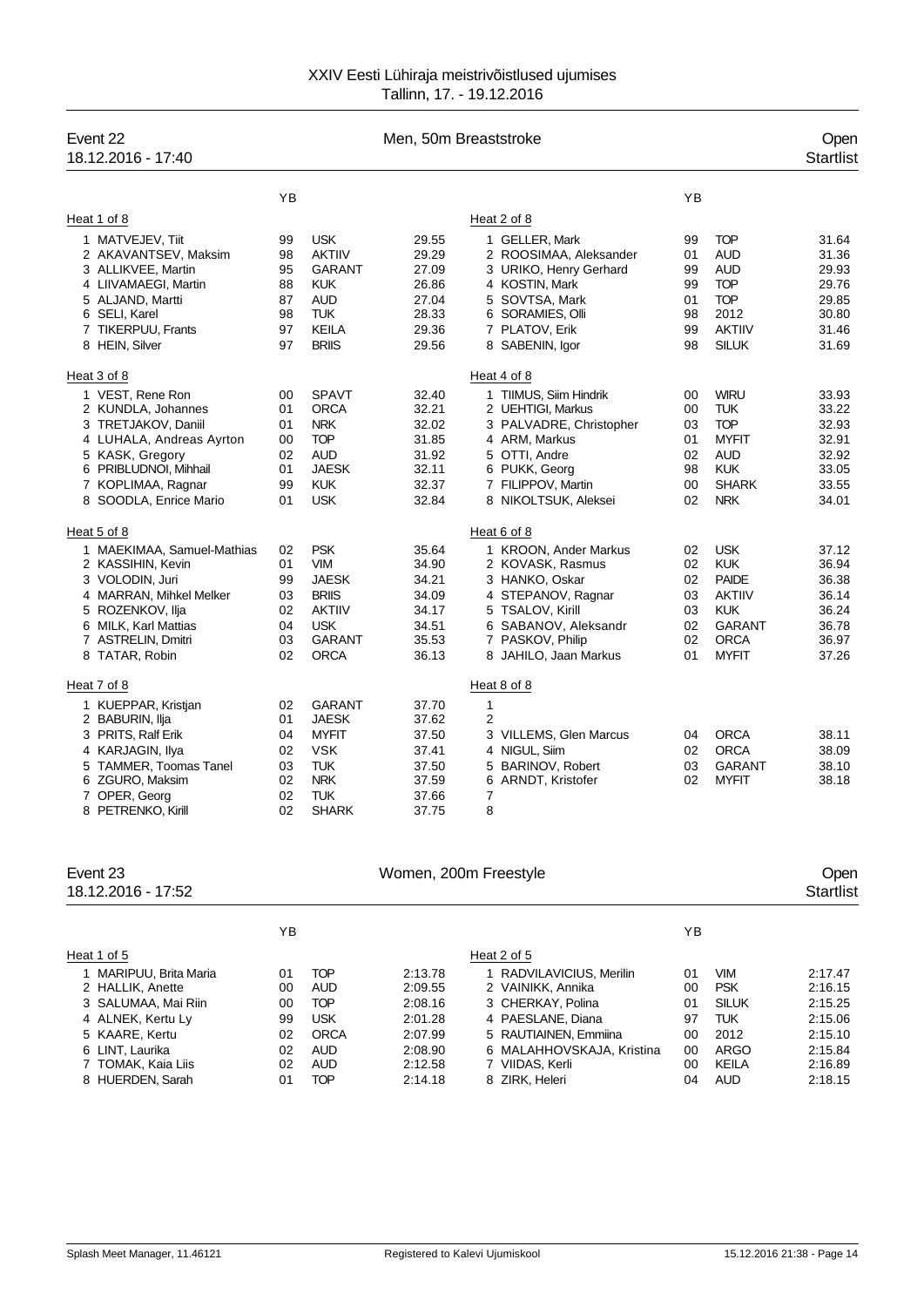# Event 23, Women, 200m Freestyle

|    | Heat 3 of 5              |    |               |         | Heat 4 of 5                  |    |               |         |
|----|--------------------------|----|---------------|---------|------------------------------|----|---------------|---------|
|    | 1 KALJUVALD, Tiina-Britt | 03 | <b>BRIIS</b>  | 2:24.37 | 1 ROOMETS, Katre             | 02 | <b>KUK</b>    | 2:33.40 |
|    | 2 ERS, Kaisi             | 01 | <b>USK</b>    | 2:22.03 | 2 SARAP, Isabel              | 03 | <b>AUD</b>    | 2:32.16 |
|    | 3 BOKOVSKAJA, Elina      | 01 | <b>AKTIIV</b> | 2:19.57 | 3 VIIDING, Elisabeth         | 04 | <b>BRIIS</b>  | 2:30.42 |
|    | 4 SIIMAR, Paula-Brit     | 97 | <b>TOP</b>    | 2:18.15 | 4 LESSING, Getriin Marii     | 03 | <b>TUK</b>    | 2:28.20 |
|    | 5 KAUL, Susannah         | 99 | <b>KUK</b>    | 2:19.13 | 5 KAPELINA, Anna             | 03 | <b>GARANT</b> | 2:29.10 |
|    | 6 KRUUSE, Grete Lucia    | 00 | <b>TUK</b>    | 2:20.73 | 6 AABRAMS, Evalotta Victoria | 05 | <b>SHARK</b>  | 2:31.88 |
|    | 7 TREIAL, Elis           | 04 | <b>USK</b>    | 2:22.12 | 7 POGODINA, Jekaterina       | 04 | ARGO          | 2:32.33 |
|    | 8 HEINLO, Helena         | 03 | <b>USK</b>    | 2:25.05 | 8 SAVILA, Kertu Marie        | 02 | <b>KUK</b>    | 2:34.03 |
|    | Heat 5 of 5              |    |               |         |                              |    |               |         |
|    |                          |    |               |         |                              |    |               |         |
| 2  |                          |    |               |         |                              |    |               |         |
|    | 3 IGNATJEVA, Karina      | 03 | <b>SILUK</b>  | 2:36.71 |                              |    |               |         |
|    | 4 ROOSMANN, Kertu-Triin  | 02 | <b>KUK</b>    | 2:35.09 |                              |    |               |         |
|    | 5 SAARLEHT, Saskia       | 03 | <b>KUK</b>    | 2:35.39 |                              |    |               |         |
| 6. | SUKKO, Marita            | 96 | EST           | NT      |                              |    |               |         |
|    |                          |    |               |         |                              |    |               |         |
| 8  |                          |    |               |         |                              |    |               |         |

| 1 ROOMETS, Katre             | 02 | <b>KUK</b>   | 2.33.40 |
|------------------------------|----|--------------|---------|
| 2 SARAP, Isabel              | 03 | AUD          | 2:32.16 |
| 3 VIIDING, Elisabeth         | 04 | <b>BRIIS</b> | 2:30.42 |
| 4 LESSING, Getriin Marii     | 03 | TI JK        | 2:28.20 |
| 5 KAPELINA, Anna             | 03 | GARANT       | 2:29.10 |
| 6 AABRAMS, Evalotta Victoria | 05 | <b>SHARK</b> | 2:31.88 |
| 7 POGODINA, Jekaterina       | 04 | ARGO         | 2:32.33 |
| 8 SAVILA, Kertu Marie        | 02 | <b>KUK</b>   | 2:34.03 |

18.12.2016 - 18:10

Event 24 Communication of the Men, 200m Freestyle Communication of the Open Communication of the Men, 200m Freestyle Communication of the Startlist<br>
18.12.2016 - 18:10

|                                                                                                                                                                                    | YB                                           |                                                                                                                        |                                                                                      |                                                                                                                                                                            | YB                                           |                                                                                                                               |                                                                                      |
|------------------------------------------------------------------------------------------------------------------------------------------------------------------------------------|----------------------------------------------|------------------------------------------------------------------------------------------------------------------------|--------------------------------------------------------------------------------------|----------------------------------------------------------------------------------------------------------------------------------------------------------------------------|----------------------------------------------|-------------------------------------------------------------------------------------------------------------------------------|--------------------------------------------------------------------------------------|
| Heat 1 of 7                                                                                                                                                                        |                                              |                                                                                                                        |                                                                                      | Heat 2 of 7                                                                                                                                                                |                                              |                                                                                                                               |                                                                                      |
| 1 SUUN, Janter<br>2 LANGEL, Marko- Matteus<br>3 SIIM, Cevin Anders<br>4 ZIRK, Kregor<br>5 LIIVAMAEGI, Martin<br>6 DEGTJARJOV, Pjotr<br>7 TSERNOSEV, Nikita<br>8 TONKOVICH, Petr    | 00<br>99<br>97<br>99<br>88<br>93<br>97<br>99 | <b>TOP</b><br><b>AUD</b><br><b>TUK</b><br><b>USK</b><br><b>KUK</b><br><b>AUD</b><br><b>GARANT</b><br><b>AKTIIV</b>     | 1:52.59<br>1:51.63<br>1:50.65<br>1:46.48<br>1:50.05<br>1:50.68<br>1:52.01<br>1:52.95 | 1 PAERISMAA, Uku<br>2 GUMENJUK, Maksim<br>3 LEICHTER, Karl Johan<br>4 UETT, Hendrik<br>5 TURU, Vladimir<br>6 NIINE, Joonas<br>7 VABAORG, Kevin<br>8 MARIN, Dmitri          | 01<br>00<br>97<br>98<br>99<br>00<br>98<br>01 | <b>BRIIS</b><br><b>GARANT</b><br><b>AUD</b><br><b>TUK</b><br><b>GARANT</b><br><b>AKTIIV</b><br><b>AUD</b><br><b>ARGO</b>      | 2:01.95<br>1:58.75<br>1:57.53<br>1:55.60<br>1:56.11<br>1:58.34<br>2:00.23<br>2:02.28 |
| Heat 3 of 7                                                                                                                                                                        |                                              |                                                                                                                        |                                                                                      | Heat 4 of 7                                                                                                                                                                |                                              |                                                                                                                               |                                                                                      |
| 1 TAMM, Johan<br>2 POIKLIK, Edvin<br>3 AEAEREMAA, Eero<br>4 MIILPALU, Matteus<br>5 KAPELIN, Aleksandr<br>6 REIU, Sven<br>7 KISLENKOV, Lev<br>8 LATT, Daniil                        | 02<br>00<br>00<br>02<br>99<br>00<br>01<br>98 | <b>TUK</b><br><b>AUD</b><br><b>KUK</b><br><b>USK</b><br><b>GARANT</b><br><b>WIRU</b><br><b>AKTIIV</b><br><b>AKTIIV</b> | 2:07.11<br>2:06.27<br>2:02.80<br>2:02.39<br>2:02.52<br>2:05.92<br>2:06.59<br>2:07.22 | 1 TREPP, Kaarel<br>2 MILK, Markus<br>3 TAMMER, Andres Aleksander<br>4 KAMPUS, Aleksander<br>5 KOEOEK, Mark<br>6 KESKUELL, Kert-Taniel<br>7 KOZLIK, Jueri<br>8 TULIN, Lauri | 00<br>99<br>00<br>01<br>01<br>99<br>01<br>99 | <b>WIRU</b><br><b>TUK</b><br><b>TUK</b><br><b>TOP</b><br><b>AUD</b><br><b>USK</b><br><b>TOP</b><br><b>JAESK</b>               | 2:10.41<br>2:10.33<br>2:08.87<br>2:07.60<br>2:08.17<br>2:09.04<br>2:10.36<br>2:10.46 |
| Heat 5 of 7                                                                                                                                                                        |                                              |                                                                                                                        |                                                                                      | Heat 6 of 7                                                                                                                                                                |                                              |                                                                                                                               |                                                                                      |
| 1 KIVARI, Kristofer-Jaago<br>2 TAMMER, Toomas Tanel<br>3 KRYUKOV, Ilja<br>4 MARRAN, Mihkel Melker<br>5 KIRS, Aleksander<br>6 FORSEL, Marcus<br>7 VARES, Kaarup<br>8 TSALOV, Kirill | 03<br>03<br>03<br>03<br>01<br>03<br>01<br>03 | <b>TUK</b><br><b>TUK</b><br><b>AKTIIV</b><br><b>BRIIS</b><br><b>KUK</b><br><b>KEILA</b><br><b>TUK</b><br><b>KUK</b>    | 2:17.23<br>2:12.81<br>2:12.09<br>2:10.53<br>2:11.37<br>2:12.48<br>2:13.96<br>2:17.26 | 1 LIHHATS, Erik<br>2 TRETJAKOV, Mark<br>3 RAADIK, Jorke Patrick<br>4 GRITSOK, Alan<br>5 DENISSOV, Dmitri<br>6 ORAV, Patrick<br>7 KATSOKA, Nikita<br>8 MINAJEV, Maksim      | 03<br>01<br>03<br>03<br>02<br>04<br>02<br>03 | <b>GARANT</b><br><b>JAESK</b><br><b>ORCA</b><br><b>GARANT</b><br><b>GARANT</b><br><b>AUD</b><br><b>JAESK</b><br><b>GARANT</b> | 2:19.96<br>2:19.23<br>2:18.95<br>2:17.88<br>2:18.04<br>2:19.08<br>2:19.52<br>2:20.27 |
| Heat 7 of 7                                                                                                                                                                        |                                              |                                                                                                                        |                                                                                      |                                                                                                                                                                            |                                              |                                                                                                                               |                                                                                      |
| 1<br>$\overline{2}$<br>3<br>MARTIKAINEN, Risto<br>4 VALDNER, Danila<br>5 KASSIHIN, Kevin<br>6 HARJAKS, Joakim                                                                      | 03<br>02<br>01<br>02                         | 2012<br><b>AKTIIV</b><br><b>VIM</b><br><b>NRK</b>                                                                      | 2:22.23<br>2:21.46<br>2:21.75<br>2:22.50                                             |                                                                                                                                                                            |                                              |                                                                                                                               |                                                                                      |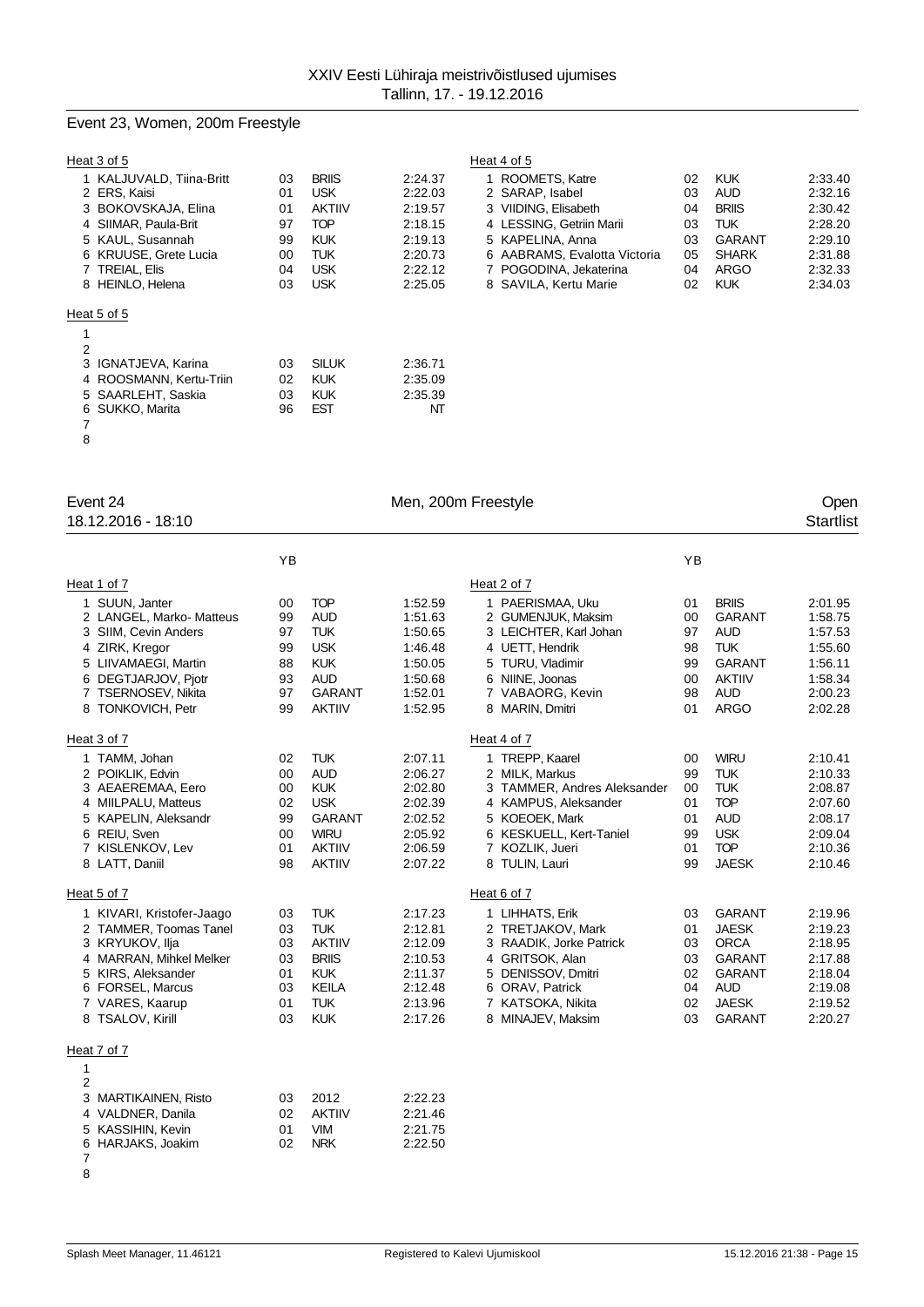| Women, 100m Butterfly<br>Event 25<br>18.12.2016 - 18:54                                                                                                                   |                                              |                                                                                                                  |                                                                                      |                                                                                                                                                                                          |                                              |                                                                                                                     | Open<br><b>Startlist</b>                                                             |
|---------------------------------------------------------------------------------------------------------------------------------------------------------------------------|----------------------------------------------|------------------------------------------------------------------------------------------------------------------|--------------------------------------------------------------------------------------|------------------------------------------------------------------------------------------------------------------------------------------------------------------------------------------|----------------------------------------------|---------------------------------------------------------------------------------------------------------------------|--------------------------------------------------------------------------------------|
|                                                                                                                                                                           | ΥB                                           |                                                                                                                  |                                                                                      |                                                                                                                                                                                          | YB                                           |                                                                                                                     |                                                                                      |
| Heat 1 of 4                                                                                                                                                               |                                              |                                                                                                                  |                                                                                      | Heat 2 of 4                                                                                                                                                                              |                                              |                                                                                                                     |                                                                                      |
| 1 POLLISINSKI, Kirke<br>2 ZAITSEVA, Katrin<br>3 PAK, Gerda<br>4 MARKVARDT, Margaret<br>5 SEPP, Kaetlin<br>6 MAIDE, Ilona<br>7 VEDEHHOVA, Alina                            | 00<br>96<br>93<br>00<br>92<br>01<br>99       | <b>KUK</b><br>TUK<br>KEILA<br><b>TOP</b><br><b>TOP</b><br><b>AUD</b><br><b>AKTIIV</b>                            | 1:06.80<br>1:05.85<br>1:03.37<br>59.98<br>1:03.05<br>1:04.64<br>1:05.94              | 1 KIVIRAEHK, Kai Liis<br>2 VALDMAA, Laura-Liis<br>3 PULLISAAR, Meril<br>4 SIIMAR, Paula-Brit<br>5 RANNAMETS, Brita<br>6 HANSALU, Katriin<br>7 MISSIK, Kelli Marie                        | 03<br>04<br>01<br>97<br>04<br>03<br>99       | <b>AUD</b><br><b>TUK</b><br><b>TOP</b><br><b>TOP</b><br><b>USK</b><br><b>BRIIS</b><br><b>KUK</b>                    | 1:11.90<br>1:09.64<br>1:08.65<br>1:07.93<br>1:08.51<br>1:08.75<br>1:10.13            |
| 8 AZJAVA, Angelina                                                                                                                                                        | 00                                           | <b>AKTIIV</b>                                                                                                    | 1:07.50                                                                              | 8 MEIER, Helen                                                                                                                                                                           | 01                                           | <b>VSK</b>                                                                                                          | 1:14.39                                                                              |
| Heat 3 of 4                                                                                                                                                               |                                              |                                                                                                                  |                                                                                      | Heat 4 of 4                                                                                                                                                                              |                                              |                                                                                                                     |                                                                                      |
| 1 TUNTSIK, Alina<br>2 NAZAROVA, Sofia<br>3 MOORO, Anete<br>4 POLLISINSKI, Kaisa<br>5 SAABAS, Mariann<br>6 MERILOO, Kaari<br>7 HOOLMA, Maylin-Marie<br>8 OTDELNOVA, Aljona | 03<br>03<br>03<br>02<br>00<br>00<br>02<br>04 | <b>GARANT</b><br>VSK.<br><b>KEILA</b><br><b>KUK</b><br><b>TOP</b><br><b>WIRU</b><br>GARANT<br><b>SILUK</b>       | 1:20.32<br>1:18.63<br>1:16.96<br>1:15.91<br>1:16.92<br>1:17.80<br>1:19.38<br>1:20.34 | 1 KOLK, Karin<br>2 TIMOFEJEVA, Polina<br>3 AMBERG, Anete Michelle<br>4 VITSUT, Laura<br>5 SUMENKOVA, Adelina<br>6 SARANA, Smaragda-Luchia<br>7 KOOL, Kirke<br>8                          | 03<br>05<br>04<br>04<br>03<br>04<br>03       | <b>GARANT</b><br>AQUA<br><b>AUD</b><br><b>BRIIS</b><br><b>VSK</b><br>AUD<br><b>TUK</b>                              | 1:24.95<br>1:24.80<br>1:22.33<br>1:21.66<br>1:22.12<br>1:24.48<br>1:24.90            |
| Event 26<br>18.12.2016 - 19:04                                                                                                                                            |                                              |                                                                                                                  | Men, 100m Butterfly                                                                  |                                                                                                                                                                                          |                                              |                                                                                                                     | Open<br><b>Startlist</b>                                                             |
|                                                                                                                                                                           | ΥB                                           |                                                                                                                  |                                                                                      |                                                                                                                                                                                          | YB                                           |                                                                                                                     |                                                                                      |
| Heat 1 of 6                                                                                                                                                               |                                              |                                                                                                                  |                                                                                      | Heat 2 of 6                                                                                                                                                                              |                                              |                                                                                                                     |                                                                                      |
| 1 HIIE, Matis<br>2 MURAVJOV, Maksim<br>3 LUHT, Karl Johann<br>4 ZAITSEV, Daniel<br>5 TRIBUNTSOV, Ralf<br>6 PAAVO, Sander<br>7 ROOSE, Robert<br>8 SOVTSA, Mark             | 98<br>98<br>96<br>97<br>94<br>98<br>96<br>01 | <b>KEILA</b><br><b>GARANT</b><br>GARANT<br><b>GARANT</b><br><b>EST</b><br><b>USK</b><br><b>TUK</b><br><b>TOP</b> | 57.66<br>56.51<br>55.19<br>52.01<br>52.84<br>55.97<br>57.08<br>58.13                 | 1 MARANDI, Markus<br>2 ROOSE, Rudolf<br>3 PANCHENKO-PROKOPIEV, Gleb 99<br>4 SORAMIES, Olli<br>5 AMOSENKOV, Aleksandr<br>6 LINDENBERG, Allen<br>7 TIKERPUU, Frants<br>8 ADAMSON, Kristjan | 00<br>97<br>98<br>01<br>89<br>97<br>00       | <b>KUK</b><br><b>TUK</b><br>SILUK<br>2012<br>JAESK<br><b>UKKS</b><br>KEILA<br><b>KUK</b>                            | 59.62<br>59.55<br>59.44<br>59.07<br>59.19<br>59.47<br>59.59<br>59.75                 |
| Heat 3 of 6                                                                                                                                                               |                                              |                                                                                                                  |                                                                                      | Heat 4 of 6                                                                                                                                                                              |                                              |                                                                                                                     |                                                                                      |
| 1<br>KOPJEV, Edvard<br>2 KANNUS, Rasmus<br>3 VOLKOV, Sergei<br>4 SOLODOVNIK, Kirill<br>5 PIUS, Rinel<br>6 LAID, Kristian<br>7 AHTIAINEN, Alex<br>8 PAULSON, Ergo          | 00<br>00<br>01<br>98<br>99<br>98<br>01<br>99 | GARANT<br><b>BRIIS</b><br>GARANT<br>GARANT<br><b>VIM</b><br><b>TOP</b><br><b>USK</b><br><b>TUK</b>               | 1:02.91<br>1:00.97<br>1:00.72<br>1:00.16<br>1:00.51<br>1:00.87<br>1:02.27<br>1:02.94 | 1 OTTI, Andre<br>2 UEHTIGI, Markus<br>3 KLEINSON, Oskar<br>4 SALOMON, Georg<br>5 LOOKENE, Rain Rasmus<br>6 SANDRIGAILO, Aleksander<br>7 HELDE, Kaspar<br>8 VARKKI, Konstantin            | 02<br>00<br>00<br>02<br>01<br>99<br>02<br>02 | <b>AUD</b><br><b>TUK</b><br><b>KEILA</b><br><b>KUK</b><br><b>MYFIT</b><br><b>USK</b><br><b>TOP</b><br><b>AKTIIV</b> | 1:05.35<br>1:03.66<br>1:03.16<br>1:02.97<br>1:03.09<br>1:03.51<br>1:04.98<br>1:05.78 |
| Heat 5 of 6                                                                                                                                                               |                                              |                                                                                                                  |                                                                                      | Heat 6 of 6                                                                                                                                                                              |                                              |                                                                                                                     |                                                                                      |
| 1 REIMAA, Erik<br>2 ASMUS, Erik<br>3 SALA, Erik<br>4 KIZEL, Aleksandr<br>5 REINLO, Karl Marten<br>6 KAESPER, Janek<br>7 TRETJAKOV, Daniil<br>8 HODANJONOK, Aleksandr      | 02<br>02<br>01<br>01<br>99<br>99<br>01<br>02 | <b>USK</b><br><b>TUK</b><br><b>VSK</b><br><b>AKTIIV</b><br><b>USK</b><br><b>ARGO</b><br><b>NRK</b><br><b>KUK</b> | 1:09.43<br>1:09.30<br>1:08.78<br>1:05.86<br>1:06.43<br>1:09.10<br>1:09.37<br>1:09.73 | 1 PILLE, Sken-Sander<br>2 PALM, Marek<br>3 TOBLER, Artur<br>4 SIONBERG, Martin<br>5 BABURIN, Ilja<br>6 MILK, Karl Mattias<br>7 FILIPPOV, Georg<br>8 MAEEKIVI, Sander                     | 02<br>02<br>04<br>03<br>01<br>04<br>04<br>02 | <b>TUK</b><br><b>JAESK</b><br><b>TOP</b><br><b>AKTIIV</b><br>JAESK<br><b>USK</b><br><b>KUK</b><br><b>KUK</b>        | 1:15.79<br>1:13.96<br>1:11.89<br>1:10.28<br>1:11.05<br>1:12.04<br>1:15.78<br>1:15.82 |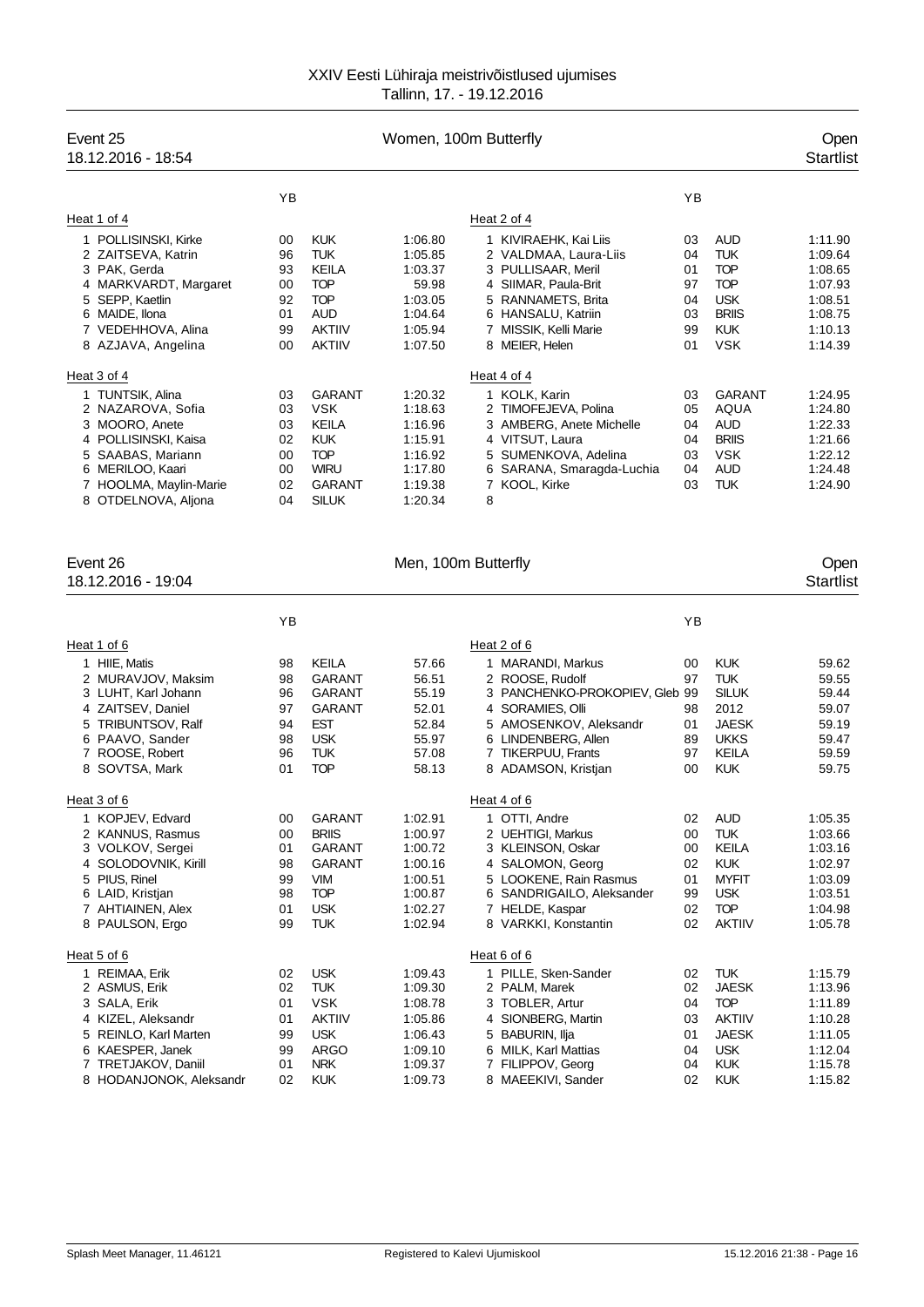| Event 27<br>Women, 100m Medley<br>18.12.2016 - 19:18                                                                                                                       |                                              |                                                                                                                      |                                                                                      |                                                                                                                                                                                     |                                              | Open<br><b>Startlist</b>                                                                                            |                                                                                      |
|----------------------------------------------------------------------------------------------------------------------------------------------------------------------------|----------------------------------------------|----------------------------------------------------------------------------------------------------------------------|--------------------------------------------------------------------------------------|-------------------------------------------------------------------------------------------------------------------------------------------------------------------------------------|----------------------------------------------|---------------------------------------------------------------------------------------------------------------------|--------------------------------------------------------------------------------------|
|                                                                                                                                                                            | YB                                           |                                                                                                                      |                                                                                      |                                                                                                                                                                                     | YB                                           |                                                                                                                     |                                                                                      |
| Heat 1 of 11                                                                                                                                                               |                                              |                                                                                                                      |                                                                                      | Heat 2 of 11                                                                                                                                                                        |                                              |                                                                                                                     |                                                                                      |
| 1 MAIDE, Ilona<br>2 SEPP, Sigrid<br>3 PRIIDEL, Melissa<br>4 ROMANJUK, Maria<br>5 MARKVARDT, Margaret<br>6 KERSA, Karleen<br>7 JAAMUL, Kristina Maria<br>8 ARNDT, Meril     | 01<br>98<br>02<br>96<br>00<br>96<br>00<br>02 | <b>AUD</b><br><b>TOP</b><br><b>BRIIS</b><br><b>GARANT</b><br><b>TOP</b><br><b>TOP</b><br><b>KUK</b><br><b>MYFIT</b>  | 1:07.49<br>1:05.37<br>1:04.47<br>1:02.67<br>1:03.32<br>1:04.81<br>1:06.99<br>1:08.86 | 1 PAJU, Katrin<br>2 RAUTIAINEN, Emmiina<br>3 KALVET, Laura<br>4 VAINIKK, Annika<br>5 PAESLANE, Diana<br>6 CHERKAY, Polina<br>7 OLEM, Veronika<br>8 RADVILAVICIUS, Merilin           | 01<br>00<br>02<br>00<br>97<br>01<br>00<br>01 | <b>ORCA</b><br>2012<br><b>TOP</b><br><b>PSK</b><br><b>TUK</b><br><b>SILUK</b><br><b>NRK</b><br><b>VIM</b>           | 1:11.75<br>1:10.11<br>1:09.93<br>1:08.86<br>1:09.32<br>1:10.10<br>1:10.28<br>1:12.28 |
| Heat 3 of 11                                                                                                                                                               |                                              |                                                                                                                      |                                                                                      |                                                                                                                                                                                     |                                              |                                                                                                                     |                                                                                      |
| 1 SIIMAR, Reeli-Marta<br>2 PAERISMAA, Anett<br>3 KORNET, Diana<br>4 SABLOVSKAJA, Kristina<br>5 HEINLO, Helena<br>6 HANSALU, Katriin<br>7 JAASKA, Kristiina<br>8 ERS, Kaisi | 00<br>99<br>02<br>01<br>03<br>03<br>00<br>01 | <b>TOP</b><br><b>BRIIS</b><br><b>MYFIT</b><br><b>VSK</b><br><b>USK</b><br><b>BRIIS</b><br><b>JAESK</b><br><b>USK</b> | 1:13.78<br>1:13.37<br>1:12.60<br>1:12.36<br>1:12.59<br>1:12.60<br>1:13.65<br>1:13.80 | Heat 4 of 11<br>1 VIIDING, Vanessa<br>2 VIIK, Jette<br>3 GUDOVSKAJA, Anita<br>4 OEOEBIK, Mia<br>5 LINDEPUU, Marie<br>6 PAJU, Angelina<br>7 ROHTLA, Helen<br>8 PUUSEPP, Garita-Beth  | 02<br>02<br>05<br>01<br>02<br>04<br>99<br>03 | <b>USK</b><br><b>KUK</b><br><b>TOP</b><br><b>SHARK</b><br>KEILA<br>AUD<br><b>USK</b><br><b>ORCA</b>                 | 1:15.67<br>1:14.18<br>1:14.03<br>1:13.86<br>1:13.91<br>1:14.10<br>1:14.24<br>1:16.12 |
| Heat 5 of 11                                                                                                                                                               |                                              |                                                                                                                      |                                                                                      | Heat 6 of 11                                                                                                                                                                        |                                              |                                                                                                                     |                                                                                      |
| 1 LASSILA, Liisa<br>2 JAGUSON, Laura<br>3 REBANE, Birgit<br>4 DANILOVA, Arina<br>5 LAURSON, Kaetlin<br>6 PIIROJA, Carmen<br>7 HANVERE, Hanne Grete<br>8 HALJASORG, Hanna   | 03<br>00<br>02<br>02<br>99<br>03<br>03<br>03 | 2012<br><b>WIRU</b><br><b>PSK</b><br><b>AKTIIV</b><br><b>JAESK</b><br><b>AUD</b><br><b>BRIIS</b><br>TUK              | 1:18.29<br>1:17.56<br>1:17.26<br>1:16.35<br>1:16.40<br>1:17.30<br>1:18.25<br>1:18.38 | 1 RAASMAN, Betti Nora<br>2 TALAMANOV, Felicia<br>3 NAZAROVA, Maria<br>4 MERILOO, Katre<br>5 ROOSMANN, Kertu-Triin<br>6 SAAR, Greete<br>7 SAAREP, Hanna-Kristiina<br>8 KUEBAR, Kirke | 02<br>04<br>00<br>00<br>02<br>01<br>02<br>05 | <b>KEILA</b><br><b>KUK</b><br><b>VSK</b><br><b>WIRU</b><br><b>KUK</b><br><b>JAESK</b><br><b>MYFIT</b><br><b>TUK</b> | 1:19.42<br>1:18.96<br>1:18.71<br>1:18.56<br>1:18.66<br>1:18.95<br>1:19.20<br>1:19.52 |
| Heat 7 of 11                                                                                                                                                               |                                              |                                                                                                                      |                                                                                      | Heat 8 of 11                                                                                                                                                                        |                                              |                                                                                                                     |                                                                                      |
| 1 LAUTRE, Nicky Zoe<br>2 HUETT, Johanna<br>3 SAIMRE, Lauren<br>4 SISAS, Rahel<br>5 TOKOVENKO, Lisett<br>6 KUEBAR, Johanna<br>7 JOGI, Ida Tuule<br>8 MARDI, Martina         | 03<br>03<br>02<br>03<br>05<br>06<br>03<br>05 | <b>ORCA</b><br><b>MYFIT</b><br><b>ORCA</b><br><b>KUK</b><br><b>WIRU</b><br><b>TUK</b><br><b>TUK</b><br><b>MYFIT</b>  | 1:21.65<br>1:20.72<br>1:20.16<br>1:19.66<br>1:20.16<br>1:20.33<br>1:20.92<br>1:21.72 | 1 TOOMPUU, Marie<br>2 KRUUS, Katriin<br>3 TONISSON, Liilia<br>4 JAANSON, Rahel<br>5 SAARLEHT, Saskia<br>6 HUEUEDMA, Catlin<br>7 PALU, Kirke<br>8 MAEND, Grete                       | 04<br>05<br>04<br>04<br>03<br>03<br>04<br>06 | <b>KUK</b><br><b>AUD</b><br><b>KUK</b><br><b>VIM</b><br><b>KUK</b><br><b>HYLJES</b><br><b>USK</b><br><b>AUD</b>     | 1:22.91<br>1:22.73<br>1:22.07<br>1:21.84<br>1:21.90<br>1:22.39<br>1:22.82<br>1:23.31 |
| Heat 9 of 11                                                                                                                                                               |                                              |                                                                                                                      |                                                                                      | Heat 10 of 11                                                                                                                                                                       |                                              |                                                                                                                     |                                                                                      |
| 1 KADARIK, Kirke Mari<br>2 PILLER, Anna<br>3 TEDER, Anette<br>4 TROTSENKO, Emilia<br>5 ESKEL, Emili<br>6 SIKK, Aliise<br>7 AMBERG, Anete Michelle<br>8 ERALA, Triin        | 03<br>06<br>06<br>03<br>03<br>03<br>04<br>04 | <b>KUK</b><br><b>TOP</b><br><b>TUK</b><br><b>AKTIIV</b><br>AUD<br><b>KEILA</b><br><b>AUD</b><br><b>AUD</b>           | 1:23.79<br>1:23.75<br>1:23.55<br>1:23.37<br>1:23.41<br>1:23.73<br>1:23.77<br>1:24.10 | 1<br>2 KIVIMAEE, Emma<br>3 HERODES, Gerly<br>4 VILSAR, Charlotta<br>5 KOTSAR, Karolin Victoria<br>6 TIMOFEJEVA, Polina<br>7 ROMANJUK, Darja<br>8                                    | 06<br>03<br>05<br>05<br>05<br>06             | <b>MYFIT</b><br><b>KEILA</b><br><b>KUK</b><br><b>AUD</b><br><b>AQUA</b><br><b>GARANT</b>                            | 1:25.24<br>1:24.88<br>1.24.87<br>1:24.88<br>1:24.90<br>1:26.05                       |
| Heat 11 of 11                                                                                                                                                              |                                              |                                                                                                                      |                                                                                      |                                                                                                                                                                                     |                                              |                                                                                                                     |                                                                                      |
| 1<br>2<br>3 BOITSUK, Mariangela<br>4 PIIRSALU, Mirelle<br>5 ROZOVA, Polina<br>6<br>$\overline{7}$                                                                          | 04<br>06<br>03                               | <b>KUK</b><br><b>MYFIT</b><br><b>KUK</b>                                                                             | 1:26.75<br>1:26.41<br>1:26.61                                                        |                                                                                                                                                                                     |                                              |                                                                                                                     |                                                                                      |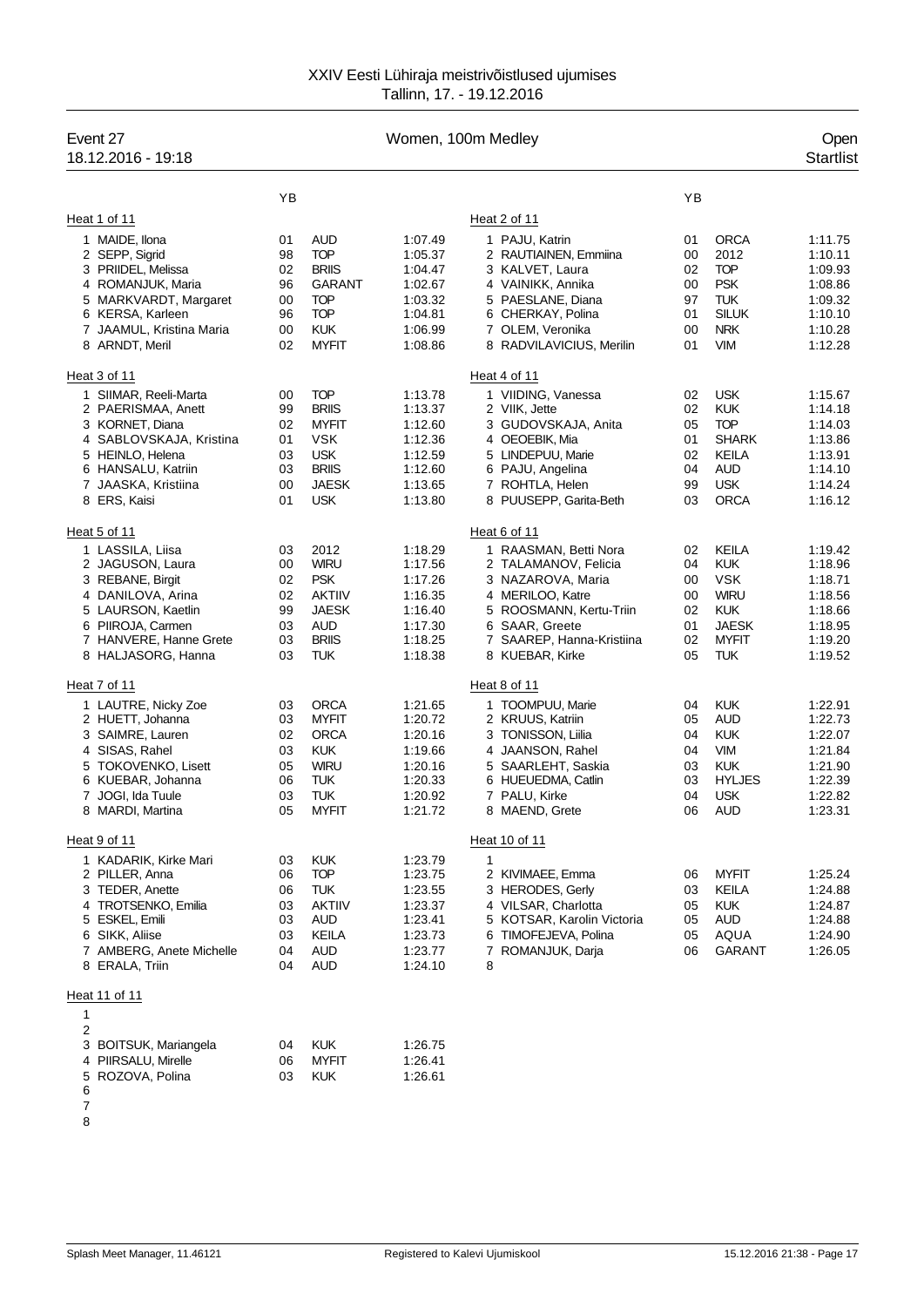| Event 28<br>18.12.2016 - 19:42                                                                                                                                                     |                                              |                                                                                                                      | Men, 100m Medley                                                                     |                                                                                                                                                                                     |                                              |                                                                                                                       | Open<br><b>Startlist</b>                                                             |
|------------------------------------------------------------------------------------------------------------------------------------------------------------------------------------|----------------------------------------------|----------------------------------------------------------------------------------------------------------------------|--------------------------------------------------------------------------------------|-------------------------------------------------------------------------------------------------------------------------------------------------------------------------------------|----------------------------------------------|-----------------------------------------------------------------------------------------------------------------------|--------------------------------------------------------------------------------------|
|                                                                                                                                                                                    | YB                                           |                                                                                                                      |                                                                                      |                                                                                                                                                                                     | YB                                           |                                                                                                                       |                                                                                      |
| Heat 1 of 10                                                                                                                                                                       |                                              |                                                                                                                      |                                                                                      | Heat 2 of 10                                                                                                                                                                        |                                              |                                                                                                                       |                                                                                      |
| 1 HEIN, Silver<br>2 AAVIK, Priit<br>3 VINTER, Endri<br>4 ALJAND, Martti<br>5 ZIRK, Kregor<br>6 GUSSEV, Andrei<br>7 AKAVANTSEV, Maksim<br>8 SELI, Karel                             | 97<br>94<br>93<br>87<br>99<br>97<br>98<br>98 | <b>BRIIS</b><br><b>AUD</b><br><b>UCA</b><br><b>AUD</b><br><b>USK</b><br><b>GARANT</b><br><b>AKTIIV</b><br><b>TUK</b> | 57.96<br>57.64<br>56.17<br>53.38<br>55.58<br>56.45<br>57.74<br>58.09                 | 1 MEIER, Artur<br>2 PIUS, Rinel<br>3 MATVEJEV, Tiit<br>4 SOVTSA, Mark<br>5 LILLEORG, Miko<br>6 PRIBLUDNOI, Mihhail<br>7 SORAMIES, Olli<br>8 PAERISMAA, Uku                          | 98<br>99<br>99<br>01<br>98<br>01<br>98<br>01 | <b>BRIIS</b><br><b>VIM</b><br><b>USK</b><br><b>TOP</b><br><b>TOP</b><br><b>JAESK</b><br>2012<br><b>BRIIS</b>          | 1:02.15<br>1:01.72<br>1:00.01<br>59.38<br>59.46<br>1:01.70<br>1:01.94<br>1:02.51     |
| Heat 3 of 10                                                                                                                                                                       |                                              |                                                                                                                      |                                                                                      | Heat 4 of 10                                                                                                                                                                        |                                              |                                                                                                                       |                                                                                      |
| 1 TARUM, Robert<br>2 ROOSIMAA, Aleksander<br>3 KESKUELL, Kert-Taniel<br>4 PIILBERG, Martin<br>5 VIIRPUU, Jan Joonas<br>6 KOSTIN, Mark<br>7 GELLER, Mark<br>8 VAINIKK, Rando        | 00<br>01<br>99<br>00<br>02<br>99<br>99<br>00 | <b>AKTIIV</b><br><b>AUD</b><br><b>USK</b><br><b>USK</b><br><b>KUK</b><br><b>TOP</b><br><b>TOP</b><br><b>PSK</b>      | 1:03.68<br>1:03.31<br>1:02.60<br>1:02.51<br>1:02.55<br>1:03.28<br>1:03.65<br>1:04.49 | 1 VEST, Rene Ron<br>2 KLEIMOLA, Ossi<br>3 FORSEL, Marcus<br>4 MIILPALU, Matteus<br>5 ARM, Markus<br>6 LATT, Ilia<br>7 REIU, Sven<br>8 KESKSAAR, Sander                              | 00<br>01<br>03<br>02<br>01<br>01<br>00<br>00 | <b>SPAVT</b><br>2012<br>KEILA<br><b>USK</b><br><b>MYFIT</b><br><b>AKTIIV</b><br><b>WIRU</b><br><b>AUD</b>             | 1:06.53<br>1:05.20<br>1:05.07<br>1:04.94<br>1:05.03<br>1:05.16<br>1:05.39<br>1:06.53 |
| Heat 5 of 10                                                                                                                                                                       |                                              |                                                                                                                      |                                                                                      | Heat 6 of 10                                                                                                                                                                        |                                              |                                                                                                                       |                                                                                      |
| 1 PALVADRE, Christopher<br>2 KUUSIK, Karl<br>3 SEI, Paul Arvid<br>4 VISNAPUU, Karl Johannes<br>5 KUNDLA, Johannes<br>6 TATAR, Robin<br>7 TIIMUS, Siim Hindrik<br>8 JAGUSON, Sander | 03<br>00<br>00<br>02<br>01<br>02<br>00<br>00 | <b>TOP</b><br><b>WIRU</b><br><b>RAMSK</b><br><b>TUK</b><br><b>ORCA</b><br><b>ORCA</b><br><b>WIRU</b><br><b>WIRU</b>  | 1:08.38<br>1:07.94<br>1:07.67<br>1:06.76<br>1:07.49<br>1:07.82<br>1:08.10<br>1:08.58 | 1 LOOKENE, Rain Rasmus<br>2 KOPPEL, Holger<br>3 MAERTMAA, Alex Artur<br>4 FILIPPOV, Martin<br>5 DANILOV, Artjom<br>6 PASKOV, Philip<br>7 RAADIK, Jorke Patrick<br>8 HELDE, Kaspar   | 01<br>99<br>02<br>00<br>00<br>02<br>03<br>02 | <b>MYFIT</b><br><b>KUK</b><br><b>USK</b><br><b>SHARK</b><br><b>AKTIIV</b><br><b>ORCA</b><br><b>ORCA</b><br><b>TOP</b> | 1:10.66<br>1:10.41<br>1:09.40<br>1:08.72<br>1:09.00<br>1:09.62<br>1:10.57<br>1:11.07 |
| Heat 7 of 10                                                                                                                                                                       |                                              |                                                                                                                      |                                                                                      | Heat 8 of 10                                                                                                                                                                        |                                              |                                                                                                                       |                                                                                      |
| 1 AKSALU, Simo<br>2 HANKO, Oskar<br>3 VARES, Kaarup<br>4 ARGE, Anders<br>5 SHUVALOV, Igor<br>6 IVANOV, Konstantin<br>7 KOLLI, Karl Aleksander<br>8 LILIENBERG, Kaurit              | 03<br>02<br>01<br>01<br>03<br>02<br>01<br>02 | <b>TUK</b><br><b>PAIDE</b><br><b>TUK</b><br><b>TOP</b><br>GARANT<br>AUD<br><b>WIRU</b><br><b>AUD</b>                 | 1:12.98<br>1:12.64<br>1:12.35<br>1:11.17<br>1:11.82<br>1:12.50<br>1:12.88<br>1:13.06 | 1 KARATSEVSKI, Nikita<br>2 LEKANDER, Joonatan<br>3 ROOTSMA, Jass<br>4 JAHILO, Jaan Markus<br>5 MAEKIMAA, Samuel-Mathias<br>6 FILIPPOV, Georg<br>7 FABER, Aron<br>8 PRITS, Ralf Erik | 03<br>02<br>02<br>01<br>02<br>04<br>02<br>04 | <b>ORCA</b><br>2012<br><b>USK</b><br><b>MYFIT</b><br><b>PSK</b><br><b>KUK</b><br><b>TUK</b><br><b>MYFIT</b>           | 1:14.32<br>1:14.18<br>1:13.91<br>1:13.76<br>1:13.84<br>1:13.91<br>1:14.29<br>1:14.36 |
| Heat 9 of 10                                                                                                                                                                       |                                              |                                                                                                                      |                                                                                      | Heat 10 of 10                                                                                                                                                                       |                                              |                                                                                                                       |                                                                                      |
| 1 LAASPERE, Reimo Gert<br>2 MARTIKAINEN, Risto<br>3 ZGURO, Maksim<br>4 OUNMAA, Sass-Joergen<br>5 URSIN, Manu<br>6 NIKOLTSUK, Aleksei<br>7 ALEKSEJEV, Daniil<br>8 ROOSE, Ralf       | 03<br>03<br>02<br>01<br>02<br>02<br>03<br>04 | <b>SHARK</b><br>2012<br><b>NRK</b><br><b>SHARK</b><br>2012<br><b>NRK</b><br><b>AKTIIV</b><br><b>TUK</b>              | 1:16.55<br>1:16.48<br>1:15.33<br>1:14.76<br>1:14.96<br>1:16.34<br>1:16.55<br>1:16.56 | $\mathbf{1}$<br>2 KOVASK, Rasmus<br>3 TAMMIS, Tristan<br>4 TOBLER, Artur<br>5 DROZDOV, Daniil<br>6 PRANK, Ervin Otto<br>7 HARJAKS, Joakim<br>8                                      | 02<br>04<br>04<br>04<br>03<br>02             | <b>KUK</b><br><b>AUD</b><br><b>TOP</b><br>GARANT<br><b>TUK</b><br><b>NRK</b>                                          | 1.17.44<br>1:16.93<br>1:16.57<br>1:16.92<br>1:17.19<br>1:17.52                       |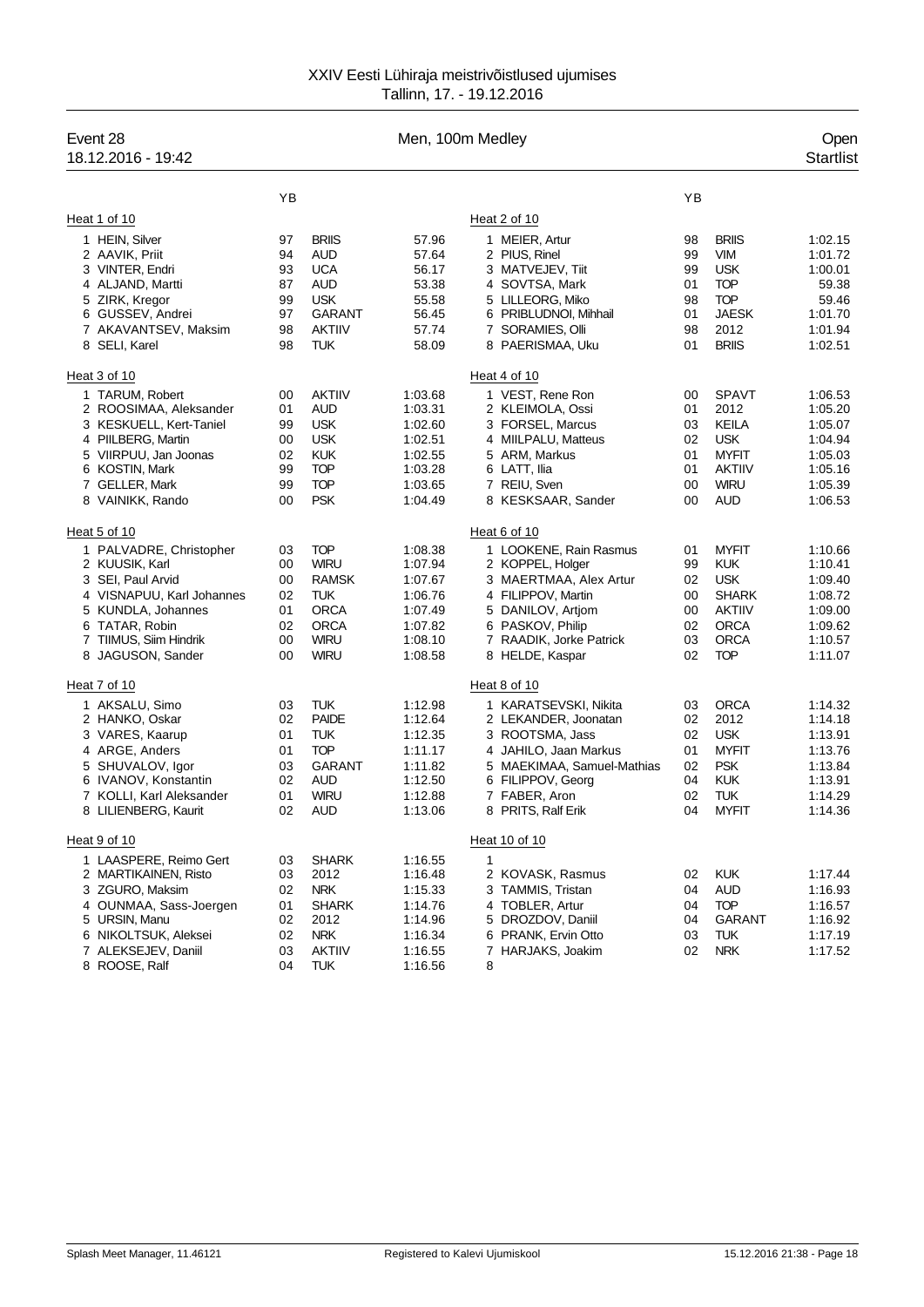| Event 29<br>18.12.2016 - 20:26                                                                                                                                                     |                                              |                                                                                                                   |                                                                                      | Women, 4 x 100m Freestyle                                                                                                                                                                        |                                              |                                                                                                                      | Open<br><b>Startlist</b>                                                             |
|------------------------------------------------------------------------------------------------------------------------------------------------------------------------------------|----------------------------------------------|-------------------------------------------------------------------------------------------------------------------|--------------------------------------------------------------------------------------|--------------------------------------------------------------------------------------------------------------------------------------------------------------------------------------------------|----------------------------------------------|----------------------------------------------------------------------------------------------------------------------|--------------------------------------------------------------------------------------|
| Heat 1 of 2<br>1 Ujumise SK 3<br>2 Kalevi Ujumiskool 2<br>3 Audentese SK 3<br>4 Top Uk 1<br>5 Top Uk 2<br>6 Tartu UK 1<br>7 Top Uk 3<br>8 Orca Swim Club 3                         |                                              | <b>USK</b><br><b>KUK</b><br><b>AUD</b><br>TOP<br><b>TOP</b><br>TUK<br><b>TOP</b><br><b>ORCA</b>                   | 4:15.33<br>4:11.10<br>4:06.00<br>3:57.00<br>4:03.00<br>4:06.00<br>4:13.00<br>4:18.00 | Heat 2 of 2<br>$\mathbf{1}$<br>2 Tartu UK 3<br>3 UK Aktiiv 3<br>4 Ujumisklubi Briis 3<br>5 Kalevi Ujumiskool 3<br>6 Viimsi Veeklubi 1<br>7 SK Garant 3<br>8                                      |                                              | <b>TUK</b><br><b>AKTIIV</b><br><b>BRIIS</b><br><b>KUK</b><br><b>VIM</b><br><b>GARANT</b>                             | 4:36.00<br>4:30.00<br>4:18.00<br>4:24.10<br>4:32.00<br>4:40.00                       |
| Event 30<br>18.12.2016 - 20:36                                                                                                                                                     |                                              |                                                                                                                   |                                                                                      | Men, 4 x 100m Freestyle                                                                                                                                                                          |                                              |                                                                                                                      | Open<br><b>Startlist</b>                                                             |
| Heat 1 of 3                                                                                                                                                                        |                                              |                                                                                                                   |                                                                                      | Heat 2 of 3                                                                                                                                                                                      |                                              |                                                                                                                      |                                                                                      |
| 1 Kalevi Ujumiskool 1<br>2 UK Aktiiv 2<br>3 Tartu UK 1<br>4 Audentese SK 1<br>5 SK Garant 1<br>6 Ujumise SK 2<br>7 Top Uk 2<br>8 Audentese SK 2<br>Heat 3 of 3                     |                                              | <b>KUK</b><br><b>AKTIIV</b><br>TUK<br><b>AUD</b><br>GARANT<br><b>USK</b><br>TOP<br><b>AUD</b>                     | 3:39.10<br>3:36.00<br>3:25.18<br>3:18.00<br>3:22.00<br>3:29.33<br>3:37.00<br>3:40.00 | 1 Kalevi Ujumiskool 3<br>2 Ujumise SK 3<br>3 Tartu UK 2<br>4 SK Garant 2<br>5 Top Uk 3<br>6 Ujumisklubi Briis 1<br>7 UK Aktiiv 3<br>8 Audentese SK 3                                             |                                              | <b>KUK</b><br><b>USK</b><br><b>TUK</b><br><b>GARANT</b><br><b>TOP</b><br><b>BRIIS</b><br><b>AKTIIV</b><br><b>AUD</b> | 3:48.90<br>3:46.70<br>3:45.02<br>3:40.00<br>3:40.00<br>3:46.00<br>3:48.00<br>3:51.00 |
| 1 Kou 3<br>2 Tartu UK 4<br>3 SK Garant 3<br>4 Tartu UK 3<br>5 Ujumisklubi Briis 3<br>6 Jaerveotsa SK 3<br>7 Viimsi Veeklubi 1<br>8 Wiru Swim 2                                     |                                              | 2012<br>TUK<br><b>GARANT</b><br>TUK<br><b>BRIIS</b><br>JAESK<br><b>VIM</b><br><b>WIRU</b>                         | 4:10.28<br>4:04.00<br>3:55.00<br>3:53.00<br>3:54.00<br>3:57.00<br>4:07.00<br>NT      |                                                                                                                                                                                                  |                                              |                                                                                                                      |                                                                                      |
| Event 31<br>19.12.2016 - 10:04                                                                                                                                                     |                                              |                                                                                                                   | Women, 50m Butterfly                                                                 |                                                                                                                                                                                                  |                                              |                                                                                                                      | Open<br><b>Startlist</b>                                                             |
|                                                                                                                                                                                    | ΥB                                           |                                                                                                                   |                                                                                      |                                                                                                                                                                                                  | ΥB                                           |                                                                                                                      |                                                                                      |
| Heat 1 of 9<br>1 SALUMAA, Mai Riin<br>2 MAIDE, Ilona<br>3 KERSA, Karleen<br>4 MARKVARDT, Margaret<br>5 ALNEK, Kertu Ly<br>6 PRIIDEL, Melissa<br>7 PAK, Gerda<br>8 VEDEHHOVA, Alina | 00<br>01<br>96<br>00<br>99<br>02<br>93<br>99 | <b>TOP</b><br>AUD<br><b>TOP</b><br><b>TOP</b><br><b>USK</b><br><b>BRIIS</b><br>KEILA<br><b>AKTIIV</b>             | 28.87<br>28.77<br>28.02<br>27.33<br>27.57<br>28.60<br>28.81<br>29.13                 | Heat 2 of 9<br>1 PENJAM, Eva Lotta<br>2 VALDMAA, Laura-Liis<br>3 AZJAVA, Angelina<br>4 MAANURM, Sandra<br>5 RANNAMETS, Brita<br>6 LIPARD, Moonika<br>7 PULLISAAR, Meril<br>8 RAUTIAINEN, Emmiina | 00<br>04<br>00<br>01<br>04<br>98<br>01<br>00 | <b>KUK</b><br>TUK<br><b>AKTIIV</b><br><b>ORCA</b><br><b>USK</b><br><b>GARANT</b><br><b>TOP</b><br>2012               | 29.94<br>29.75<br>29.54<br>29.37<br>29.41<br>29.63<br>29.76<br>30.48                 |
| Heat 3 of 9                                                                                                                                                                        |                                              |                                                                                                                   |                                                                                      | Heat 4 of 9                                                                                                                                                                                      |                                              |                                                                                                                      |                                                                                      |
| 1 KRUUSE, Grete Lucia<br>2 KORNET, Diana<br>3 LINT, Laurika<br>4 MISSIK, Kelli Marie<br>5 OLEM, Veronika<br>6 KALVET, Laura<br>7 VAINIKK, Annika<br>8 KAPELINA, Anna               | 00<br>02<br>02<br>99<br>00<br>02<br>00<br>03 | <b>TUK</b><br><b>MYFIT</b><br><b>AUD</b><br><b>KUK</b><br><b>NRK</b><br><b>TOP</b><br><b>PSK</b><br><b>GARANT</b> | 31.21<br>30.95<br>30.66<br>30.49<br>30.50<br>30.75<br>31.12<br>31.24                 | 1 VITSUT, Laura<br>2 PUUSEPP, Garita-Beth<br>3 METSANDI, Emma Maria<br>4 SIIMAR, Reeli-Marta<br>5 ROHTLA, Helen<br>6 MEIER, Helen<br>7 PAERISMAA, Anett<br>8 HANSALU, Katriin                    | 04<br>03<br>01<br>00<br>99<br>01<br>99<br>03 | <b>BRIIS</b><br><b>ORCA</b><br><b>TOP</b><br><b>TOP</b><br><b>USK</b><br><b>VSK</b><br><b>BRIIS</b><br><b>BRIIS</b>  | 31.80<br>31.61<br>31.54<br>31.29<br>31.54<br>31.60<br>31.66<br>31.86                 |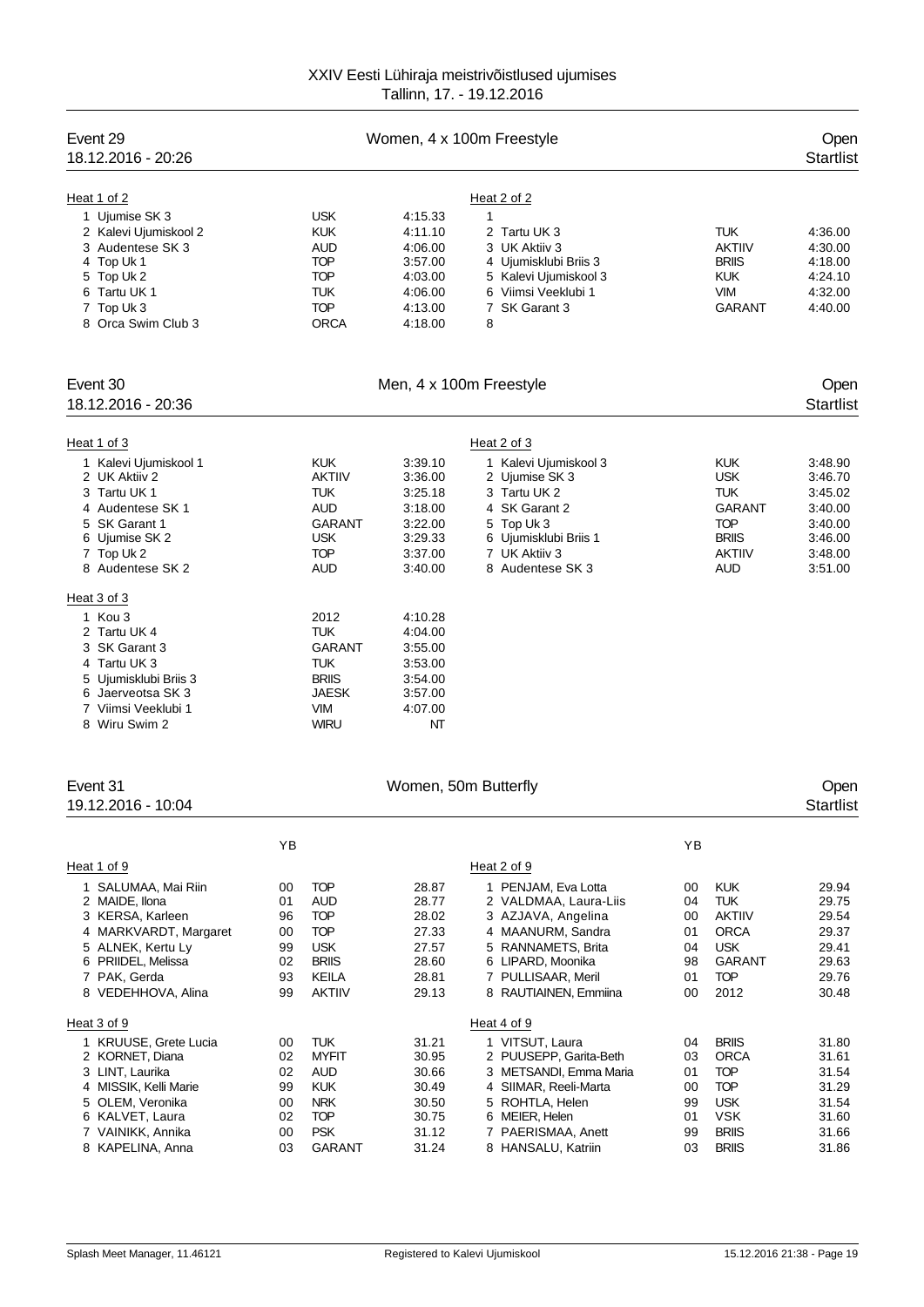# Event 31, Women, 50m Butterfly

| Heat 5 of 9              |    |               |       | Heat 6 of 9             |    |               |       |
|--------------------------|----|---------------|-------|-------------------------|----|---------------|-------|
| 1 GUDOVSKAJA, Alisa      | 03 | <b>TOP</b>    | 32.32 | 1 MERILOO, Kaari        | 00 | <b>WIRU</b>   | 33.29 |
| 2 KALJUVALD, Tiina-Britt | 03 | <b>BRIIS</b>  | 32.16 | 2 VIIDING, Vanessa      | 02 | <b>USK</b>    | 33.06 |
| 3 PETROVA, Aleksandra    | 01 | <b>SILUK</b>  | 31.96 | 3 NAZAROVA, Maria       | 00 | <b>VSK</b>    | 32.81 |
| 4 SAABAS, Mariann        | 00 | <b>TOP</b>    | 31.90 | 4 KIVIRAEHK, Kai Liis   | 03 | <b>AUD</b>    | 32.57 |
| ERS, Kaisi<br>5          | 01 | <b>USK</b>    | 31.91 | 5 HOOLMA, Maylin-Marie  | 02 | <b>GARANT</b> | 32.67 |
| 6 ARNDT, Meril           | 02 | <b>MYFIT</b>  | 31.99 | 6 TINGAEVA, Anastassia  | 04 | <b>AKTIIV</b> | 32.85 |
| 7 SABLOVSKAJA, Kristina  | 01 | <b>VSK</b>    | 32.19 | 7 MERILOO, Katre        | 00 | <b>WIRU</b>   | 33.16 |
| 8 KARLSON, Grete         | 02 | <b>ORCA</b>   | 32.36 | 8 KOOKLA, Dionne Rette  | 05 | <b>AUD</b>    | 33.55 |
| Heat 7 of 9              |    |               |       | Heat 8 of 9             |    |               |       |
| 1 NAZAROVA, Sofia        | 03 | <b>VSK</b>    | 34.64 | 1 REBANE, Birgit        | 02 | <b>PSK</b>    | 36.08 |
| 2 JAGUSON, Laura         | 00 | <b>WIRU</b>   | 34.13 | 2 KRUUS, Katriin        | 05 | <b>AUD</b>    | 35.79 |
| 3 GUDOVSKAJA, Anita      | 05 | <b>TOP</b>    | 33.83 | 3 TOKOVENKO, Lisett     | 05 | <b>WIRU</b>   | 35.54 |
| 4 MOORO, Anete           | 03 | <b>KEILA</b>  | 33.69 | 4 ALLAS, Kirke          | 02 | <b>VIM</b>    | 34.98 |
| 5 POGODINA, Jekaterina   | 04 | <b>ARGO</b>   | 33.73 | 5 SUMENKOVA, Adelina    | 03 | <b>VSK</b>    | 35.09 |
| 6 VIIK, Jette            | 02 | <b>KUK</b>    | 34.00 | 6 LINDEPUU, Marie       | 02 | KEILA         | 35.56 |
| 7 KOLK, Karin            | 03 | <b>GARANT</b> | 34.47 | 7 MARDI, Martina        | 05 | <b>MYFIT</b>  | 35.84 |
| 8 PAJU, Angelina         | 04 | <b>AUD</b>    | 34.69 | TIMOFEJEVA, Polina<br>8 | 05 | <b>AQUA</b>   | 36.10 |
| Heat 9 of 9              |    |               |       |                         |    |               |       |
| 1                        |    |               |       |                         |    |               |       |
| $\overline{2}$           |    |               |       |                         |    |               |       |
| 3<br>ROMANJUK, Darja     | 06 | <b>GARANT</b> | 37.25 |                         |    |               |       |
| 4 SIILAK, Katariina      | 02 | <b>WIRU</b>   | 36.34 |                         |    |               |       |
| 5 SAARLEHT, Saskia       | 03 | <b>KUK</b>    | 36.77 |                         |    |               |       |
| 6 VORONTSOVA, Jekaterina | 05 | AQUA          | 37.25 |                         |    |               |       |

 

# 19.12.2016 - 10:18

# Event 32 Open<br>
19.12.2016 - 10:18 Open<br>
19.12.2016 - 10:18 Startlist

|             |                                                                                                                                                                                                | YB                                           |                                                                                                                           |                                                                      |  |                                                                                                                                                                         | YB                                                    |                                                                                                                     |                                                                      |
|-------------|------------------------------------------------------------------------------------------------------------------------------------------------------------------------------------------------|----------------------------------------------|---------------------------------------------------------------------------------------------------------------------------|----------------------------------------------------------------------|--|-------------------------------------------------------------------------------------------------------------------------------------------------------------------------|-------------------------------------------------------|---------------------------------------------------------------------------------------------------------------------|----------------------------------------------------------------------|
|             | Heat 1 of 11                                                                                                                                                                                   |                                              |                                                                                                                           |                                                                      |  | Heat 2 of 11                                                                                                                                                            |                                                       |                                                                                                                     |                                                                      |
| 4<br>5.     | ROOSE, Robert<br><b>TRIBUNTSOV, Ralf</b><br>ALJAND, Martti<br>ZAITSEV, Daniel<br>ZIRK, Kregor<br>ALLIKVEE, Martin<br>AAVIK, Priit<br>8 LILLEORG, Miko                                          | 96<br>94<br>87<br>97<br>99<br>95<br>94<br>98 | <b>TUK</b><br><b>EST</b><br><b>AUD</b><br><b>GARANT</b><br><b>USK</b><br><b>GARANT</b><br><b>AUD</b><br><b>TOP</b>        | 25.24<br>24.25<br>24.11<br>23.37<br>23.85<br>24.15<br>25.08<br>25.32 |  | 1 ROOSE, Rudolf<br>2 SUUN, Janter<br>3 SIIM, Cevin Anders<br>4 TONKOVICH, Petr<br>5 MURAVJOV, Maksim<br>6 PAAVO, Sander<br>7 SOVTSA, Mark<br>8 MARANDI, Markus          | 97<br>00<br>97<br>99<br>98<br>98<br>01<br>00          | <b>TUK</b><br><b>TOP</b><br><b>TUK</b><br><b>AKTIIV</b><br><b>GARANT</b><br><b>USK</b><br><b>TOP</b><br><b>KUK</b>  | 26.03<br>25.60<br>25.44<br>25.37<br>25.42<br>25.54<br>25.85<br>26.07 |
|             | Heat 3 of 11                                                                                                                                                                                   |                                              |                                                                                                                           |                                                                      |  | Heat 4 of 11                                                                                                                                                            |                                                       |                                                                                                                     |                                                                      |
| 3<br>6<br>7 | 1 VOLKOV, Sergei<br>2 AHTIAINEN, Alex<br><b>TIKERPUU, Frants</b><br>4 HIIE. Matis<br>PANCHENKO-PROKOPIEV, Gleb 99<br>AMOSENKOV, Aleksandr<br><b>HEIN, Silver</b><br>8 KARGIN, Adrian Alexander | 01<br>01<br>97<br>98<br>01<br>97<br>98       | <b>GARANT</b><br><b>USK</b><br><b>KEILA</b><br><b>KEILA</b><br><b>SILUK</b><br><b>JAESK</b><br><b>BRIIS</b><br><b>KUK</b> | 26.92<br>26.90<br>26.83<br>26.10<br>26.29<br>26.85<br>26.91<br>27.26 |  | 1 PAULSON, Ergo<br>2 KLEINSON, Oskar<br>3 VAINIKK, Rando<br>4 UEHTIGI. Markus<br>5 ADAMSON, Kristjan<br>6 MEIER, Artur<br>7 MARIN, Dmitri<br>8 KANNUS, Rasmus           | 99<br>00<br>$00\,$<br>00<br>00<br>98<br>01<br>$00 \,$ | <b>TUK</b><br><b>KEILA</b><br><b>PSK</b><br><b>TUK</b><br><b>KUK</b><br><b>BRIIS</b><br><b>ARGO</b><br><b>BRIIS</b> | 27.48<br>27.40<br>27.30<br>27.29<br>27.29<br>27.38<br>27.46<br>27.51 |
|             | Heat 5 of 11                                                                                                                                                                                   |                                              |                                                                                                                           |                                                                      |  | Heat 6 of 11                                                                                                                                                            |                                                       |                                                                                                                     |                                                                      |
| 5.<br>6     | SALOMON, Georg<br>2 SEI, Paul Arvid<br>SANDRIGAILO, Aleksander<br>4 LOOKENE, Rain Rasmus<br>KAESPER, Janek<br>KESKSAAR, Sander<br>ANDREJEV, Sebastian<br>8 ASMUS, Erik                         | 02<br>00<br>99<br>01<br>99<br>00<br>01<br>02 | <b>KUK</b><br><b>RAMSK</b><br><b>USK</b><br><b>MYFIT</b><br><b>ARGO</b><br><b>AUD</b><br><b>ARGO</b><br><b>TUK</b>        | 28.13<br>28.02<br>27.83<br>27.78<br>27.80<br>27.99<br>28.10<br>28.29 |  | 1 HODANJONOK, Aleksandr<br>2 OTTI, Andre<br>3 KOSTIN, Mark<br>4 MIILPALU, Matteus<br>5 ROOSIMAA, Aleksander<br>6 KOPJEV, Edvard<br>7 PAERISMAA, Uku<br>8 FORSEL, Marcus | 02<br>02<br>99<br>02<br>01<br>$00\,$<br>01<br>03      | <b>KUK</b><br><b>AUD</b><br><b>TOP</b><br><b>USK</b><br><b>AUD</b><br><b>GARANT</b><br><b>BRIIS</b><br><b>KEILA</b> | 28.64<br>28.53<br>28.42<br>28.31<br>28.37<br>28.47<br>28.60<br>28.81 |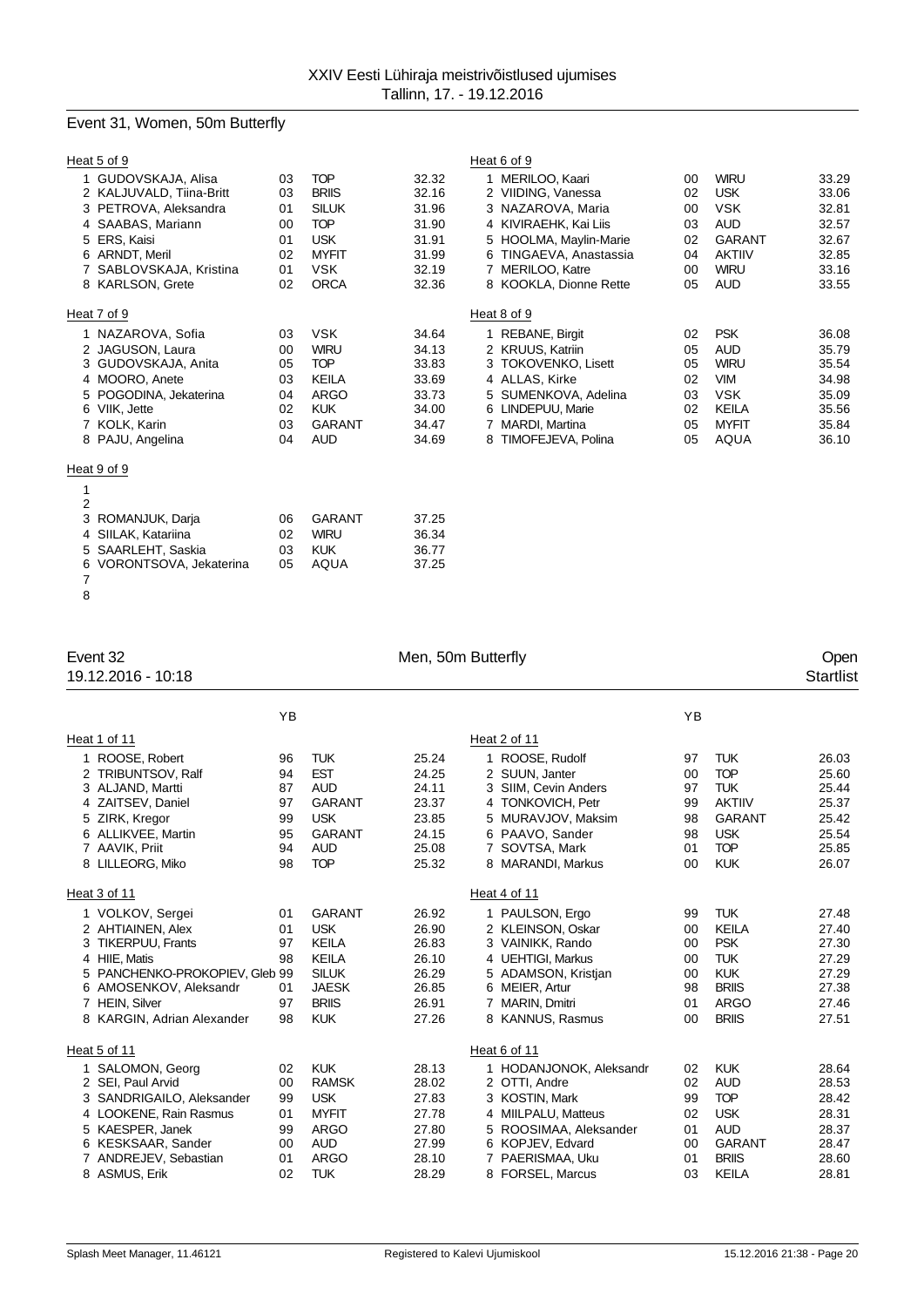# Event 32, Men, 50m Butterfly

| Heat 7 of 11              |    |               |       | Heat 8 of 11             |    |               |       |
|---------------------------|----|---------------|-------|--------------------------|----|---------------|-------|
| HELDE, Kaspar             | 02 | <b>TOP</b>    | 29.70 | 1 MILK. Karl Mattias     | 04 | <b>USK</b>    | 31.37 |
| 2 SOODLA, Enrice Mario    | 01 | <b>USK</b>    | 29.68 | 2 JAHILO, Jaan Markus    | 01 | <b>MYFIT</b>  | 31.16 |
| 3 VOLODIN, Juri           | 99 | <b>JAESK</b>  | 29.21 | 3 KOLLI, Karl Aleksander | 01 | <b>WIRU</b>   | 30.82 |
| 4 KIZEL, Aleksandr        | 01 | <b>AKTIIV</b> | 29.02 | 4 TRETJAKOV, Daniil      | 01 | <b>NRK</b>    | 30.28 |
| 5 SIKK, Johannes          | 99 | <b>AUD</b>    | 29.16 | 5 KASK, Gregory          | 02 | <b>AUD</b>    | 30.54 |
| 6 KUNDLA, Johannes        | 01 | <b>ORCA</b>   | 29.42 | 6 ROOTSMA, Jass          | 02 | <b>USK</b>    | 30.89 |
| 7 SALA, Erik              | 01 | <b>VSK</b>    | 29.69 | 7 VARKKI, Konstantin     | 02 | <b>AKTIIV</b> | 31.25 |
| 8 KOPPEL, Holger          | 99 | <b>KUK</b>    | 29.91 | 8 MAERTMAA, Alex Artur   | 02 | <b>USK</b>    | 31.46 |
| Heat 9 of 11              |    |               |       | Heat 10 of 11            |    |               |       |
| 1 TOBLER, Artur           | 04 | <b>TOP</b>    | 32.19 | 1 ASTRELIN, Dmitri       | 03 | <b>GARANT</b> | 32.65 |
| 2 DENISSOV, Dmitri        | 02 | <b>GARANT</b> | 32.17 | 2 TINNO, Jan Markus      | 01 | <b>MYFIT</b>  | 32.45 |
| 3 BABURIN, Ilja           | 01 | <b>JAESK</b>  | 31.97 | 3 MAEEKIVI, Sander       | 02 | <b>KUK</b>    | 32.39 |
| 4 SHUVALOV, Igor          | 03 | <b>GARANT</b> | 31.51 | 4 VIHERPUU, Rihard       | 03 | <b>VIM</b>    | 32.23 |
| 5 TSALOV, Kirill          | 03 | <b>KUK</b>    | 31.85 | 5 FILIPPOV, Georg        | 04 | <b>KUK</b>    | 32.28 |
| 6 REIMAA, Erik            | 02 | <b>USK</b>    | 32.15 | 6 NOMM, Mirko            | 04 | <b>VIM</b>    | 32.40 |
| 7 PILLE, Sken-Sander      | 02 | <b>TUK</b>    | 32.17 | 7 RAADIK, Jorke Patrick  | 03 | <b>ORCA</b>   | 32.64 |
| 8 URSIN, Manu             | 02 | 2012          | 32.20 | 8 GIRLIN, Anton-Theo     | 01 | <b>BRIIS</b>  | 33.06 |
| Heat 11 of 11             |    |               |       |                          |    |               |       |
|                           |    |               |       |                          |    |               |       |
| $\overline{2}$            |    |               |       |                          |    |               |       |
| ANDREEV, Ruslan<br>3      | 01 | <b>SILUK</b>  | 33.22 |                          |    |               |       |
| 4 KIVARI, Kristofer-Jaago | 03 | <b>TUK</b>    | 33.13 |                          |    |               |       |
| 5 LEKANDER, Joonatan      | 02 | 2012          | 33.15 |                          |    |               |       |
| 6 MAKAROV, Sergei         | 02 | <b>GARANT</b> | 33.26 |                          |    |               |       |

| Event 33<br>19.12.2016 - 10:32                                                                                                                                       | Women, 200m Backstroke                       |                                                                                                              |                                                                                      |                                                                                                                                                              |                                        |                                                                                                 |                                                                           |  |  |  |
|----------------------------------------------------------------------------------------------------------------------------------------------------------------------|----------------------------------------------|--------------------------------------------------------------------------------------------------------------|--------------------------------------------------------------------------------------|--------------------------------------------------------------------------------------------------------------------------------------------------------------|----------------------------------------|-------------------------------------------------------------------------------------------------|---------------------------------------------------------------------------|--|--|--|
|                                                                                                                                                                      | YB                                           |                                                                                                              |                                                                                      |                                                                                                                                                              | YB                                     |                                                                                                 |                                                                           |  |  |  |
| Heat 1 of 2                                                                                                                                                          |                                              |                                                                                                              |                                                                                      | Heat 2 of 2                                                                                                                                                  |                                        |                                                                                                 |                                                                           |  |  |  |
| 1 TREIAL, Elis<br>2 OEOEBIK, Mia<br>3 KRIVORUKOVA, Sofja<br>4 SEPP, Kaetlin<br>5 SEPP, Sigrid<br>6 VALDMAA, Laura-Liis<br>7 ZIRK, Heleri<br>8 KISSELJOVA, Aleksandra | 04<br>01<br>02<br>92<br>98<br>04<br>04<br>99 | <b>USK</b><br><b>SHARK</b><br><b>AKTIIV</b><br><b>TOP</b><br><b>TOP</b><br><b>TUK</b><br>AUD<br><b>SILUK</b> | 2:34.51<br>2:33.90<br>2:23.42<br>2:11.92<br>2:15.07<br>2:28.35<br>2:34.09<br>2:36.85 | 1 KIVI, Jonna<br>2 BRAUMANN, Marleen-Kirsika<br>3 TROTSENKO, Emilia<br>4 HANSALU, Katriin<br>5 TUNTSIK, Alina<br>6 JAANSON, Rahel<br>7 TONISSON, Liilia<br>8 | 03<br>03<br>03<br>03<br>03<br>04<br>04 | <b>VIM</b><br><b>PSK</b><br>AKTIIV<br><b>BRIIS</b><br><b>GARANT</b><br><b>VIM</b><br><b>KUK</b> | 2:55.00<br>2:50.16<br>2:44.96<br>2:43.25<br>2:44.29<br>2:48.80<br>2:51.44 |  |  |  |
| Event 34<br>19.12.2016 - 10:40                                                                                                                                       |                                              |                                                                                                              | Men, 200m Backstroke                                                                 |                                                                                                                                                              |                                        |                                                                                                 | Open<br><b>Startlist</b>                                                  |  |  |  |
|                                                                                                                                                                      | ΥB                                           |                                                                                                              |                                                                                      |                                                                                                                                                              | ΥB                                     |                                                                                                 |                                                                           |  |  |  |

| Heat 1 of 3             |    |               |         | Heat 2 of 3                |    |               |         |
|-------------------------|----|---------------|---------|----------------------------|----|---------------|---------|
| 1 KESKUELL, Kert-Taniel | 99 | <b>USK</b>    | 2:09.85 | 1 KALJUVEE O'BROCK, Toomas | 01 | <b>WIRU</b>   | 2:26.12 |
| 2 LAID, Kristian        | 98 | <b>TOP</b>    | 2:08.53 | 2 ARGE, Anders             | 01 | <b>TOP</b>    | 2:20.43 |
| 3 ZIRK, Kregor          | 99 | <b>USK</b>    | 2:01.86 | 3 PRIBLUDNOI, Mihhail      | 01 | <b>JAESK</b>  | 2:17.00 |
| 4 GUSSEV, Andrei        | 97 | GARANT        | 2:00.70 | 4 TULIN, Lauri             | 99 | <b>JAESK</b>  | 2:14.50 |
| 5 LELLE, Armin Evert    | 99 | VIM           | 2:00.76 | 5 LATT. Ilia               | 01 | <b>AKTIIV</b> | 2:16.28 |
| 6 HIIE, Matis           | 98 | KEILA         | 2:03.35 | 6 REEDE, Rasmus            | 99 | <b>AUD</b>    | 2:17.52 |
| 7 DANILOV, Artiom       | 00 | <b>AKTIIV</b> | 2:09.78 | 7 HIIEMAA, Teodor Juko     | 01 | <b>BRIIS</b>  | 2:23.31 |
| 8 TARUM, Robert         | 00 | <b>AKTIIV</b> | 2:12.53 | 8 NIINE, Jannes            | 02 | <b>AKTIIV</b> | 2:28.38 |
|                         |    |               |         |                            |    |               |         |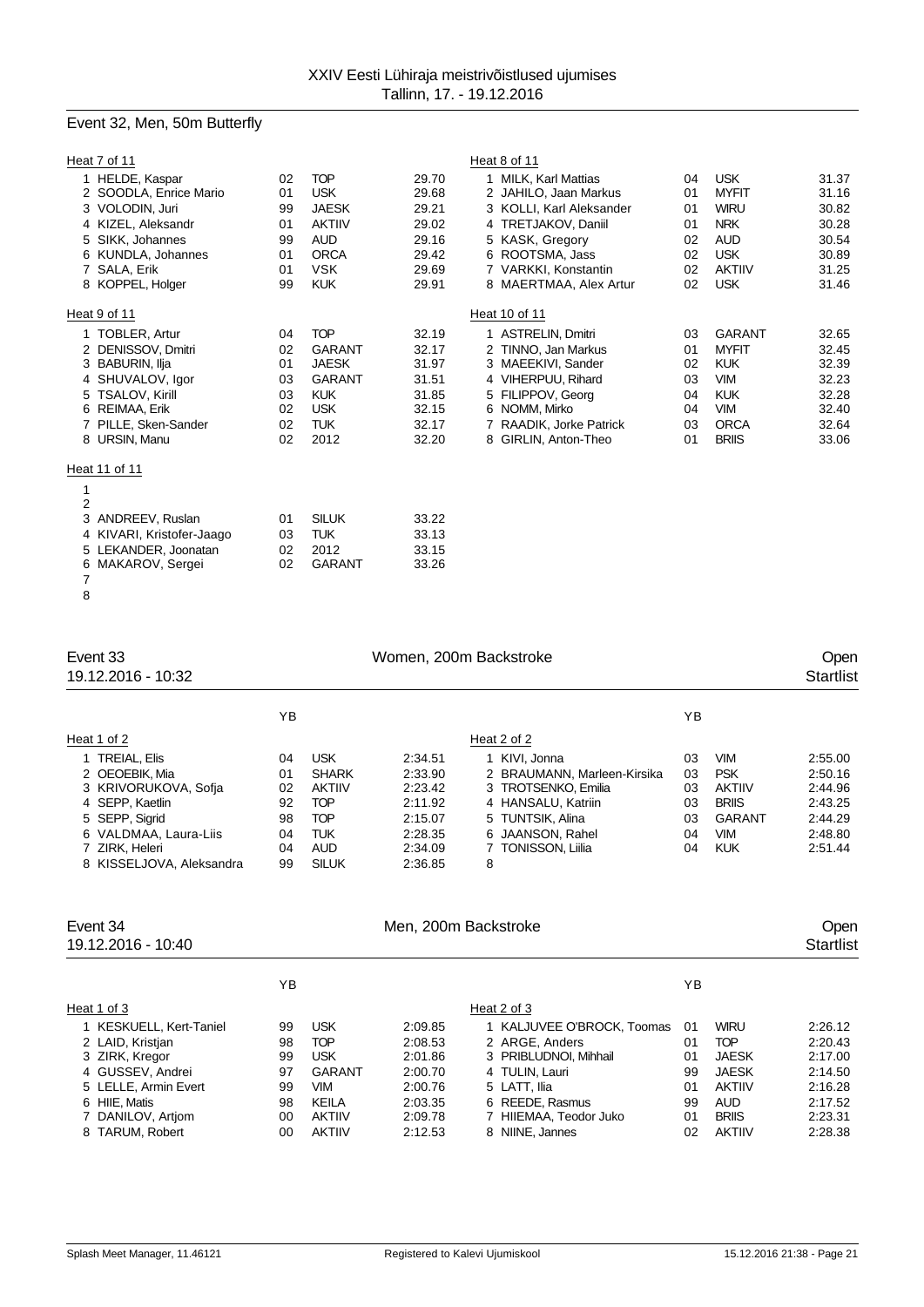## Event 34, Men, 200m Backstroke

## Heat 3 of 3

|   | 2 HARJAKS, Joakim   | በ2  | <b>NRK</b>    | 2:36.69 |
|---|---------------------|-----|---------------|---------|
|   | 3 SIONBERG, Martin  | 03  | <b>AKTIIV</b> | 2:33.59 |
|   | 4 ARKADJEV, Martin  | ΩO  | VSK           | 2:28.42 |
|   | 5 ALEKSEJEV, Daniil | 03  | <b>AKTIIV</b> | 2:31.93 |
|   | 6 PALM, Marek       | 02. | JAFSK.        | 2:34.33 |
|   |                     |     |               |         |
| 8 |                     |     |               |         |

| Event 35<br>19.12.2016 - 11:14           |          |                           |                    | Women, 100m Freestyle                    |          |                          | Open<br><b>Startlist</b> |
|------------------------------------------|----------|---------------------------|--------------------|------------------------------------------|----------|--------------------------|--------------------------|
|                                          | YB       |                           |                    |                                          | YB       |                          |                          |
| Heat 1 of 10                             |          |                           |                    | Heat 2 of 10                             |          |                          |                          |
| 1 TOMAK, Kaia Liis                       | 02       | <b>AUD</b>                | 59.30              | 1 MARIPUU, Brita Maria                   | 01       | <b>TOP</b>               | 1:01.18                  |
| 2 PRIIDEL, Melissa                       | 02       | <b>BRIIS</b>              | 58.73              | 2 VAINIKK, Annika                        | 00       | <b>PSK</b>               | 1:00.40                  |
| 3 KAARE, Kertu                           | 02       | <b>ORCA</b>               | 58.10              | 3 LINT, Laurika                          | 02       | <b>AUD</b>               | 59.91                    |
| 4 ALNEK, Kertu Ly                        | 99       | <b>USK</b>                | 55.01              | 4 PAESLANE, Diana                        | 97       | <b>TUK</b>               | 59.78                    |
| 5 ROMANJUK, Maria                        | 96       | <b>GARANT</b>             | 58.09              | 5 HALLIK, Anette                         | 00       | <b>AUD</b>               | 59.84                    |
| 6 MAIDE, Ilona                           | 01       | <b>AUD</b>                | 58.59              | 6 AZJAVA, Angelina                       | 00       | <b>AKTIIV</b>            | 1:00.31                  |
| 7 SALUMAA, Mai Riin                      | 00       | <b>TOP</b>                | 59.29              | 7 RAUTIAINEN, Emmiina                    | 00       | 2012                     | 1:00.87                  |
| 8 JAAMUL, Kristina Maria                 | 00       | <b>KUK</b>                | 59.61              | 8 MAANURM, Sandra                        | 01       | <b>ORCA</b>              | 1:01.18                  |
| Heat 3 of 10                             |          |                           |                    | Heat 4 of 10                             |          |                          |                          |
| 1 MALAHHOVSKAJA, Kristina                | 00       | <b>ARGO</b>               | 1:01.90            | 1 KAUL, Susannah                         | 99       | <b>KUK</b>               | 1:03.74                  |
| 2 CHERKAY, Polina                        | 01       | <b>SILUK</b>              | 1:01.66            | 2 KALJUVALD, Tiina-Britt                 | 03       | <b>BRIIS</b>             | 1:03.18                  |
| 3 PENJAM, Eva Lotta                      | 00       | <b>KUK</b>                | 1:01.54            | 3 RADVILAVICIUS, Merilin                 | 01       | <b>VIM</b>               | 1:02.75                  |
| 4 HUERDEN, Sarah                         | 01       | <b>TOP</b>                | 1:01.22            | 4 KORNET, Diana                          | 02       | <b>MYFIT</b>             | 1:02.42<br>1:02.69       |
| 5 KRUUSE, Grete Lucia<br>6 VIIDAS, Kerli | 00<br>00 | <b>TUK</b><br>KEILA       | 1:01.32<br>1:01.57 | 5 ROHTLA, Helen<br>6 ERS, Kaisi          | 99<br>01 | <b>USK</b><br><b>USK</b> | 1:03.18                  |
| 7 ARNDT, Meril                           | 02       | <b>MYFIT</b>              | 1:01.68            | 7 GRITSKEVITCH, Galina                   | 99       | <b>GARANT</b>            | 1:03.39                  |
| 8 KALVET, Laura                          | 02       | <b>TOP</b>                | 1:02.26            | 8 PETROVA, Aleksandra                    | 01       | <b>SILUK</b>             | 1:03.94                  |
| Heat 5 of 10                             |          |                           |                    | Heat 6 of 10                             |          |                          |                          |
| 1 VIIDING, Elisabeth                     | 04       | <b>BRIIS</b>              | 1:05.15            | 1 POLLISINSKI, Kaisa                     | 02       | <b>KUK</b>               | 1:06.93                  |
| 2 MEIER, Helen                           | 01       | <b>VSK</b>                | 1:04.68            | 2 NAZAROVA, Maria                        | 00       | <b>VSK</b>               | 1:06.36                  |
| 3 PAJU, Katrin                           | 01       | ORCA                      | 1:04.58            | 3 DANILOVA, Arina                        | 02       | <b>AKTIIV</b>            | 1:05.90                  |
| 4 TREIMAN, Grete Anette                  | 02       | <b>AUD</b>                | 1:04.15            | 4 PUUSEPP, Garita-Beth                   | 03       | <b>ORCA</b>              | 1:05.30                  |
| 5 OEOEBIK, Mia                           | 01       | <b>SHARK</b>              | 1:04.22            | 5 LESSING, Getriin Marii                 | 03       | <b>TUK</b>               | 1:05.64                  |
| 6 OKS, Eva Liisa                         | 99       | <b>KUK</b>                | 1:04.65            | 6 METSANDI, Emma Maria                   | 01       | <b>TOP</b>               | 1:06.03                  |
| 7 KAPELINA, Anna                         | 03       | GARANT                    | 1:04.77            | 7 LAUTRE, Nicky Zoe                      | 03       | <b>ORCA</b>              | 1:06.76                  |
| 8 MAETLIK, Elisabet                      | 02       | <b>TOP</b>                | 1:05.17            | 8 HALJASORG, Hanna                       | 03       | <b>TUK</b>               | 1:06.98                  |
| Heat 7 of 10                             |          |                           |                    | Heat 8 of 10                             |          |                          |                          |
| 1 AABRAMS, Evalotta Victoria             | 05       | <b>SHARK</b>              | 1:08.06            | 1 SAARLEHT, Saskia                       | 03       | <b>KUK</b>               | 1:09.20                  |
| 2 SARAP, Isabel                          | 03       | <b>AUD</b>                | 1:07.69            | 2 ERM, Mona-Lisette                      | 04       | <b>TOP</b>               | 1:09.00                  |
| 3 GUDOVSKAJA, Anita                      | 05       | <b>TOP</b>                | 1:07.47            | 3 VIIK, Jette                            | 02       | <b>KUK</b>               | 1:08.85                  |
| 4 PIIROJA, Carmen                        | 03       | <b>AUD</b>                | 1:07.20            | 4 MOORO, Anete                           | 03       | KEILA                    | 1:08.45                  |
| 5 IGNATJEVA, Karina                      | 03       | <b>SILUK</b>              | 1:07.38            | 5 TOKOVENKO, Lisett                      | 05       | <b>WIRU</b>              | 1:08.82<br>1:08.95       |
| 6 KARLSON, Grete<br>7 KUEBAR, Kirke      | 02       | <b>ORCA</b><br><b>TUK</b> | 1:07.59            | 6 KOOL, Kirke<br>7 ROOSMANN, Kertu-Triin | 03<br>02 | <b>TUK</b><br><b>KUK</b> | 1:09.07                  |
| 8 LASSILA, Liisa                         | 05<br>03 | 2012                      | 1:07.73<br>1:08.26 | 8 JOHANSON, Jane                         | 03       | <b>KEILA</b>             | 1:09.26                  |
|                                          |          |                           |                    |                                          |          |                          |                          |
| Heat 9 of 10                             |          |                           |                    | Heat 10 of 10                            |          |                          |                          |
| 1 HOOLMA, Maylin-Marie<br>2 ESKEL, Emili | 02<br>03 | <b>GARANT</b><br>AUD      | 1:10.87<br>1:10.18 | 1<br>2                                   |          |                          |                          |
| 3 POGODINA, Jekaterina                   | 04       | <b>ARGO</b>               | 1:09.47            | 3 SUKKO, Marita                          | 96       | <b>EST</b>               | NΤ                       |
| 4 ROOMETS, Katre                         | 02       | <b>KUK</b>                | 1:09.28            | 4 JOGI, Ida Tuule                        | 03       | <b>TUK</b>               | 1:11.02                  |
| 5 ALLAS, Kirke                           | 02       | <b>VIM</b>                | 1:09.35            | 5 PILLER, Anna                           | 06       | <b>TOP</b>               | 1:11.16                  |
| 6 HUEUEDMA, Catlin                       | 03       | <b>HYLJES</b>             | 1:10.16            | 6                                        |          |                          |                          |
| 7 BRAUMANN, Marleen-Kirsika              | 03       | <b>PSK</b>                | 1:10.62            | 7                                        |          |                          |                          |
| 8 SOKK, Laura                            | 05       | <b>TUK</b>                | 1:10.92            | 8                                        |          |                          |                          |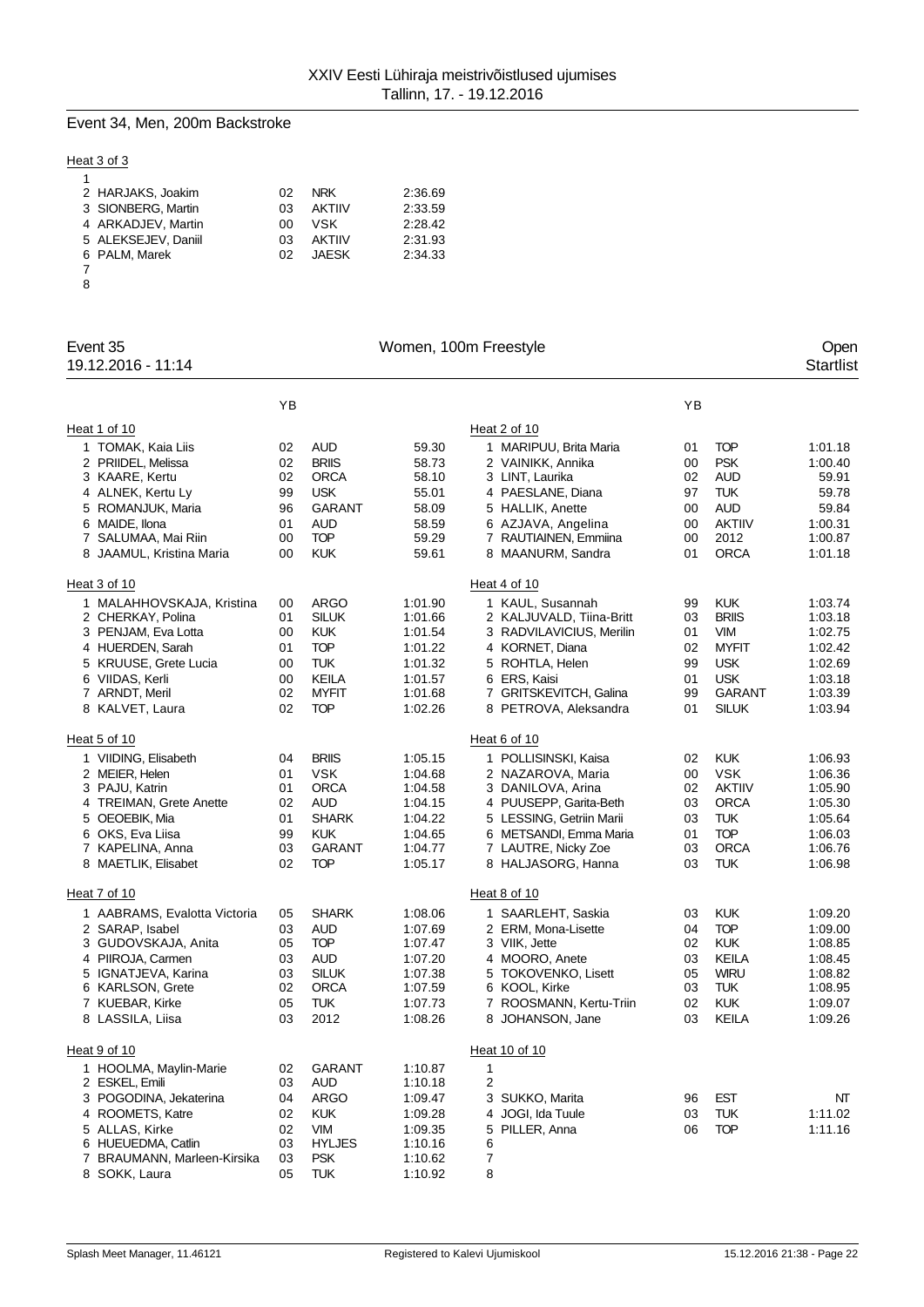| Event 36<br>19.12.2016 - 11:34                |          |                               |                    | Men, 100m Freestyle                                |          |                             | Open<br><b>Startlist</b> |
|-----------------------------------------------|----------|-------------------------------|--------------------|----------------------------------------------------|----------|-----------------------------|--------------------------|
|                                               | YB       |                               |                    |                                                    | YB       |                             |                          |
| Heat 1 of 16                                  |          |                               |                    | Heat 2 of 16                                       |          |                             |                          |
| 1 SIIM, Cevin Anders                          | 97       | TUK                           | 50.23              | 1 AKAVANTSEV, Maksim                               | 98       | <b>AKTIIV</b>               | 52.80                    |
| 2 SUUN, Janter                                | 00       | <b>TOP</b>                    | 50.06              | 2 SELI, Karel                                      | 98       | <b>TUK</b>                  | 51.90                    |
| 3 ZIRK, Kregor                                | 99       | <b>USK</b>                    | 49.07              | 3 KARU, Fred                                       | 93       | AUD                         | 51.46                    |
| 4 DEGTJARJOV, Pjotr                           | 93       | <b>AUD</b>                    | 48.36              | 4 LUHT, Karl Johann                                | 96       | <b>GARANT</b>               | 50.55                    |
| 5 TRIBUNTSOV, Ralf                            | 94       | <b>EST</b>                    | 48.57              | 5 TONKOVICH, Petr                                  | 99       | <b>AKTIIV</b>               | 51.13                    |
| 6 ZAITSEV, Daniel<br>7 TSERNOSEV, Nikita      | 97<br>97 | GARANT<br>GARANT              | 49.81<br>50.19     | 6 VINTER, Endri<br>7 UETT, Hendrik                 | 93<br>98 | <b>UCA</b><br><b>TUK</b>    | 51.79<br>51.94           |
| 8 LANGEL, Marko- Matteus                      | 99       | AUD                           | 50.50              | 8 LEICHTER, Karl Johan                             | 97       | <b>AUD</b>                  | 53.02                    |
| Heat 3 of 16                                  |          |                               |                    | Heat 4 of 16                                       |          |                             |                          |
| 1 TURU, Vladimir                              | 99       | <b>GARANT</b>                 | 54.11              | 1 VABAORG, Kevin                                   | 98       | <b>AUD</b>                  | 55.13                    |
| 2 MILK, Markus                                | 99       | TUK                           | 53.90              | 2 KALJUVALD, Kristen                               | 98       | <b>BRIIS</b>                | 54.75                    |
| 3 PIILBERG, Martin                            | 00       | <b>USK</b>                    | 53.65              | 3 MARIN, Dmitri                                    | 01       | <b>ARGO</b>                 | 54.69                    |
| 4 MARANDI, Markus                             | 00       | <b>KUK</b>                    | 53.04              | 4 MURAVJOV, Maksim                                 | 98       | <b>GARANT</b>               | 54.45                    |
| 5 PANCHENKO-PROKOPIEV, Gleb 99                | 98       | <b>SILUK</b><br><b>GARANT</b> | 53.60              | 5 MIILPALU, Matteus                                | 02<br>99 | <b>USK</b><br>GARANT        | 54.66                    |
| 6 SOLODOVNIK, Kirill<br>7 LINDENBERG, Allen   | 89       | <b>UKKS</b>                   | 53.86<br>54.09     | 6 KAPELIN, Aleksandr<br>7 KARGIN, Adrian Alexander | 98       | <b>KUK</b>                  | 54.73<br>54.94           |
| 8 GELLER, Mark                                | 99       | <b>TOP</b>                    | 54.43              | 8 PAULSON, Ergo                                    | 99       | <b>TUK</b>                  | 55.28                    |
| Heat 5 of 16                                  |          |                               |                    | Heat 6 of 16                                       |          |                             |                          |
| 1 MEIER, Artur                                | 98       | <b>BRIIS</b>                  | 55.69              | 1 AEAEREMAA, Eero                                  | 00       | <b>KUK</b>                  | 57.02                    |
| 2 JOGILA, Karl Markus                         | 98       | <b>AUD</b>                    | 55.58              | 2 LOOKENE, Rain Rasmus                             | 01       | <b>MYFIT</b>                | 56.62                    |
| 3 PAERISMAA, Uku                              | 01       | <b>BRIIS</b>                  | 55.40              | 3 VAINIKK, Rando                                   | 00       | <b>PSK</b>                  | 56.22                    |
| 4 ANDREJEV, Sebastian                         | 01       | <b>ARGO</b>                   | 55.33              | 4 KOPJEV, Edvard                                   | 00       | <b>GARANT</b>               | 55.83                    |
| 5 KISLENKOV, Lev                              | 01       | <b>AKTIIV</b><br><b>BRIIS</b> | 55.35              | 5 LATT, Daniil                                     | 98       | <b>AKTIIV</b>               | 55.90                    |
| 6 KANNUS, Rasmus<br>7 KOZLIK, Jueri           | 00<br>01 | <b>TOP</b>                    | 55.43<br>55.66     | 6 SANDRIGAILO, Aleksander<br>7 VALLISTE, Ragmar    | 99<br>99 | <b>USK</b><br><b>KUK</b>    | 56.26<br>57.00           |
| 8 REINLO, Karl Marten                         | 99       | <b>USK</b>                    | 55.77              | 8 KUZMIN, Sergei                                   | 02       | <b>ARGO</b>                 | 57.13                    |
| Heat 7 of 16                                  |          |                               |                    | Heat 8 of 16                                       |          |                             |                          |
| 1 URIKO, Roland Erich                         | 01       | AUD                           | 57.67              | 1 FORSEL, Marcus                                   | 03       | <b>KEILA</b>                | 58.33                    |
| 2 KAMPUS, Aleksander                          | 01       | <b>TOP</b>                    | 57.56              | 2 KIRS, Aleksander                                 | 01       | <b>KUK</b>                  | 58.22                    |
| 3 REIU, Sven                                  | 00       | <b>WIRU</b>                   | 57.50              | 3 HODANJONOK, Aleksandr                            | 02       | <b>KUK</b>                  | 58.16                    |
| 4 KASK, Gregory<br>5 KLEIMOLA, Ossi           | 02<br>01 | <b>AUD</b><br>2012            | 57.33<br>57.49     | 4 VISNAPUU, Karl Johannes<br>5 SALA, Erik          | 02<br>01 | <b>TUK</b><br><b>VSK</b>    | 57.85<br>57.91           |
| 6 VOLKOV, Sergei                              | 01       | GARANT                        | 57.53              | 6 KOEOEK, Mark                                     | 01       | <b>AUD</b>                  | 58.20                    |
| 7 KOSTIN, Mark                                | 99       | <b>TOP</b>                    | 57.58              | 7 KAESPER, Janek                                   | 99       | <b>ARGO</b>                 | 58.26                    |
| POIKLIK, Edvin<br>8                           | 00       | <b>AUD</b>                    | 57.70              | 8 TAMMER, Andres Aleksander                        | 00       | <b>TUK</b>                  | 58.56                    |
| Heat 9 of 16                                  |          |                               |                    | Heat 10 of 16                                      |          |                             |                          |
| 1 HELDE, Kaspar                               | 02       | <b>TOP</b>                    | 59.28              | 1 KOPPEL, Holger                                   | 99       | <b>KUK</b>                  | 59.96                    |
| 2 GRITSOK, Alan                               | 03       | GARANT                        | 58.99              | 2 TRETJAKOV, Mark                                  | 01       | <b>JAESK</b>                | 59.85                    |
| 3 MARRAN, Mihkel Melker<br>4 KESKSAAR, Sander | 03<br>00 | <b>BRIIS</b><br><b>AUD</b>    | 58.83<br>58.78     | 3 SUUROJA, Carl Joseph<br>4 MINAJEV, Maksim        | 02<br>03 | <b>KUK</b><br><b>GARANT</b> | 59.41<br>59.35           |
| 5 VARES, Kaarup                               | 01       | <b>TUK</b>                    | 58.78              | 5 TREPP, Kaarel                                    | 00       | <b>WIRU</b>                 | 59.40                    |
| 6 ARGE, Anders                                | 01       | <b>TOP</b>                    | 58.88              | 6 JAGUSON, Sander                                  | 00       | <b>WIRU</b>                 | 59.63                    |
| 7 KUUSIK, Karl                                | 00       | <b>WIRU</b>                   | 59.21              | 7 URSIN, Manu                                      | 02       | 2012                        | 59.90                    |
| 8 FILIPPOV, Aleksandr                         | 02       | <b>GARANT</b>                 | 59.29              | 8 OPER, Georg                                      | 02       | <b>TUK</b>                  | 1:00.01                  |
| Heat 11 of 16                                 |          |                               |                    | Heat 12 of 16                                      |          |                             |                          |
| 1 TRETJAKOV, Daniil                           | 01       | <b>NRK</b>                    | 1:01.10            | 1 TSALOV, Kirill                                   | 03       | <b>KUK</b>                  | 1:02.19                  |
| 2 NIGUL, Siim                                 | 02       | <b>ORCA</b>                   | 1:00.61            | 2 SHUVALOV, Igor                                   | 03       | <b>GARANT</b>               | 1:01.95                  |
| 3 RAADIK, Jorke Patrick<br>4 HANKO, Oskar     | 03<br>02 | <b>ORCA</b><br><b>PAIDE</b>   | 1:00.46<br>1:00.09 | 3 BEKKER, Reidar<br>4 KIVARI, Kristofer-Jaago      | 00<br>03 | <b>KUK</b><br><b>TUK</b>    | 1:01.68<br>1:01.44       |
| 5 KOPLIMAA, Ragnar                            | 99       | <b>KUK</b>                    | 1:00.25            | 5 TIIMUS, Siim Hindrik                             | 00       | <b>WIRU</b>                 | 1:01.68                  |
| 6 KRYUKOV, Ilja                               | 03       | <b>AKTIIV</b>                 | 1:00.48            | 6 SIKK, Johannes                                   | 99       | <b>AUD</b>                  | 1:01.69                  |
| 7 LUHALA, Andreas Ayrton                      | 00       | <b>TOP</b>                    | 1:00.93            | 7 PILLE, Sken-Sander                               | 02       | <b>TUK</b>                  | 1:02.17                  |
| 8 TAMMER, Toomas Tanel                        | 03       | <b>TUK</b>                    | 1:01.39            | 8 BABURIN, Ilja                                    | 01       | <b>JAESK</b>                | 1:02.19                  |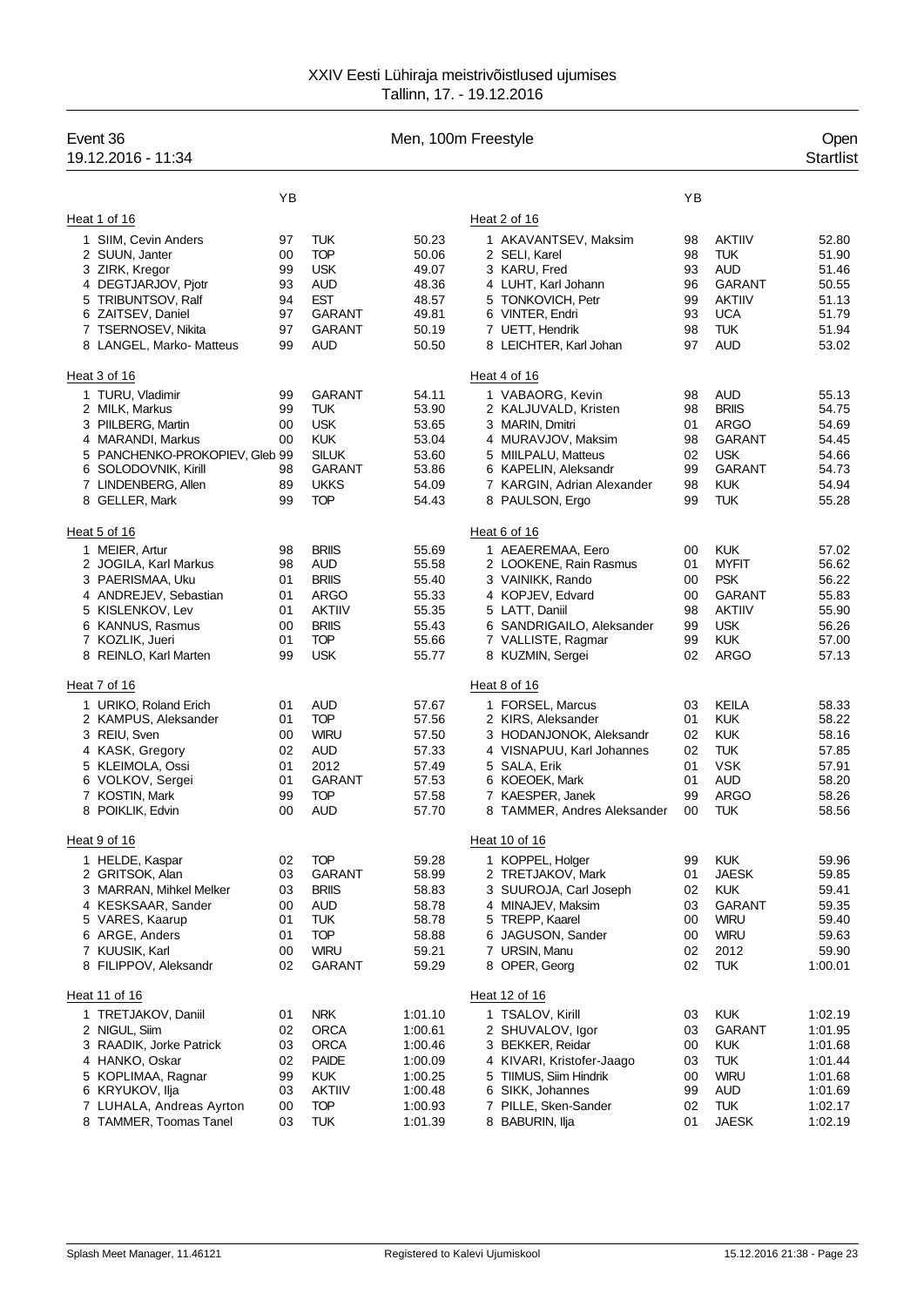# Event 36, Men, 100m Freestyle

|   | Heat 13 of 16                        |          |                             |                    | Heat 14 of 16                             |          |                   |                    |
|---|--------------------------------------|----------|-----------------------------|--------------------|-------------------------------------------|----------|-------------------|--------------------|
|   | 1 REIMAA, Erik<br>2 DENISSOV, Dmitri | 02<br>02 | <b>USK</b><br><b>GARANT</b> | 1:02.86<br>1:02.70 | 1 LILIENBERG, Kaurit<br>2 KASSIHIN, Kevin | 02<br>01 | AUD<br><b>VIM</b> | 1:04.50<br>1:04.35 |
|   | 3 MAEKIMAA, Samuel-Mathias           | 02       | <b>PSK</b>                  | 1:02.66            | 3 OTTI, Andre                             | 02       | <b>AUD</b>        | 1:04.16            |
|   | 4 ANDREEV, Ruslan                    | 01       | <b>SILUK</b>                | 1:02.22            | 4 ZGURO, Maksim                           | 02       | <b>NRK</b>        | 1:03.75            |
|   | 5 VALDNER, Danila                    | 02       | <b>AKTIIV</b>               | 1:02.22            | 5 FABER, Aron                             | 02       | TUK               | 1:04.07            |
|   | 6 KONOVALOV, Aleksander              | 02       | <b>TOP</b>                  | 1:02.67            | 6 KALLASTE, Carl Robert                   | 02       | <b>ORCA</b>       | 1:04.33            |
|   | 7 KAABEL, Jan Markus                 | 02       | TOP                         | 1:02.74            | 7 ROOTSMA, Jass                           | 02       | <b>USK</b>        | 1:04.47            |
|   | 8 PASKOV, Philip                     | 02       | <b>ORCA</b>                 | 1:03.19            | 8 MAKAROV, Sergei                         | 02       | <b>GARANT</b>     | 1:04.70            |
|   | Heat 15 of 16                        |          |                             |                    | Heat 16 of 16                             |          |                   |                    |
|   | 1 AKSALU, Simo                       | 03       | <b>TUK</b>                  | 1:06.01            | 1                                         |          |                   |                    |
|   | 2 KARATSEVSKI, Nikita                | 03       | <b>ORCA</b>                 | 1:05.70            | 2                                         |          |                   |                    |
|   | 3 TOBLER, Artur                      | 04       | TOP                         | 1:05.17            | 3 KARJAGIN, Ilya                          | 02       | <b>VSK</b>        | 1:06.37            |
|   | 4 GIRLIN, Anton-Theo                 | 01       | <b>BRIIS</b>                | 1:04.72            | 4 VILMS-JAMSA, Henri                      | 02       | KEILA             | 1:06.12            |
|   | 5 ORAV, Patrick                      | 04       | <b>AUD</b>                  | 1:04.97            | 5 DROZDOV, Daniil                         | 04       | <b>GARANT</b>     | 1:06.13            |
|   | 6 TATAR, Robin                       | 02       | <b>ORCA</b>                 | 1:05.54            | 6                                         |          |                   |                    |
|   | 7 VIHERPUU, Rihard                   | 03       | VIM                         | 1:05.78            | 7                                         |          |                   |                    |
| 8 |                                      |          |                             |                    | 8                                         |          |                   |                    |

| Women, 400m Medley |               |         |                          |    |               |         |  |
|--------------------|---------------|---------|--------------------------|----|---------------|---------|--|
| ΥB                 |               |         |                          | ΥB |               |         |  |
|                    |               |         | Heat 2 of 2              |    |               |         |  |
| 03                 | <b>AUD</b>    | 5:29.62 |                          |    |               |         |  |
| 03                 | <b>BRIIS</b>  | 5:27.21 | 2 VIIDING, Vanessa       | 02 | <b>USK</b>    | 6:05.13 |  |
| 99                 | <b>AKTIIV</b> | 5:17.17 | 3 RANNAMETS, Brita       | 04 | <b>USK</b>    | 5:40.50 |  |
| 00                 | <b>TOP</b>    | 4:52.42 | 4 BOKOVSKAJA, Elina      | 01 | <b>AKTIIV</b> | 5:37.26 |  |
| 96                 | <b>TUK</b>    | 5:12.12 | 5 SIIMAR, Paula-Brit     | 97 | <b>TOP</b>    | 5:37.71 |  |
| 00                 | <b>KUK</b>    | 5:17.35 | 6 LESSING, Getriin Marii | 03 | <b>TUK</b>    | 5:49.89 |  |
| 00                 | <b>NRK</b>    | 5.28.59 | 7 KUEBAR, Johanna        | 06 | TUK           | 6.14.61 |  |
| 02                 | <b>AKTIIV</b> | 5:29.78 | 8                        |    |               |         |  |
|                    |               |         |                          |    |               |         |  |

| Event 38<br>19.12.2016 - 12:16                                                                                                                                     |                                              |                                                                                                                   | Men, 400m Medley                                                                     |                                                                                                                                                                      |                                              |                                                                                                                         | Open<br>Startlist                                                                    |
|--------------------------------------------------------------------------------------------------------------------------------------------------------------------|----------------------------------------------|-------------------------------------------------------------------------------------------------------------------|--------------------------------------------------------------------------------------|----------------------------------------------------------------------------------------------------------------------------------------------------------------------|----------------------------------------------|-------------------------------------------------------------------------------------------------------------------------|--------------------------------------------------------------------------------------|
|                                                                                                                                                                    | ΥB                                           |                                                                                                                   |                                                                                      |                                                                                                                                                                      | ΥB                                           |                                                                                                                         |                                                                                      |
| Heat 1 of 3                                                                                                                                                        |                                              |                                                                                                                   |                                                                                      | Heat 2 of 3                                                                                                                                                          |                                              |                                                                                                                         |                                                                                      |
| 1 LILLEORG, Miko<br>2 LIIVAMAEGI, Martin<br>3 OJARAND, Frank Johan<br>4 ZIRK, Kregor<br>5 HEIN, Silver<br>6 LELLE, Armin Evert<br>7 PIUS, Rinel<br>8 NIINE, Joonas | 98<br>88<br>96<br>99<br>97<br>99<br>99<br>00 | <b>TOP</b><br><b>KUK</b><br><b>KUK</b><br><b>USK</b><br><b>BRIIS</b><br><b>VIM</b><br><b>VIM</b><br><b>AKTIIV</b> | 4:41.09<br>4:35.87<br>4:26.40<br>4:21.47<br>4:23.60<br>4:34.94<br>4:39.32<br>4:41.91 | 1 ROZENKOV, Ilja<br>2 LATT. Ilia<br>3 SOVTSA, Mark<br>4 MATVEJEV, Tiit<br>5 AMOSENKOV, Aleksandr<br>6 VIIRPUU, Jan Joonas<br>7 AHTIAINEN, Alex<br>8 GUMENJUK, Maksim | 02<br>01<br>01<br>99<br>01<br>02<br>01<br>00 | <b>AKTIIV</b><br><b>AKTIIV</b><br><b>TOP</b><br><b>USK</b><br><b>JAESK</b><br><b>KUK</b><br><b>USK</b><br><b>GARANT</b> | 5:05.16<br>4:58.12<br>4:54.78<br>4:47.32<br>4:53.25<br>4:56.81<br>4:59.53<br>5:17.43 |
| Heat 3 of 3                                                                                                                                                        |                                              |                                                                                                                   |                                                                                      |                                                                                                                                                                      |                                              |                                                                                                                         |                                                                                      |
| 2 MILK, Karl Mattias<br>3 ARM, Markus                                                                                                                              | 04<br>01                                     | <b>USK</b><br><b>MYFIT</b>                                                                                        | 5:41.03<br>5:24.24                                                                   |                                                                                                                                                                      |                                              |                                                                                                                         |                                                                                      |

| 3 ANNI MAINUS          | ,,, | <b>IVITELI</b> | 0.24.24 |
|------------------------|-----|----------------|---------|
| 4 TAMM, Johan          | 02. | TI JK          | 5:17.71 |
| 5 MAERTMAA, Alex Artur | 02. | USK            | 5:19.97 |
| 6 ZGURO, Maksim        | 02. | <b>NRK</b>     | 5:39.27 |
| 7 MARTIKAINEN, Risto   | 03. | 2012           | 5:42.68 |
| -8                     |     |                |         |

## Splash Meet Manager, 11.46121 Registered to Kalevi Ujumiskool 15.12.2016 21:38 - Page 24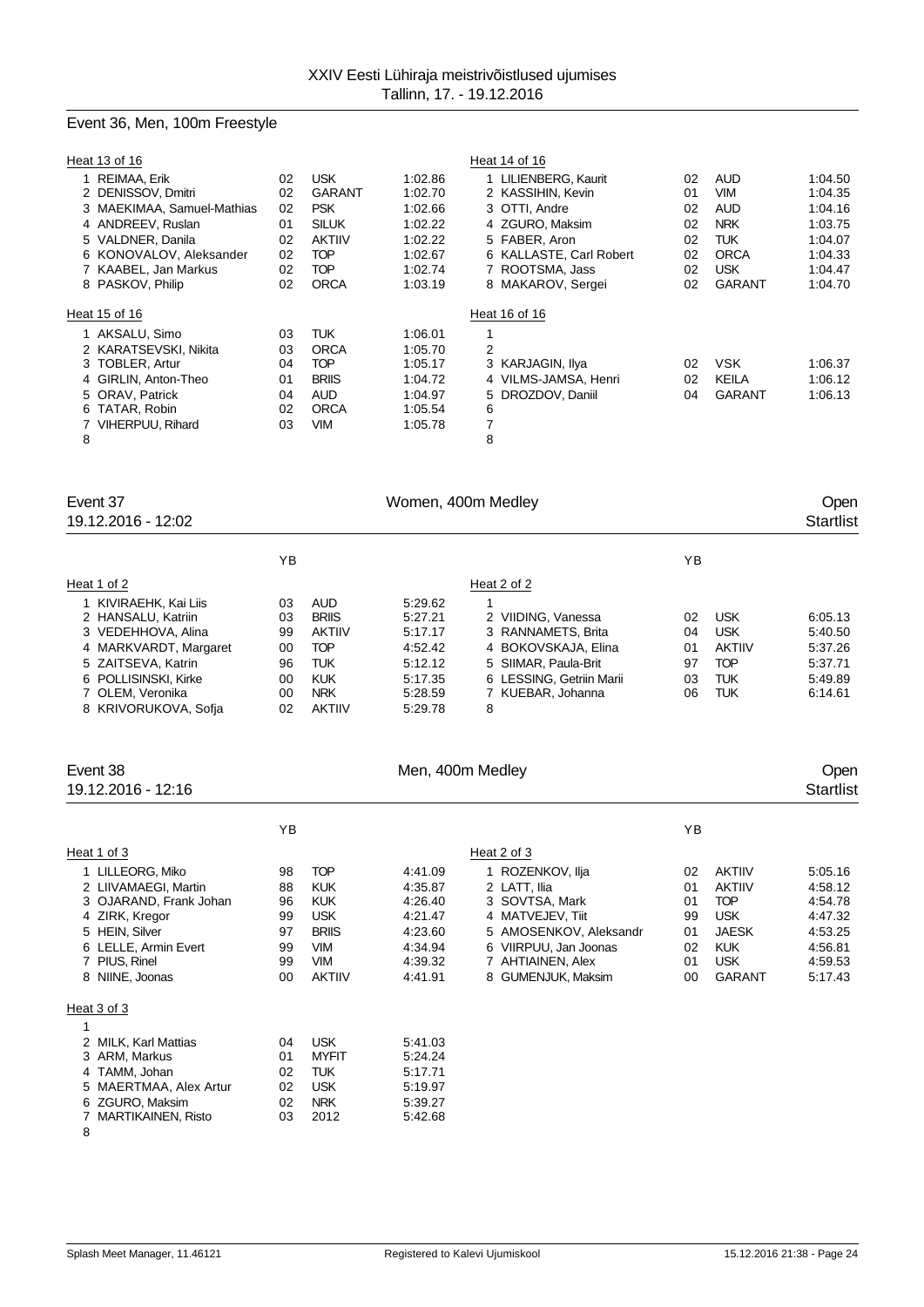### XXIV Eesti Lühiraja meistrivõistlused ujumises Tallinn, 17. - 19.12.2016

| Event 39<br>19.12.2016 - 13:00                                                                                                                                                |                                              |                                                                                                        |                                                                                      | Women, 4 x 50m Freestyle                                                                                                                                        |                                                                                                                 | Open<br><b>Startlist</b>                                                             |
|-------------------------------------------------------------------------------------------------------------------------------------------------------------------------------|----------------------------------------------|--------------------------------------------------------------------------------------------------------|--------------------------------------------------------------------------------------|-----------------------------------------------------------------------------------------------------------------------------------------------------------------|-----------------------------------------------------------------------------------------------------------------|--------------------------------------------------------------------------------------|
| Heat 1 of 3<br>1 Ujumise SK 3<br>2 Audentese SK 3<br>3 Top Uk 2<br>4 Top Uk 1<br>5 Tartu UK 1<br>6 Kalevi Ujumiskool 2<br>7 Orca Swim Club 3<br>8 Top Uk 3                    |                                              | <b>USK</b><br><b>AUD</b><br><b>TOP</b><br><b>TOP</b><br>TUK<br><b>KUK</b><br><b>ORCA</b><br><b>TOP</b> | 1:55.95<br>1:55.00<br>1:52.00<br>1:48.00<br>1:52.00<br>1:52.10<br>1:55.50<br>1:56.00 | Heat 2 of 3<br>$\mathbf{1}$<br>2 Ujumisklubi Briis 3<br>3 Jaerveotsa SK 1<br>4 UK Aktiiv 3<br>5 Kalevi Ujumiskool 3<br>6 Tartu UK 3<br>7 Viimsi Veeklubi 1<br>8 | <b>BRIIS</b><br><b>JAESK</b><br><b>AKTIIV</b><br><b>KUK</b><br><b>TUK</b><br><b>VIM</b>                         | 2:01.00<br>2:00.00<br>1:57.00<br>1:57.90<br>2:00.00<br>2:01.20                       |
| Heat 3 of 3<br>1<br>$\overline{2}$<br>3<br>Keila Swimclub 1<br>SK Garant 3<br>4<br><b>MyFitness 1</b><br>5<br>6<br>7<br>8                                                     |                                              | KEILA<br><b>GARANT</b><br><b>MYFIT</b>                                                                 | NT<br>2:05.00<br>NΤ                                                                  |                                                                                                                                                                 |                                                                                                                 |                                                                                      |
| Event 40<br>19.12.2016 - 13:08                                                                                                                                                |                                              |                                                                                                        | Men, 4 x 50m Freestyle                                                               |                                                                                                                                                                 |                                                                                                                 | Open<br><b>Startlist</b>                                                             |
| Heat 1 of 4<br>1 Audentese SK 2<br>2 Kalevi Ujumiskool 2<br>3 Tartu UK 1<br>4 Audentese SK 1<br>5 SK Garant 1<br>6 Ujumise SK 2<br>7 SK Garant 2<br>8 Viimsi Veeklubi 1       |                                              | AUD<br><b>KUK</b><br><b>TUK</b><br>AUD<br><b>GARANT</b><br><b>USK</b><br>GARANT<br><b>VIM</b>          | 1:40.00<br>1:37.90<br>1:32.63<br>1:28.50<br>1:30.00<br>1:34.90<br>1:38.00<br>1:40.50 | Heat 2 of 4<br>1 Ujumisklubi Briis 1<br>2 Ujumise SK 3<br>3 Keila Swimclub 1<br>4 Top Uk 2<br>5 UK Aktiiv 2<br>6 Tartu UK 2<br>7 Top Uk 3<br>8 SK Garant 3      | <b>BRIIS</b><br><b>USK</b><br>KEILA<br><b>TOP</b><br><b>AKTIIV</b><br><b>TUK</b><br><b>TOP</b><br><b>GARANT</b> | 1:43.00<br>1:42.77<br>1:42.00<br>1:41.00<br>1:41.00<br>1:42.45<br>1:43.00<br>1:44.00 |
| Heat 3 of 4<br>1 Orca Swim Club 3<br>2 UK Aktiiv 3<br>3 Audentese SK 3<br>4 Tartu UK 3<br>5 Ujumisklubi Briis 3<br>6 Jaerveotsa SK 3<br>7 Tartu UK 4<br>8 Kalevi Ujumiskool 3 |                                              | <b>ORCA</b><br><b>AKTIIV</b><br>AUD<br>TUK<br><b>BRIIS</b><br><b>JAESK</b><br><b>TUK</b><br><b>KUK</b> | 1:50.00<br>1:46.20<br>1:45.00<br>1:44.00<br>1:45.00<br>1:45.00<br>1:50.00<br>1:52.10 | Heat 4 of 4<br>1<br>2 ARGO Ujumisklubi 3<br>3 MyFitness 1<br>4 Kou 3<br>5 Viimsi Veeklubi 2<br>6 Wiru Swim 2<br>7<br>8                                          | <b>ARGO</b><br><b>MYFIT</b><br>2012<br><b>VIM</b><br><b>WIRU</b>                                                | NΤ<br>NT<br>1:53.55<br>1:57.50<br>NT                                                 |
| Event 1001<br>17.12.2016 - 16:00                                                                                                                                              |                                              |                                                                                                        | Women, 50m Freestyle                                                                 |                                                                                                                                                                 |                                                                                                                 | Open<br><b>Startlist</b>                                                             |
| Heat 1 of 1<br>1 OUNMAA, Ingel<br>2 LINDSALU, Maris<br>3 JAANIMAEGI, Keit<br>4 KAUL, Susannah<br>5 SUKKO, Marita<br>6 REIN, Maria<br>7 SILLA, Christella<br>8                 | YB<br>89<br>01<br>91<br>99<br>96<br>99<br>04 | EST<br><b>EST</b><br><b>EST</b><br><b>KUK</b><br><b>EST</b><br><b>MYFIT</b><br><b>EST</b>              | 50.49<br>43.78<br>43.29<br>29.69<br>35.84<br>43.66<br>46.90                          |                                                                                                                                                                 | YB                                                                                                              |                                                                                      |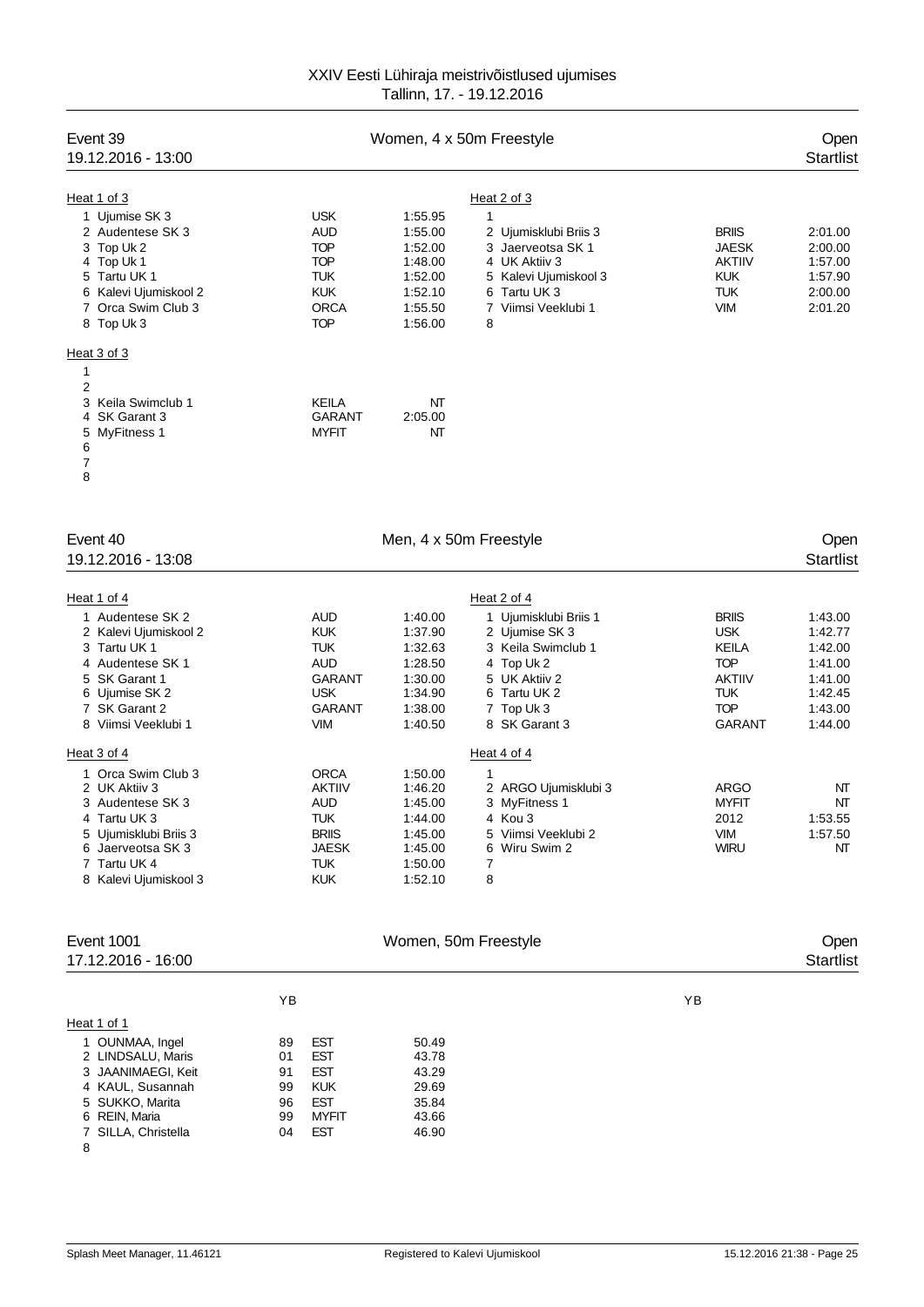## XXIV Eesti Lühiraja meistrivõistlused ujumises Tallinn, 17. - 19.12.2016

| <b>Event 1002</b><br>17.12.2016 - 16:02                                                                                                               |                                                                                                                                          | Men, 50m Freestyle                                       |    | Open<br><b>Startlist</b> |
|-------------------------------------------------------------------------------------------------------------------------------------------------------|------------------------------------------------------------------------------------------------------------------------------------------|----------------------------------------------------------|----|--------------------------|
|                                                                                                                                                       | YB                                                                                                                                       |                                                          | YB |                          |
| Heat 1 of 1<br>1 LATTIK, Margus<br>2 PLOOMIPUU, Vahur<br>3 KALDMA, Kaimar<br>4 NIIN, Einar<br>5 LIKSOR, Robin<br>6 TOETT, Eric<br>7 TOPKIN, Matz<br>8 | <b>EST</b><br>73<br><b>EST</b><br>90<br><b>EST</b><br>86<br>91<br><b>EST</b><br><b>EST</b><br>99<br><b>EST</b><br>92<br>98<br><b>EST</b> | NT<br>34.48<br>29.05<br>28.24<br>28.58<br>34.30<br>46.63 |    |                          |
| <b>Event 1003</b><br>18.12.2016 - 9:30                                                                                                                |                                                                                                                                          | Women, 50m Backstroke                                    |    | Open<br><b>Startlist</b> |
|                                                                                                                                                       | YB                                                                                                                                       |                                                          | YB |                          |
| Heat 1 of 1                                                                                                                                           |                                                                                                                                          |                                                          |    |                          |
| 1<br>2 OUNMAA, Ingel<br>3 REIN, Maria<br>4 KAUL, Susannah<br>5 SUKKO, Marita<br>6 ZERDETSKAJA, Karina<br>7 JAANIMAEGI, Keit<br>8                      | <b>EST</b><br>89<br><b>MYFIT</b><br>99<br><b>KUK</b><br>99<br><b>EST</b><br>96<br><b>EST</b><br>00<br><b>EST</b><br>91                   | NT<br>50.74<br>35.58<br>41.77<br>54.11<br>NT             |    |                          |
| Event 1004<br>18.12.2016 - 9:32                                                                                                                       |                                                                                                                                          | Men, 50m Backstroke                                      |    | Open<br><b>Startlist</b> |
|                                                                                                                                                       | YB                                                                                                                                       |                                                          | YB |                          |
| Heat 1 of 1<br>1 LATTIK, Margus<br>2 PLOOMIPUU, Vahur<br>3 LIKSOR, Robin<br>4 NIIN, Einar<br>5 KALDMA, Kaimar<br>6 TOETT, Eric<br>7 TOPKIN, Matz<br>8 | <b>EST</b><br>73<br><b>EST</b><br>90<br>99<br><b>EST</b><br>91<br>EST<br>86<br><b>EST</b><br><b>EST</b><br>92<br><b>EST</b><br>98        | NT<br>46.53<br>38.07<br>34.18<br>37.95<br>44.04<br>51.00 |    |                          |
| <b>Event 1005</b><br>19.12.2016 - 10:00                                                                                                               |                                                                                                                                          | Women, 50m Butterfly                                     |    | Open<br><b>Startlist</b> |
|                                                                                                                                                       | YB                                                                                                                                       |                                                          | YB |                          |
| Heat 1 of 1<br>1<br>2<br>3 OUNMAA, Ingel<br>4 KAUL, Susannah<br>5 SUKKO, Marita<br>JAANIMAEGI, Keit<br>6<br>7<br>8                                    | <b>EST</b><br>89<br><b>KUK</b><br>99<br><b>EST</b><br>96<br><b>EST</b><br>91                                                             | 54.25<br>34.01<br>38.76<br>NΤ                            |    |                          |